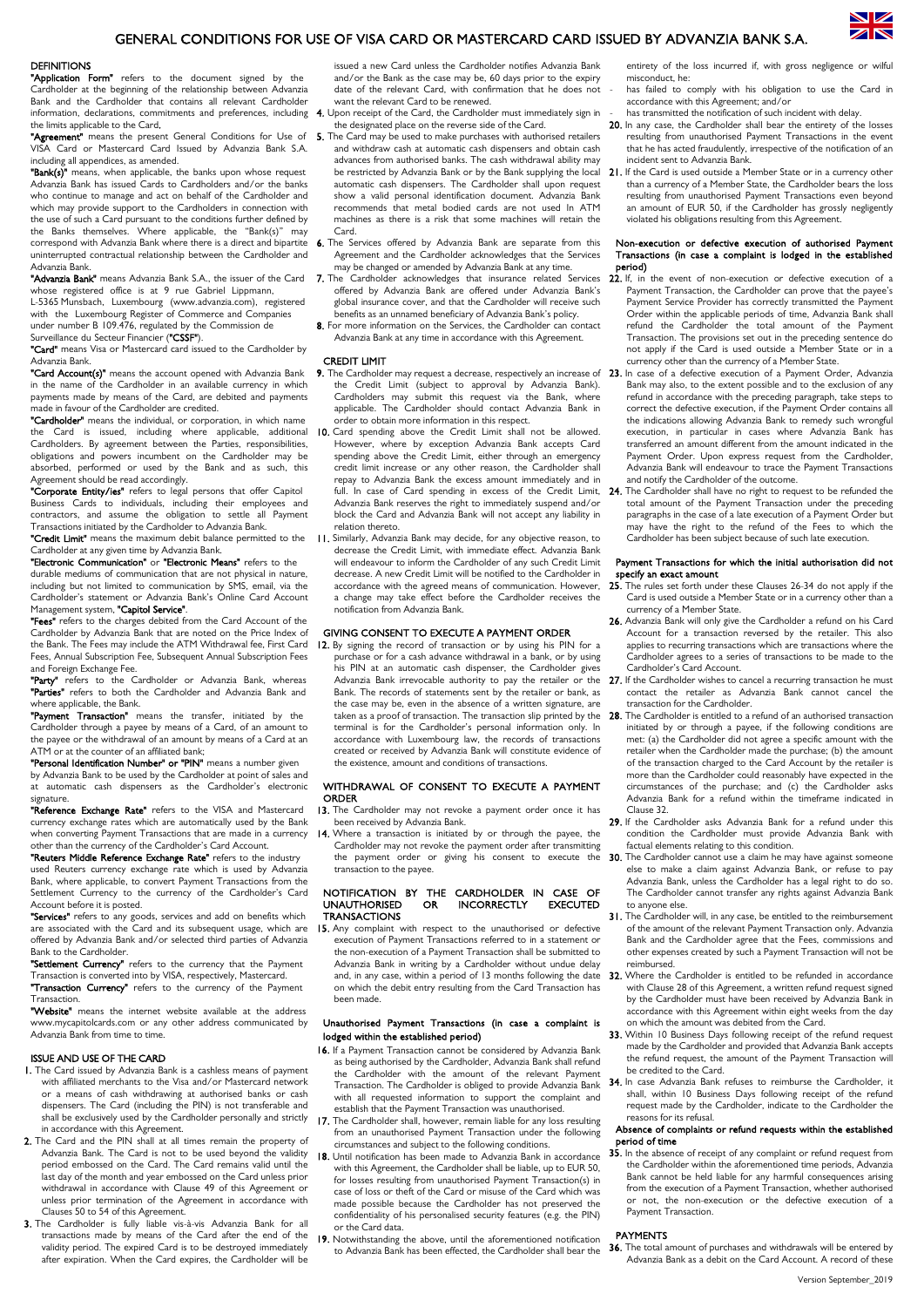transactions for each Card will be provided for in a monthly statement. The monthly statements will be made available on Capitol Service and a copy of your statement will be transmitted to the Cardholder by email and/or to your relevant Bank. The Cardholder agrees that they will read and consult each statement immediately without undue delay, at least on a monthly basis.

- **37.** The Cardholder must pay the total outstanding balance as **52.** The Agreement shall automatically terminate in case of indicated on the statement.
- 38. Notwithstanding Clause 37, for Capitol Business Cardholders, the Corporate Entity, that co-signs this Agreement and offers the 53. Upon termination of the Agreement, the Cardholder is no longer Card to an individual, must pay the total outstanding balance. Should the Corporate Entity, for any reason whatsoever, not pay, Clause 37 will apply.
- 39. The Cardholder by signing this Agreement gives irrevocably its 54. Notwithstanding the termination of this Agreement by either consent to the Bank hosting his financial account to settle any monthly statement submitted by Advanzia. For processing purposes, the Cardholder also gives his irrevocable consent to Advanzia Bank to provide the Bank hosting his account access to Advanzia Bank's online card management system. He shall inform his Bank which account shall serve for settling all monthly statements sent by Advanzia Bank.

## THEFT, LOSS OR MISUSE OF CARD, CARD DETAILS OR PIN

40. In case of the Card being lost or stolen, in case of improper use of the Card noticed by the Cardholder or in the event of intentional or unintentional disclosure of the Card details or PIN, the Cardholder, or, as the case may be, the Bank, must immediately notify Advanzia Bank by telephone on the Lost/stolen line: +352 26 15 74. In case the Cardholder/Bank cannot reach Advanzia Bank on that telephone number, the Cardholder/Bank must notify Visa by telephone on (+1) 410 581 3836 or MasterCard on (+1) 636 722 7111; and confirm immediately the same in writing by registered letter with acknowledgement of receipt to:

Advanzia Bank

#### Attn: Client Support 9 rue Gabriel Lippmann

- L-5365 Munsbach
- 41. Unless otherwise agreed between the Parties, the notification must be made by the Cardholder personally, or the Bank, except in case of force majeure. With respect to the notification, the Cardholder is liable for providing accurate and complete information to Advanzia Bank, in particular without limitations the Cardholder's first name and last name; and/or the number of the Card.
- **42.** The Cardholder shall be fully liable for any consequences arising from any wrong, obsolete or incomplete information provided to Advanzia Bank.
- 43. The Card will be blocked upon receipt of the notification.
- 44. If the Cardholder finds his Card after the notification, the reported Card must be destroyed.
- 45. Parties agree that the primary means of communication shall be via Electronic Means unless stated otherwise in this agreement. Notwithstanding the above, the Parties acknowledge that other durable mediums of communication will be used where needed.

## RETAILERS/BANKS/AUTOMATIC CASH DISPENSERS

46. Advanzia Bank shall not be liable for any direct or indirect damages if the Card or a specific transaction is refused or not honoured by a retailer or a bank or an automatic cash dispenser and does not bear any responsibility for errors committed by authorised retailers or banks or automatic cash dispensers. It will not be obliged to enter into any dispute arising between the Cardholder and a retailer or bank and, moreover, a dispute with a retailer or bank does not absolve the Cardholder from complying with regulations governing the use of the Card and the Agreement. Without prejudice to the above, the liability of Advanzia Bank under the Agreement shall be limited to its gross negligence or serious misconduct or wilful default.

## TRANSACTION AUTHORISATION

47. Some transactions may require prior authorisation from Advanzia Bank. Advanzia Bank may not be able to authorise a transaction, either because the Credit Limit has been reached or for another reason. Advanzia Bank will not be liable to the Cardholder in any of these events, or if a transaction cannot be completed for technical reasons.

## SAFEGUARDING THE CARD AND CARD DETAILS

48. The Cardholder must (a) keep the Card including all Card details safe and not allow anyone else to use them; and (b) memorise his PIN and other security information and keep them secret at all times, never write the PIN on the Card or on anything usually kept with it or accessible to third parties and destroy the letter with the PIN straightaway. Advanzia Bank reserves the right to change the PIN at the time of Card renewal, replacement or reissue.

### WITHDRAWAL OF THE USE OF THE CARD

49. Advanzia Bank may stop or suspend the use of the Card and ask the Cardholder to return the Card (or ask others to retain the Card for Advanzia Bank) or refuse to reissue or renew or replace a Card, if Advanzia Bank reasonably (a) considers it necessary for reasons relating to the security of the Card, (b) suspects the use of the Card is unauthorised or fraudulent, or (c) believes that the Cardholder may not repay any amount the Cardholder owes under the Agreement. The Agreement will continue even if Advanzia Bank exercise any of their rights and will not be responsible or incur liability for any loss or damage the Cardholder may suffer as a result.

## TERMINATION OF THE AGREEMENT

**50.** This Agreement is entered into by Advanzia Bank and the Cardholder for an indefinite period of time. Either Party may

terminate the Agreement at any time. Such termination shall only be effective upon destruction of the Cards issued on the Card Account and upon the complete settlement of all liabilities of the Cardholder resulting from the Agreement.

- . Advanzia Bank will give the Cardholder 60 days' notice before terminating the Agreement.
- cancellation of the Card. In such event, the Card must be destroyed.
- authorised to use the Card. Advanzia Bank shall accept no liability in relation to the consequences arising from the termination of the Agreement.
- Party, the Cardholder will remain liable for all legitimate transactions received after the notice of cancellation.

## CHANGE OF ADDRESS, NAME OR INFORMATION

- 55. The Cardholder shall immediately notify the Bank of any change of name or address or other data required by Advanzia Bank in the performance of this Agreement and shall require the Bank to advise Advanzia Bank of the change.
- 56. The Cardholder shall ensure that Advanzia Bank holds up-to-date personal data and all information plus documentation that is required by Luxembourg AML/KYC law at all times. As such, the Cardholder hereby consents and authorises the Bank to transfer all necessary documentation and information to Advanzia Bank for the purposes described herein.

## FEES AND COSTS

#### Foreign exchange

- 57. Payment Transactions will be debited in the currency in which the Card Account statement is issued.
- 58. Where the Card is used to conduct a Payment Transaction in a currency which is not the currency in which the Card Account statement is issued, the applicable exchange rate, to convert the amount from the Transaction Currency to the Settlement Currency, shall be the Visa, respectively Mastercard Reference Exchange Rate applicable to the relevant Payment Transaction.
- 59. Where the Settlement Currency is not the same as the currency of the Cardholder's Card Account, the Payment Transaction will be converted from the Settlement Currency to the currency in which the Card Account statement is issued by using the Reuters Middle Reference Exchange Rate.
- 60. The date for the currency conversion shall be the date on which the Payment Transaction is debited on the account of the Card Account. This date may be different to the day on which the relevant Payment Transaction took place.
- 61. The Cardholder is advised that exchange rates may vary at any time and agrees that any changes in exchange rates, including those favourable to the Cardholder, will be applied immediately without prior notice, if the changes are based on the Reference Exchange Rate and/or Reuters Middle Reference Exchange Rate.
- 62. The Cardholder can request, at any time, information on the Reference Exchange Rate and Reuters Middle Reference Exchange Rate, including the precise rates used for any Payment Transaction. Advanzia Bank will provide such Information upon request.

#### Fees

- 63. All Fees payable by the Cardholder to Advanzia Bank in association with the Card and its usage are displayed on the Price Index of the Bank. By signing this Agreement, the Cardholder confirms that he has received written confirmation of the Fees. Moreover, the Cardholder acknowledges that amendments and modifications to the Fees will be communicated to the Cardholder in accordance with Clause 66.
- 64. All Fees will be debited from the Cardholder's Card Account in the currency of the Card Account.
- 65. The Cardholder agrees and acknowledges that the Bank, outside the scope of this Agreement, may impose separate fees or charges that are levied against the Cardholder's account with the Bank. Such fees or charges will be effectively communicated by the Bank to the Cardholder and are not a material part of this Agreement.

## VARIATION OF THIS AGREEMENT

- 66. Advanzia Bank reserves the right to modify the Agreement at any time and will display the updated version of the Agreement on its Website. The Cardholder expressly agrees that they will regularly consult the Website, Capitol Service and their statements, at least on a monthly basis, and acknowledges that the Website, Capitol Service and their statements will be the primary means of notification. If the Cardholder has not appealed and not cancelled and destroyed the Card within 60 days following notification, the modifications will be considered approved and become effective.
- 67. The Cardholder may terminate this Agreement in accordance with Clause 50 should they not agree with an amendment or variation.

## **PROTECTION**

68. Advanzia Bank collects, processes and stores personal data in relation to the Cardholder in compliance with Regulation (EU) 2016/679 of 27 April 2016 (the "General Data Protection Regulation") as well as any complementing or other law or regulation relating to the protection of personal data applicable to Advanzia Bank. In this respect, Advanzia Bank acts as data controller and may be contacted for any data protection enquiries per email (dataprotection@advanzia.com), per mail (Advanzia Bank S.A., 9, Rue Gabriel Lippmann, L-5365 Munsbach) or per telephone (00352-261574). All the information in relation to the processing of the Cardholder's personal data carried out by Advanzia Bank is detailed in a data protection notice made available to the Cardholder at the start of the contractual relationship. Changes may occur in the way Advanzia Bank

processes personal data about the Cardholder. In case these changes oblige Advanzia Bank to update the data protection notice, she will bring this to the Cardholder's attention and may do so by any means such as by email, letter, or hyperlink to Advanzia Bank's webpage. The latest version of the data<br>protection notice will be available under protection www.mycapitolcards.com.

#### ASSIGNMENT

69. Advanzia Bank may assign all or a part of its rights and obligations hereunder to any other bank(s), financial institution(s) or other third parties. In such event, references herein to Advanzia Bank shall be construed to the extent necessary as reference to its transferee(s).

## APPLICABLE LAW/JURISDICTION<br>70. The terms of the Agreement and the

- The terms of the Agreement and the relations between Advanzia Bank and the Cardholders shall be exclusively governed by and interpreted in accordance with the laws of the Grand Duchy of Luxembourg. Advanzia Bank will communicate with the Cardholder in English or French. Any dispute, controversy or claim arising between parties shall be exclusively brought before the Luxembourg courts. Nevertheless, Advanzia Bank may appeal to any other jurisdiction which would be judged competent.
- 71. Upon request, Advanzia Bank will supply information to the Cardholder regarding the laws and regulations that Advanzia Bank is subject to in the context of this Agreement.

## REGULATORY AUTHORITY

72. Advanzia Bank is authorised as a credit institution supervised by the Luxembourg regulatory authority, the Commission de Surveillance du Secteur Financier (the "CSSF"), situated at 283, For contained de betteen minimier (the best ), situated at 200;<br>route d'Arlon, L-1150 Luxembourg, Grand Duchy of Luxembourg. Without prejudice to any legal procedure available to the Cardholder under Luxembourg law, the Cardholder may submit any dispute arising out of the present Agreement to the CSSF which is competent to settle such dispute amicably.

## EXTRAJUDICIAL COMPLAINTS

73. In order to settle any disagreements which may rise between the Cardholder, the Bank and Advanzia Bank, the Cardholder may contact the consumer conciliation committee, Commission de Surveillance du Secteur Financier (www.cssf.lu). This does not affect the right to bring a claim before the courts.

### APPENDIX 1 - GENERAL CONDITIONS OF USE FOR 3D **SECURE**

"3D Secure" is an internationally recognised standard for the identification of a credit card holder for online payments referred to as "Mastercard® SecureCode™" for payments by Mastercard® and "Verified by Visa" for payments by Visa. Its purpose is to strengthen security for internet transactions. These Terms and Conditions set out the practical details for the use of the latest version of the 3D Secure technology.

## DEFINITIONS

"Mobile Phone" means the mobile telephone device which You use to receive the OTP.

"Mobile Phone Number", means the number of Your Mobile Phone which You provided to Us to which You receive the OTP by SMS.

"OTP" means, the six-digit one-time passcode sent by Us to Your Mobile Phone via SMS.

"SMS" means text message sent to Your Mobile Phone Number. "We", "Us" and "Our" means Advanzia Bank.

You", "Your" and "Yours" means the Cardholder

"Personal Security Code" or "Transaction Validation Code" means a code the Cardholder can define on the Website as a knowledge factor for 3D Secure transactions.

#### INTERPRETATION

The General Conditions of Use for 3D Secure ("**General**<br>**Conditions**") are an appendix to the Agreement. Any word capitalised yet not defined in the General Conditions shall have the meaning given to it in the Agreement. The Agreement remains valid in its entirety. In cases of conflict between the General Conditions and the Agreement, the provisions of the Agreement shall take precedence.

## 3D SECURE ENROLMENT

- 1. Your Card is automatically enabled for use with Our 3D Secure service which is free of charge. Your Mobile Phone Number must be recorded with Us before You can be enrolled and use Our 3D Secure service. You may be required to define a Personal Security Code on the Website which will be required for 3D Secure transactions together with an OTP by SMS. You may be required to authenticate online transactions by mobile app.
- PROCESSING OF PERSONAL DATA AND DATA 2. You must ensure that Your Mobile Phone can receive SMS at the time of any 3D Secure purchase.
	- 3. If You do not continue to provide us with Your updated Mobile Phone Number, You acknowledge and agree that online transactions performed with Your Card may not be successful.

### DUTY OF CARE

- 4. You must ensure the security and the confidentiality of (access to) Your Mobile Phone and OTP required to validate a 3D Secure transaction. You undertake to not disclose any password, personal security message or OTP to a third party or make it available to a third party in any way whatsoever.
- 5. You must immediately notify Us if You believe that any third party has become aware of Your personal security code or in the event of loss or theft of Your Card or Mobile Phone in accordance with the provisions of the Agreement.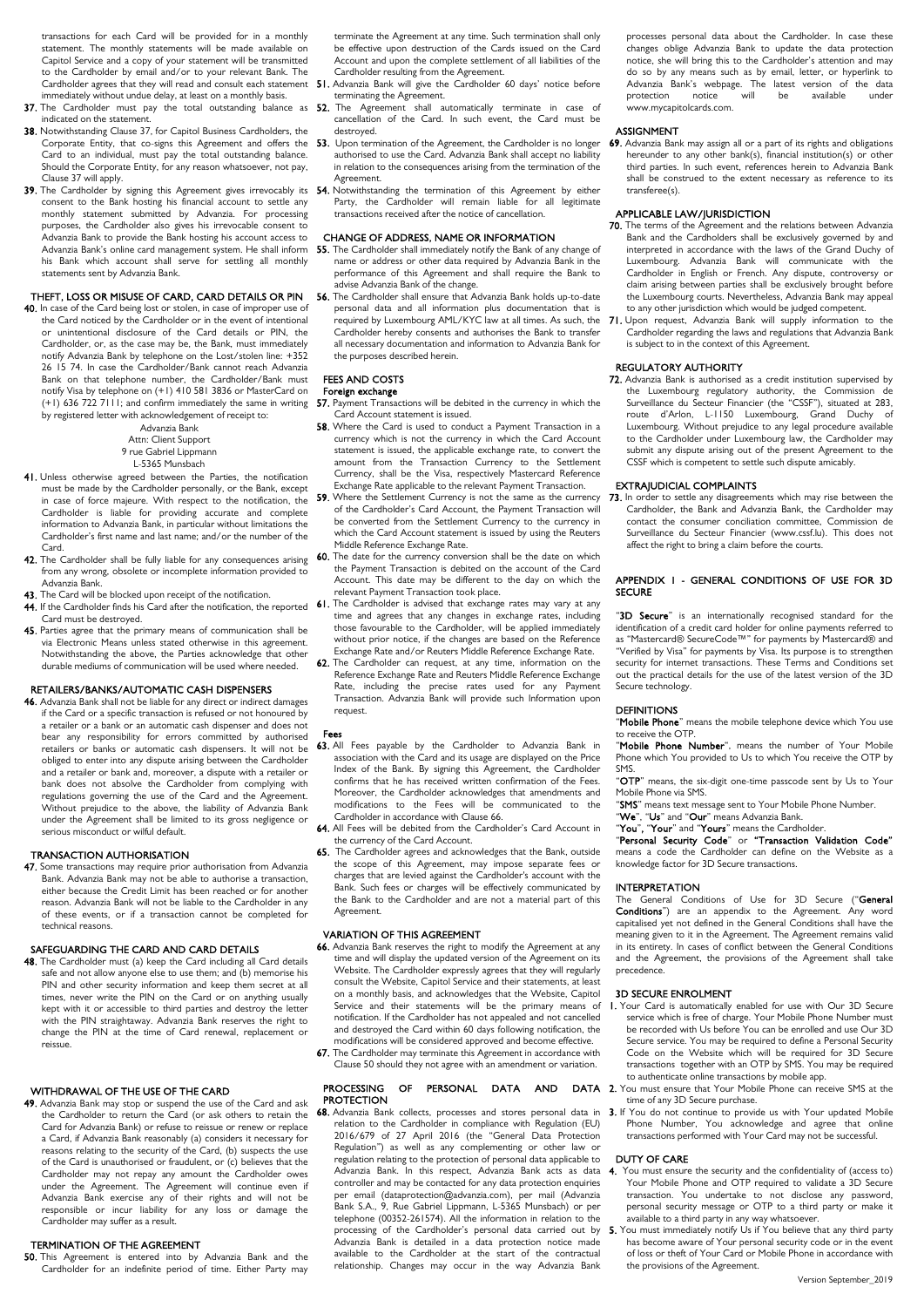## RESPONSIBILITY

- 6. We do not guarantee that the 3D Secure service will be continuously available and shall not be held responsible for any damage resulting from disruptions or interruptions (including necessary system maintenance).
- 7. We shall not be held liable for any failure of the 3D Secure service or for any damage resulting from a breakdown, malfunction or interruption of electronic communication networks and public services, social conflicts or other events beyond Our control.
- 8. You agree that we will treat an instruction using Your OTP as Your consent to comply with that instruction to Us. You are responsible for all instructions sent using Your OTP. Your are

responsible for ensuring that You keep Your OTP secure as set out in Clause 4 above. Your financial liability for any use of Your Card is subject to the terms and conditions of the Agreement.

## PROCESSING OF PERSONAL DATA

9. In addition to the provisions relating to the processing of personal data set out in the Agreement, You specifically authorise the Bank to transmit Your personal data to third parties whose intervention is necessary for 3D Secure, in particular to companies in charge of managing the dedicated Portal and the codes needed to activate the 3D Secure service and validate 3D Secure transactions.

## AMENDING THE GENERAL CONDITIONS OF USE OF 3D SECURE

10. We reserve the right to amend these General Conditions in accordance with the corresponding provisions of the Agreement.

## **TERMINATION**

11. We reserve the right to terminate 3D Secure at any time in accordance with the corresponding provisions of the Agreement.

## APPLICABLE LAW/JURISDICTION

12. Applicable Law and competent jurisdiction shall be determined in accordance with the corresponding provisions of the Agreement.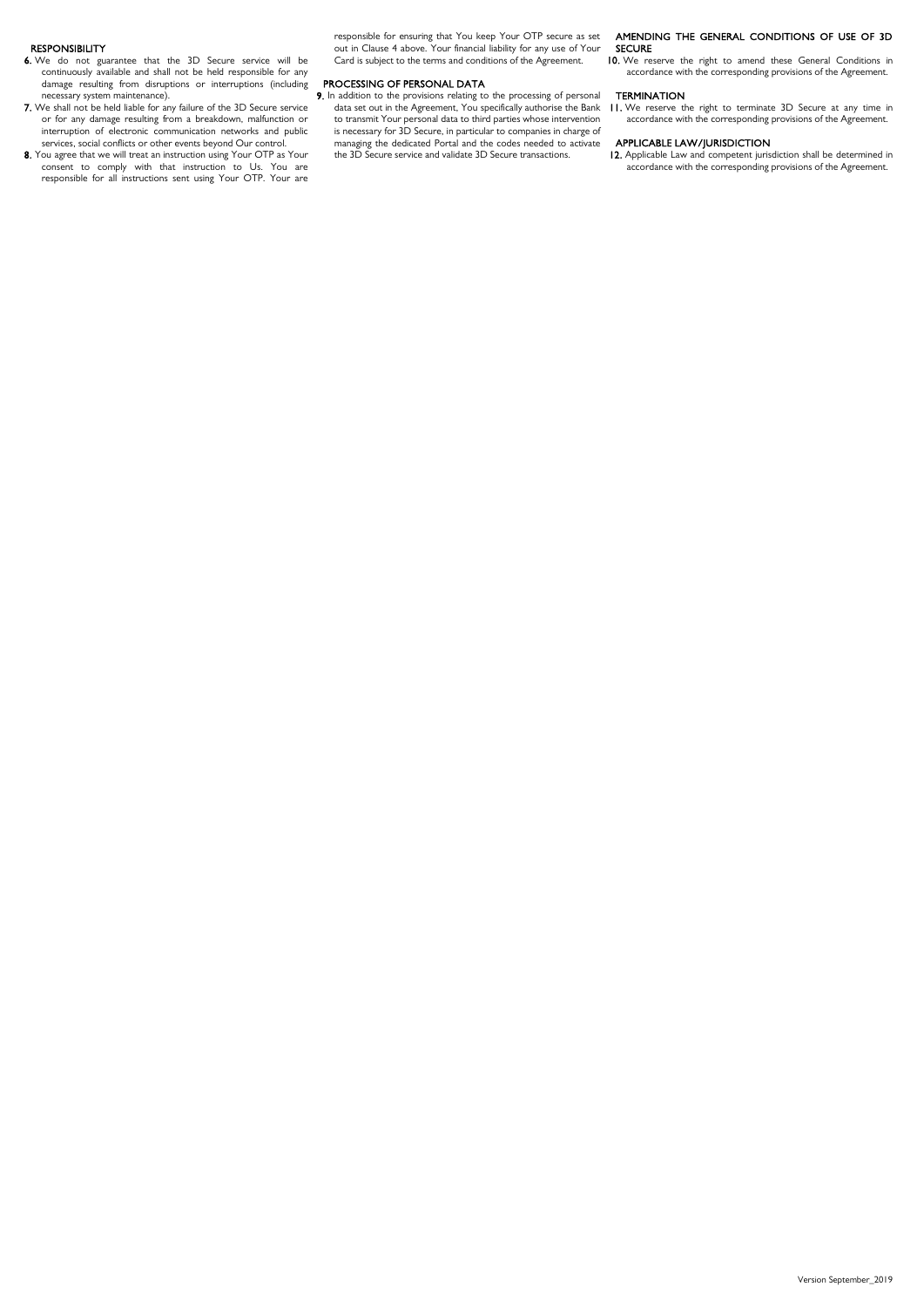## CONDITIONS GÉNÉRALES D'UTILISATION DES CARTES VISA OU MASTERCARD ÉMISES PAR ADVANZIA BANK S.A.

## DÉFINITIONS

« Formulaire de demande » désigne le document signé par le Titulaire de carte au début de la relation entre Advanzia Bank et le Titulaire de carte, qui contient toutes les informations, déclarations, engagements et préférences correspondants du Titulaire de carte, y compris les restrictions applicables à la Carte.

« Contrat » désigne les présentes Conditions générales d'utilisation des cartes VISA ou Mastercard émises par Advanzia Bank S.A., y compris toutes les annexes, telles que modifiées.

« Banque(s) » désigne, le cas échéant, les banques à la demande desquelles Advanzia Bank a délivré des Cartes aux Titulaires de carte et/ou les banques qui continuent à gérer et à agir pour le compte du Titulaire de carte et qui peuvent fournir une assistance aux Titulaires de carte dans le cadre de l'utilisation d'une telle Carte conformément aux conditions définies plus en détail par les Banques elles-mêmes. Le cas échéant, la/les « Banque(s) » peut/peuvent correspondre avec Advanzia Bank dans le cas d'une relation contractuelle directe et bipartite ininterrompue entre le Titulaire de carte et Advanzia Bank.

« Advanzia Bank » désigne Advanzia Bank SA, émettrice de la Carte, ayant son siège social au 9 rue Gabriel Lippmann, L-5365 Munsbach, Luxembourg (www.advanzia.com), immatriculée au Registre de commerce et des sociétés du Luxembourg, sous le numéro B 109.476, réglementée par la Commission de Surveillance du Secteur Financier (« CSSF »).

« Carte » désigne une carte Visa ou Mastercard délivrée au Titulaire de carte par Advanzia Bank.

« Compte(s) carte » désigne le compte ouvert auprès d'Advanzia Bank au nom du Titulaire de carte dans une devise disponible dans laquelle les paiements effectués au moyen de la Carte sont débités et les paiements effectués en faveur du Titulaire de carte sont crédités.

« Titulaire de carte » désigne la personne physique ou la société au nom de laquelle la Carte est émise, y compris, le cas échéant, d'autres Titulaires de carte. Selon un accord conclu entre les Parties, les responsabilités, obligations et pouvoirs incombant au Titulaire de carte peuvent être absorbés, exécutés ou utilisés par la Banque. À ce titre, le présent Contrat doit être lu en conséquence.

« Société(s) » désigne les personnes morales qui proposent des cartes de crédit professionnelles Capitol à des personnes physiques, y compris leurs employés et sous-traitants, et endossent l'obligation de régler toutes les Transactions de paiement initiées par le Titulaire de carte auprès d'Advanzia Bank.

« Limite de crédit » signifie le solde débiteur maximum autorisé pour le Titulaire de carte à tout moment par Advanzia Bank.

« Communication électronique » ou « Moyens électroniques » désigne les moyens de communication durables qui ne sont pas de nature physique, y compris, sans toutefois s'y limiter, les plus-d'informationsàce-sujet.<br>communications-par-SMS,courrier-électronique,via-la-déclaration-du **10.**Les-dépenses-effectuées-par-Carte-supérieures-à-la-Limite-Titulaire de carte ou le système de gestion de compte carte en ligne d'Advanzia Bank, « Capitol Service ».

« Frais » désigne les frais débités du Compte carte du Titulaire de carte par Advanzia Bank et qui figurent dans la Grille tarifaire de la Banque. Les Frais peuvent inclure les frais de retrait d'un distributeur automatique de billets, les frais de première carte, les frais d'abonnement annuels, les frais d'abonnement annuels ultérieurs et les commissions de change.

« Partie » désigne le Titulaire de carte ou Advanzia Bank, alors que « Parties » désigne à la fois le Titulaire de carte et Advanzia Bank ainsi que, le cas échéant, la Banque.

« Transaction de paiement » désigne le transfert, initié par le Titulaire de carte via un bénéficiaire au moyen d'une Carte, d'un montant versé au bénéficiaire ou le retrait d'un montant au moyen d'une Carte à un distributeur automatique de billets ou au guichet d'une banque affiliée.

« Numéro d'identification personnel » ou « Code PIN » désigne un numéro attribué par Advanzia Bank à utiliser par le Titulaire de carte aux points de vente et aux distributeurs automatiques de billets et faisant office de signature électronique du Titulaire de carte.

« Taux de change de référence » désigne les taux de change VISA et Mastercard qui sont automatiquement utilisés par la Banque lors de la conversion de Transactions de paiement effectuées dans une devise autre que la devise du Compte carte du Titulaire de carte.

« Taux de change de référence intermédiaire de Reuters » désigne le taux de change Reuters utilisé par Advanzia Bank, le cas échéant, pour convertir les Transactions de paiement depuis la Devise de règlement vers la devise du Compte carte du Titulaire de carte avant l'enregistrement.

« Services » désigne les biens, services et avantages supplémentaires associés à la Carte et à son utilisation ultérieure, qui sont proposés au Titulaire de carte par Advanzia Bank et/ou par des tiers sélectionnés d'Advanzia Bank.

« Devise de règlement » désigne la devise dans laquelle la Transaction de paiement est convertie par VISA ou Mastercard, respectivement.

« Devise de la transaction » désigne la devise de la Transaction de paiement.

« Site Internet » désigne le site Internet disponible à l'adresse ponctuellement par Advanzia Bank.

## ÉMISSION ET UTILISATION DE LA CARTE

- 1. La Carte émise par Advanzia Bank est un moyen de paiement scriptural auprès des commerçants affiliés au réseau Visa et/ou Mastercard ou un moyen de retrait d'espèces dans les banques agréées ou les distributeurs automatiques. La Carte (y compris le Code PIN) n'est pas transférable et doit être utilisée exclusivement par le Titulaire de carte personnellement et strictement en conformité avec le présent Contrat.
- 2. La Carte et le Code PIN restent à tout moment la propriété d'Advanzia Bank. La Carte ne doit pas être utilisée au-delà de la

période de validité imprimée en relief sur la Carte. La Carte reste valable jusqu'au dernier jour du mois et de l'année imprimés en relief sur la Carte, sauf suppression préalable conformément à la Clause 49 du présent Contrat ou jusqu'à la résiliation préalable du Contrat conformément aux Clauses 50 à 54 du présent Contrat.

- 3. Le Titulaire de carte est pleinement responsable à l'égard d'Advanzia Bank de toutes les transactions effectuées au moyen de la Carte après la fin de la période de validité. La Carte expirée doit être détruite immédiatement après son expiration. À l'expiration de la Carte, une nouvelle Carte sera émise à l'attention du Titulaire de carte, sauf si celui-ci informe Advanzia Bank et/ou la Banque, le cas échéant, au moyen d'une confirmation 60 jours avant la date d'expiration de la Carte concernée, qu'il ne souhaite pas le renouvellement de la Carte en question.
- immédiatement apposer sa signature à l'endroit désigné au verso de la Carte.
- 5. La Carte peut être utilisée pour effectuer des achats auprès des détaillants autorisés, retirer des espèces aux distributeurs automatiques et obtenir des avances de fonds de la part des banques autorisées. La capacité de retrait en espèces peut être restreinte par Advanzia Bank ou par la Banque fournissant les distributeurs automatiques de billets locaux. Le Titulaire de carte doit, sur demande, présenter un document d'identification personnel valide. Advanzia Bank recommande de ne pas utiliser de cartes métalliques dans les DAB, car il est possible que certains d'entre eux gardent la Carte.
- 6. Les Services proposés par Advanzia Bank sont distincts du présent Contrat et le Titulaire de carte reconnaît que les services peuvent être changés ou modifiés par Advanzia Bank à tout moment.
- 7. Le Titulaire de carte reconnaît que les Services liés à l'assurance offerts par Advanzia Bank sont proposés dans le cadre de la couverture globale d'assurance d'Advanzia Bank et qu'il bénéficiera de ces avantages en tant que bénéficiaire anonyme de la police d'assurance d'Advanzia Bank.
- 8. Pour obtenir plus d'informations sur les Services, le Titulaire de carte peut contacter Advanzia Bank à tout moment, conformément au présent Contrat.

#### LIMITE DE CRÉDIT

- 9. Le Titulaire de carte peut demander une réduction. respectivement une augmentation de la Limite de crédit (sous réserve de l'approbation d'Advanzia Bank). Les Titulaires de carte peuvent soumettre cette demande via la Banque, le cas échéant. Le Titulaire de carte doit contacter Advanzia Bank afin d'obtenir
- crédit ne sont pas autorisées. Toutefois, lorsque, à titre exceptionnel, Advanzia Bank accepte des dépenses effectuées par Carte dépassant la Limite de crédit, que ce soit par une augmentation de la limite de crédit en cas d'urgence ou pour toute autre raison, le Titulaire de carte remboursera immédiatement et intégralement le montant excédentaire à Advanzia Bank. En cas de dépenses effectuées par Carte 23. En cas d'exécution incorrecte d'un Ordre de paiement, Advanzia dépassant la Limite de crédit, Advanzia Bank se réserve le droit de suspendre et/ou de bloquer immédiatement la Carte et Advanzia Bank n'endossera aucune responsabilité à cet égard.
- 11. De même, Advanzia Bank peut décider, pour toute raison objective, de diminuer la Limite de crédit, avec effet immédiat. Advanzia Bank s'efforcera d'informer le Titulaire de carte de toute diminution de Limite de crédit. Une nouvelle Limite de crédit sera notifiée au Titulaire de carte conformément aux moyens de communication convenus. Toutefois, une modification peut prendre effet avant que le Titulaire de carte reçoive la notification d'Advanzia Bank.

### OCTROI DU CONSENTEMENT À EXÉCUTER UN ORDRE DE PAIEMENT

12. En signant le relevé des transactions ou en utilisant son code PIN pour un achat ou un retrait d'avances de fonds dans une banque, ou en utilisant son code PIN dans un distributeur automatique de billets, le Titulaire de carte donne à Advanzia Bank le mandat irrévocable de payer le détaillant ou la Banque. Les relevés d'achats envoyés par le détaillant ou la banque, le cas échéant, même en l'absence de signature écrite, sont considérés comme une preuve de transaction. Le bordereau de transaction imprimé par le terminal n'est destiné qu'à l'information personnelle du enregistrements des transactions créées ou reçues par Advanzia Bank constitueront la preuve de l'existence, du montant et des conditions des transactions.

## RETRAIT DU CONSENTEMENT À EXÉCUTER UN ORDRE DE PAIEMENT

- 13. Le Titulaire de carte ne peut pas révoquer un ordre de paiement une fois ce dernier reçu par Advanzia Bank.
- Titulaire de carte ne peut pas révoquer l'ordre de paiement après l'avoir transmis ou avoir donné son consentement à l'exécution de la transaction au bénéficiaire.

## NOTIFICATION PAR LE TITULAIRE DE CARTE EN CAS DE TRANSACTIONS NON AUTORISÉES OU INCORRECTEMENT EXÉCUTÉES<br>15. Toute plainte relative à l'exécution

Toute plainte relative à l'exécution non autorisée ou incorrecte des Transactions de paiement mentionnées dans une déclaration immédiatement adressée par écrit à Advanzia Bank par le Titulaire de carte et, dans tous les cas, dans un délai de 13 mois suivant la date à laquelle l'inscription au débit résultant de la Transaction par carte a été effectuée.

#### Transactions de paiement non autorisées (dans le cas où une plainte est déposée dans le délai imparti)

- 16. Si une Transaction de paiement ne peut pas être considérée par Advanzia Bank comme étant autorisée par le Titulaire de carte, Advanzia Bank remboursera au Titulaire de carte le montant de la Transaction de paiement correspondante. Le Titulaire de carte est tenu de fournir à Advanzia Bank toutes les informations requises pour appuyer la plainte et établir que la Transaction de paiement n'était pas autorisée.
- 17. Le Titulaire de carte demeure toutefois responsable de toute perte résultant d'une Transaction de paiement non autorisée dans les circonstances suivantes et en vertu des conditions suivantes.
- 4. Dès réception de la Carte, le Titulaire de carte doit 18. Jusqu'à notification-adressée à Advanzia-Bank-conformément-au présent Contrat, le Titulaire de carte sera tenu responsable, à concurrence de 50 EUR, des pertes résultant d'une/de Transaction(s) de paiement non autorisée(s) en cas de perte ou de vol de la Carte ou d'utilisation abusive de la Carte, qui ont été rendus possibles parce que le Titulaire de carte n'a pas préservé la confidentialité de ses fonctions de sécurité personnalisées (par exemple, le code PIN) ou des données de la Carte.
	- 19. Nonobstant ce qui précède, jusqu'à ce que la notification susmentionnée à Advanzia Bank ait été effectuée, le Titulaire de carte supporte l'intégralité de la perte subie si, en cas de négligence grave ou de faute délibérée, il :
		- a manqué à son obligation d'utiliser la Carte conformément au présent Contrat ; et/ou
		- a notifié un tel incident avec retard.
	- 20. En tout état de cause, le Titulaire de carte supporte l'intégralité des pertes résultant de Transactions de paiement non autorisées dans le cas où il aurait agi de manière frauduleuse, indépendamment de la notification d'un incident envoyé à Advanzia Bank.
	- 21. Si la Carte est utilisée en dehors d'un État membre ou dans une devise autre que la devise d'un État membre, le Titulaire de carte supporte la perte découlant de Transactions de paiement non autorisées même au-delà d'un montant de 50 EUR si le Titulaire de carte a gravement violé par négligence ses obligations découlant du présent Contrat.

### Non-exécution ou exécution incorrecte de Transactions de paiement autorisées (dans le cas où une plainte est déposée dans le délai imparti)

- 22. Si, en cas de non-exécution ou d'exécution incorrecte d'une Transaction de paiement, le Titulaire de carte peut prouver que le Prestataire de services de paiement du bénéficiaire a correctement transmis l'Ordre de paiement dans les délais impartis, Advanzia Bank rembourse au Titulaire de carte le montant total de la Transaction de paiement. Les dispositions énoncées dans la phrase précédente ne s'appliquent pas si la carte est utilisée en dehors d'un État membre ou dans une devise autre que la devise d'un État membre.
- Bank peut également, dans la mesure du possible et à l'exclusion de tout remboursement conformément au paragraphe précédent, prendre les mesures nécessaires pour corriger l'exécution incorrecte, si l'Ordre de paiement contient toutes les indications permettant à Advanzia Bank de remédier à cette exécution erronée, en particulier dans les cas où Advanzia Bank a transféré un montant différent de celui indiqué dans l'Ordre de paiement. Sur demande expresse du Titulaire de carte, Advanzia Bank s'efforcera de retracer les Transactions de paiement et d'informer le Titulaire de carte du résultat.
- 24. Le Titulaire de carte n'a pas le droit de demander le<br>remboursement du montant total de la Transaction de paiement en vertu des paragraphes précédents en cas d'exécution tardive d'un Ordre de paiement, mais est toutefois habilité à demander le remboursement des Frais auxquels le Titulaire de carte a été soumis du fait d'une exécution aussi tardive.

#### Transactions de paiement pour lesquelles l'autorisation initiale ne précisait pas de montant exact

- 25. Les dispositions énoncées en vertu des clauses 26 à 34 ne s'appliquent pas si la Carte est utilisée en dehors d'un État membre ou dans une devise autre que la devise d'un État membre.
- Titulaire de carte. Conformément à la loi luxembourgeoise, les 26. Advanzia Bank n'accordera au Titulaire de carte un remboursement sur son Compte carte que pour une transaction annulée par le détaillant. Cela s'applique également aux transactions périodiques qui sont des transactions pour lesquelles le Titulaire de carte consent à l'exécution d'une série de transactions sur son Compte carte.
	- 27. Si le Titulaire de carte souhaite annuler une transaction périodique, il doit contacter le détaillant, car Advanzia Bank ne peut pas annuler la transaction pour le Titulaire de carte.
- www.mycapitolcards.com ou à toute autre adresse communiquée 14. Lorsqu'une transaction est initiée par ou via le bénéficiaire, le 28. Le Titulaire de carte est habilité à percevoir le remboursement d'une transaction autorisée initiée par ou via un bénéficiaire, si les conditions suivantes sont remplies : (a) le Titulaire de carte n'a pas convenu de montant spécifique avec le détaillant lorsqu'il a effectué l'achat ; (b) le montant de la transaction facturé au Compte carte par le détaillant est supérieur à ce que le Titulaire de carte aurait pu raisonnablement escompter dans les circonstances de l'achat ; et (c) le Titulaire de carte demande à Advanzia Bank un remboursement dans les délais indiqués à la Clause 32.
	- ou à la non-exécution d'une Transaction de paiement doit être 29. Si le Titulaire de carte demande un remboursement à Advanzia Bank dans le cadre de cette condition, il doit fournir à Advanzia Bank des éléments factuels relatifs à cette condition.

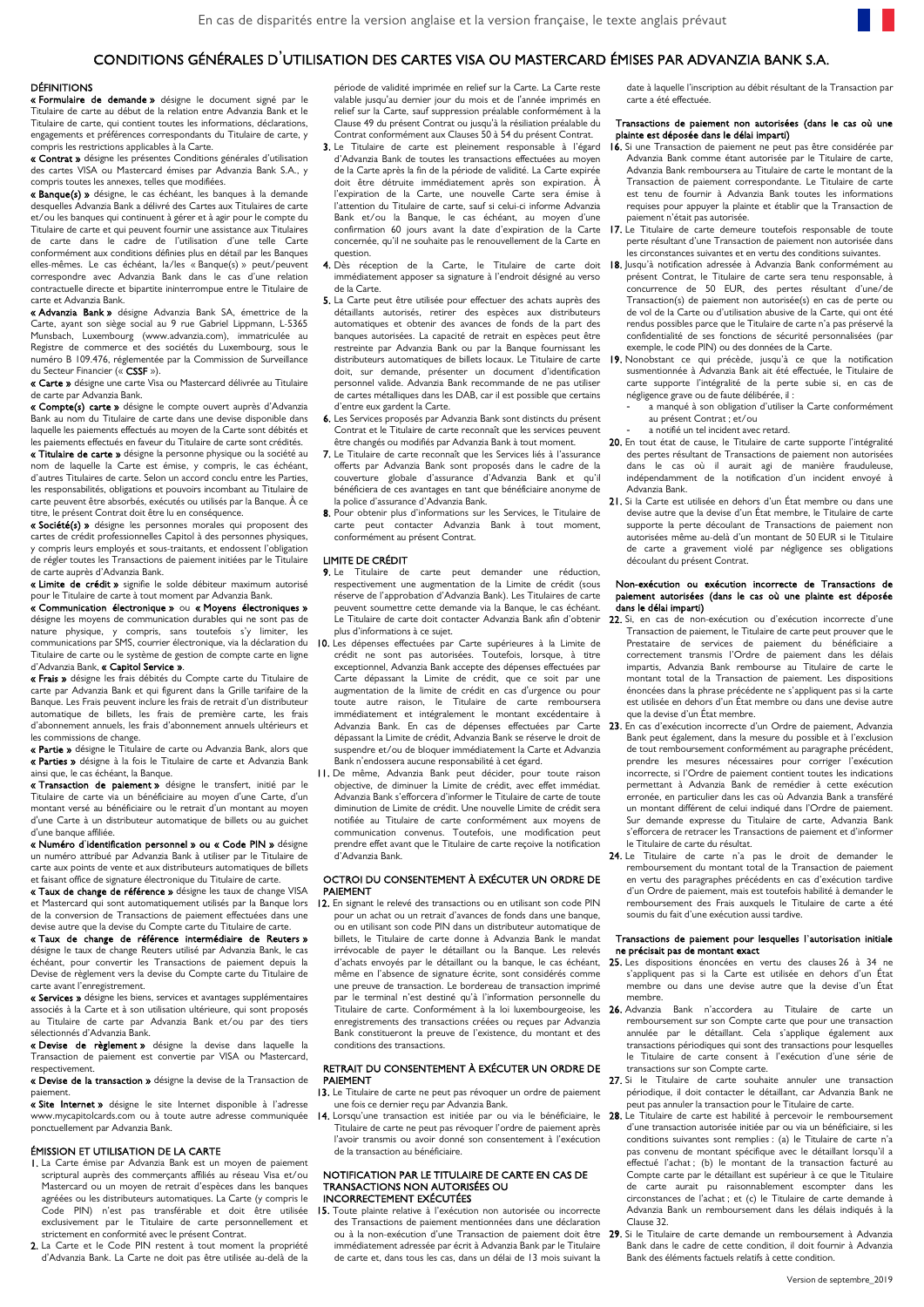- 30. Le Titulaire de carte ne peut adresser à Advanzia Bank une plainte destinée à quelqu'un d'autre ou refuser de payer Advanzia Bank, sauf si le Titulaire de carte en a légalement le droit. Le Titulaire de carte ne peut transférer aucun droit à l'égard d'Advanzia Bank à qui que ce soit.
- 31. Dans tous les cas, le Titulaire de carte sera habilité à ne percevoir que le remboursement du montant de la Transaction de paiement correspondante. Advanzia Bank et le Titulaire de carte conviennent que les Frais, commissions et autres dépenses générés par cette Transaction de paiement ne seront pas remboursés.
- 32. Lorsque le Titulaire de carte est habilité à percevoir le remboursement conformément à la Clause 28 du présent Contrat, une demande de remboursement écrite signée par le Titulaire de carte doit avoir été reçue par Advanzia Bank conformément au présent Contrat dans les huit semaines à compter du jour où le montant a été débité de la Carte.
- 33. Dans les 10 jours ouvrables suivant la réception de la demande de remboursement formulée par le Titulaire de carte et à condition qu'Advanzia Bank accepte la demande de remboursement, le montant de la Transaction de paiement sera crédité sur la Carte.
- 34. Si Advanzia Bank refuse de rembourser le Titulaire de carte, elle doit, dans les 10 Jours ouvrables suivant la réception de la demande de remboursement formulée par le Titulaire de carte, indiquer au Titulaire de carte les motifs de son refus.

### Absence de réclamation ou de demande de remboursement dans le délai imparti

35. En l'absence de réception de plainte ou de demande de remboursement du Titulaire de carte dans les délais susmentionnés, Advanzia Bank ne peut être tenue responsable des éventuelles conséquences préjudiciables résultant de l'exécution d'une Transaction de paiement, autorisée ou non, de la non-exécution ou de l'exécution incorrecte d'une Transaction de paiement.

## PAIEMENTS

- 36. La somme totale des achats et des retraits sera saisie au débit par Advanzia Bank sur le Compte carte. Un rapport de ces transactions pour chaque Carte sera fourni dans un relevé mensuel. Les relevés mensuels seront disponibles sur Capitol Service et une copie de votre relevé sera transmise au Titulaire de carte par courrier électronique et/ou à votre Banque correspondante. Le Titulaire de carte accepte de lire et de consulter chaque relevé immédiatement et sans retard indu, au moins une fois par mois.
- 37. Le Titulaire de carte doit payer le solde total impayé tel qu'indiqué sur le relevé.
- 38. Nonobstant la Clause 37, pour les Titulaires de cartes Capitol Business, la Société qui cosigne le présent Contrat et offre la Carte à un particulier doit payer le solde total impayé. Si Société, pour quelque raison que ce soit, n'effectue pas le paiement, la Clause 37 s'appliquera.
- irrévocablement son consentement à la Banque hébergeant son compte financier pour régler tout relevé mensuel présenté par Advanzia. Aux fins du traitement, le Titulaire de carte donne également son consentement irrévocable à Advanzia Bank pour fournir à la Banque hébergeant son compte l'accès au système de gestion de cartes en ligne d'Advanzia Bank. Il informe sa Banque du compte servant au règlement de tous les relevés mensuels envoyés par Advanzia Bank.

## VOL, PERTE OU UTILISATION ABUSIVE DE LA CARTE, DES DÉTAILS DE LA CARTE OU DU CODE PIN

40. En cas de perte ou de vol de la Carte, en cas d'utilisation impropre de la Carte constatée par le Titulaire de carte ou en cas de divulgation intentionnelle ou non intentionnelle des détails de la Carte ou du Code PIN, le Titulaire de carte ou, le cas échéant, la Banque, doit immédiatement avertir Advanzia Bank par téléphone sur la ligne Perdu/volé : +352 26 15 74. Si le Titulaire de carte / la Banque ne peut pas joindre Advanzia Bank à ce numéro de téléphone, il/elle doit en informer Visa par téléphone au (+1) 410 581 3836 ou MasterCard au (+1) 636 722 7111, et confirmer immédiatement les mêmes faits par écrit par lettre recommandée avec accusé de réception à :

#### Advanzia Bank À l'attention de : Assistance clientèle 9 rue Gabriel Lippmann

L-5365 Munsbach

- faite par le Titulaire de carte en personne, ou par la Banque, sauf en cas de force majeure. Eu égard à la notification, le Titulaire de carte est tenu de fournir des informations exactes et complètes à Advanzia Bank, en particulier sans limitations ses prénom et nom de famille ; et/ou le numéro de la Carte.
- 42. Le Titulaire de carte est entièrement responsable des conséquences résultant d'informations fausses, obsolètes ou incomplètes fournies à Advanzia Bank.
- 43. La Carte sera bloquée dès réception de la notification. 44. Si le Titulaire de carte retrouve sa Carte après la notification, la
- Carte déclarée doit être détruite.
- 45. Les Parties conviennent que les principaux moyens de communication sont les Moyens électroniques, sauf indication contraire dans le présent Contrat. Nonobstant ce qui précède, les 60. La date de conversion des devises est la date à laquelle la Parties reconnaissent que d'autres moyens de communication durables seront utilisés si nécessaire.

## DÉTAILLANTS / BANQUES / DISTRIBUTEURS

- AUTOMATIQUES DE BILLETS
- 46. Advanzia Bank ne peut être tenue responsable de dommages directs ou indirects si la Carte ou une transaction spécifique est refusée ou non conclue par un détaillant, une banque ou un distributeur automatique de billets et décline toute responsabilité pour les erreurs commises par les détaillants autorisés, les

Bank n'est pas tenue de s'impliquer dans un litige quelconque Titulaire de carte et un détaillant ou une banque et, de plus, un litige avec un détaillant ou une banque ne dispense pas le Titulaire de carte de se conformer à la réglementation régissant l'utilisation de la Carte et le Contrat. Sans préjudice de ce qui précède, la responsabilité d'Advanzia Bank en vertu du Contrat est limitée à sa négligence grave, faute délibérée ou son manquement volontaire à ses obligations.

## AUTORISATION DE TRANSACTION

47. Certaines transactions peuvent nécessiter une autorisation préalable d'Advanzia Bank. Advanzia Bank peut ne pas être en mesure d'autoriser une transaction, soit parce que la Limite de crédit a été atteinte ou pour toute autre raison. Advanzia Bank ne sera pas tenue responsable envers le Titulaire de carte dans aucun de ces événements, ou si une transaction ne peut être achevée pour des raisons techniques.

## SAUVEGARDE DE LA CARTE ET DÉTAILS DE LA CARTE

48. Le Titulaire de carte doit (a) conserver la Carte, y compris tous les détails de la Carte, en sécurité et ne permettre à personne d'autre de les utiliser ; et (b) mémoriser son Code PIN et d'autres informations de sécurité et les garder secrets à tout moment, ne jamais écrire le Code PIN sur la Carte ou sur un autre support qu'il garde habituellement avec la Carte, ne pas le communiquer à des tiers et détruire immédiatement la lettre avec le Code PIN. Advanzia Bank se réserve le droit de changer le Code PIN au moment du renouvellement, du remplacement ou de la réémission de la Carte.

## SUPPRESSION DE L'UTILISATION DE LA CARTE

49. Advanzia Bank peut interrompre ou suspendre l'utilisation de la Carte et demander au Titulaire de carte de la retourner (ou demander à des tiers de conserver la carte pour Advanzia Bank) ou refuser de réémettre, renouveler ou remplacer une Carte, si Advanzia Bank (a) considère raisonnablement cela comme nécessaire pour des raisons liées à la sécurité de la Carte, (b) suspecte que l'utilisation de la Carte n'est pas autorisée ou est frauduleuse, ou (c) est d'avis que le Titulaire de carte n'est pas en mesure de rembourser la somme due par le Titulaire de carte en vertu du Contrat. Le Contrat se poursuivra même si Advanzia Bank exerce l'un de ses droits et n'est pas tenue responsable des pertes ou dommages que le Titulaire de carte peut subir en .<br>conséquence

## RÉSILIATION DU CONTRAT

- 50. Le présent Contrat est conclu par Advanzia Bank et le Titulaire de carte pour une durée indéterminée. Chacune des Parties peut résilier le Contrat à tout moment. Une telle résiliation ne prendra effet que lors de la destruction des Cartes émises sur le Compte carte et du règlement complet de toutes les obligations du Titulaire de carte résultant du Contrat.
- 39. En signant le présent Contrat, le Titulaire de carte donne 51. Advanzia Bank en informera le Titulaire de carte avec un préavis de 60 jours précédant la résiliation du Contrat.
	- 52. Le Contrat est automatiquement résilié en cas d'annulation de la Carte. Dans un tel cas, la Carte doit être détruite.
	- 53. À la résiliation du Contrat, le Titulaire de carte n'est plus autorisé à utiliser la Carte. Advanzia Bank décline toute responsabilité quant aux conséquences résultant de la résiliation du Contrat.
	- . Nonobstant la résiliation du présent Contrat par l'une ou l'autre des Parties, le Titulaire de carte demeure responsable de toutes les transactions légitimes reçues après l'avis d'annulation.

## CHANGEMENT D'ADRESSE, DE NOM OU

## D'INFORMATIONS

- 55. Le Titulaire de carte notifie immédiatement à la Banque tout changement de nom, d'adresse ou d'autres données requises par Advanzia Bank dans le cadre de l'exécution du présent Contrat et demande à la Banque d'aviser Advanzia Bank du changement.
- 56. Le Titulaire de carte veille à ce qu'Advanzia Bank conserve à tout moment ses données à caractère personnel à jour ainsi que toutes les informations et la documentation requises par la législation luxembourgeoise AML/KYC. À cet effet, le Titulaire de carte consent et autorise la Banque à transférer tous les documents et informations nécessaires à Advanzia Bank aux fins décrites aux présentes.

## FRAIS ET COÛTS Change

- laquelle le relevé du Compte carte est émis.
- 58. Lorsque la Carte est utilisée pour effectuer une Transaction de paiement dans une devise qui n'est pas la devise dans laquelle le relevé de Compte carte est émis, le taux de change applicable pour convertir le montant de la Devise de la transaction dans la Devise de règlement est le Taux de change de référence Visa, respectivement Mastercard applicable à la Transaction de paiement correspondante.
- 59. Si la Devise de règlement n'est pas la même que celle du Compte carte du Titulaire de carte, la Transaction de paiement sera convertie de la Devise de règlement dans la devise dans laquelle le relevé de Compte carte est émis en utilisant le Taux de change de référence intermédiaire de Reuters.
- Transaction de paiement est débitée sur le compte du Compte Transaction de paiement correspondante a eu lieu.
- 61. Le Titulaire de carte est informé que les taux de change peuvent varier à tout moment et convient que tout changement au niveau des taux de change, y compris ceux qui sont favorables au Titulaire de carte, sera appliqué immédiatement et sans préavis, si les changements sont basés sur le Taux de change de référence et/ou le Taux de change de référence intermédiaire de Reuters.

banques ou les distributeurs automatiques de billets. Advanzia 62. Le Titulaire de carte peut demander à tout moment des informations sur le Taux de change de référence et le Taux de change de référence intermédiaire de Reuters, y compris les taux précis utilisés pour toute Transaction de paiement. Advanzia Bank fournira ces informations sur demande.

## Frais

- 63. Tous les Frais payables par le Titulaire de carte à Advanzia Bank en liaison avec la Carte et son utilisation sont indiqués dans la Grille tarifaire de la Banque. En signant le présent Contrat, le Titulaire de carte confirme avoir reçu une confirmation écrite relative aux Frais. Par ailleurs, le Titulaire de carte reconnaît que les modifications et changements apportés aux Frais lui seront communiqués conformément à la Clause 66.
- 64. Tous les Frais seront débités du Compte carte du Titulaire de carte dans la devise du Compte carte.
- 65. Le Titulaire de carte accepte et reconnaît que la Banque, en dehors du cadre du présent Contrat, peut imposer des frais ou commissions distincts qui sont prélevés sur le compte qu'il détient auprès de la Banque. Ces frais ou commissions seront effectivement communiqués par la Banque au Titulaire de carte et ne font pas partie intégrante du présent Contrat.

## VARIATION DU PRÉSENT CONTRAT

- 66. Advanzia Bank se réserve le droit de modifier le Contrat à tout moment et affichera la version mise à jour du Contrat sur son site Internet. Le Titulaire de carte accepte expressément de consulter régulièrement le site Internet, Capitol Service et leurs communiqués, au moins une fois par mois, et reconnaît que le site Internet, Capitol Service et leurs communiqués constitueront le principal moyen de notification. Si le Titulaire de carte n'a pas fait appel, ni annulé ou détruit la Carte dans les 60 jours suivant la notification, les modifications seront considérées comme approuvées et entreront en vigueur.<br> **47** Le Titulaire de carte peut re
- Titulaire de carte peut résilier le présent Contrat conformément à la Clause 50 au cas où il ne serait pas d'accord avec une modification ou une variation.

## TRAITEMENT DES DONNÉES À CARACTÈRE PERSONNEL ET PROTECTION DES DONNÉES

- 68. Advanzia Bank collecte, traite et stocke les données à caractère
	- personnel relatives au Titulaire de carte conformément au règlement (UE) 2016/679 du 27 avril 2016 (le « règlement général sur la protection des données »), ainsi qu'à toute loi ou réglementation complémentaire ou autre relative à la protection des données à caractère personnel applicable à Advanzia Bank. À cet égard, Advanzia Bank agit en tant que contrôleur des données et peut être contactée pour toute question relative à la protection<br>des données par courrier électronique des données par courrier électronique (dataprotection@advanzia.com), par courrier (Advanzia Bank SA, 9, rue Gabriel Lippmann, L-5365 Munsbach) ou par téléphone (00352-261574). Toutes les informations relatives au traitement des données à caractère personnel du Titulaire de carte effectué par Advanzia Bank sont détaillées dans un avis de protection des données mis à la disposition de ce dernier au début de la relation contractuelle. Des modifications peuvent survenir dans la manière dont Advanzia Bank traite les données à caractère personnel du Titulaire de carte. Si ces modifications obligent Advanzia Bank à mettre à jour l'avis de protection des données, elle le signalera au Titulaire de carte et pourra le faire par tout moyen tel que courrier électronique, lettre ou lien hypertexte vers la page web d'Advanzia Bank. La dernière version de l'avis de protection des données sera disponible sur le site www.mycapitolcards.com.

## **CESSION**

69. Advanzia Bank peut céder tout ou partie de ses droits et obligations aux termes des présentes à toute autre banque, institution financière ou autre tiers. Dans ce cas, les références aux présentes à Advanzia Bank doivent être interprétées dans la mesure nécessaire comme se rapportant à ses destinataires.

## DROIT APPLICABLE / JURIDICTION

- 70. Les conditions du Contrat et les relations entre Advanzia Bank et les Titulaires de cartes sont exclusivement régies par et interprétées conformément aux lois du Grand-Duché de Luxembourg. Advanzia Bank communiquera avec le Titulaire de carte en anglais ou en français. Tout litige, différend ou plainte survenant entre les Parties est exclusivement porté devant les tribunaux luxembourgeois. Néanmoins, Advanzia Bank peut faire appel devant toute autre juridiction jugée compétente.
- 41. Sauf accord contraire entre les Parties, la notification doit être 57. Les Transactions de paiement seront débitées dans la devise dans 71. Sur demande, Advanzia Bank fournira des informations au Titulaire de carte concernant les lois et règlements auxquels Advanzia Bank est soumise dans le cadre du présent Contrat.

## AUTORITÉS RÉGLEMENTAIRES

72. Advanzia Bank est agréée en tant qu'établissement de crédit supervisé par l'autorité de régulation luxembourgeoise, la Commission de Surveillance du Secteur Financier (CSSF), située au 283, route d'Arlon, L-1150 Luxembourg, Grand-Duché de Luxembourg. Sans préjudice de toute procédure légale à la disposition du Titulaire de carte en vertu de la loi luxembourgeoise, le Titulaire de carte peut soumettre tout litige découlant du présent Contrat à la CSSF qui est compétente pour régler Iedit litige à I'amiable.

## PLAINTES EXTRAJUDICIAIRES

carte. Cette date peut être différente du jour lors duquel la 73. Afin de régler tout différend pouvant survenir entre le Titulaire de carte, la Banque et Advanzia Bank, le Titulaire de carte peut contacter le comité de conciliation des consommateurs, Commission de Surveillance du Secteur Financier (www.cssf.lu). Cela n'affecte pas le droit de saisir les tribunaux.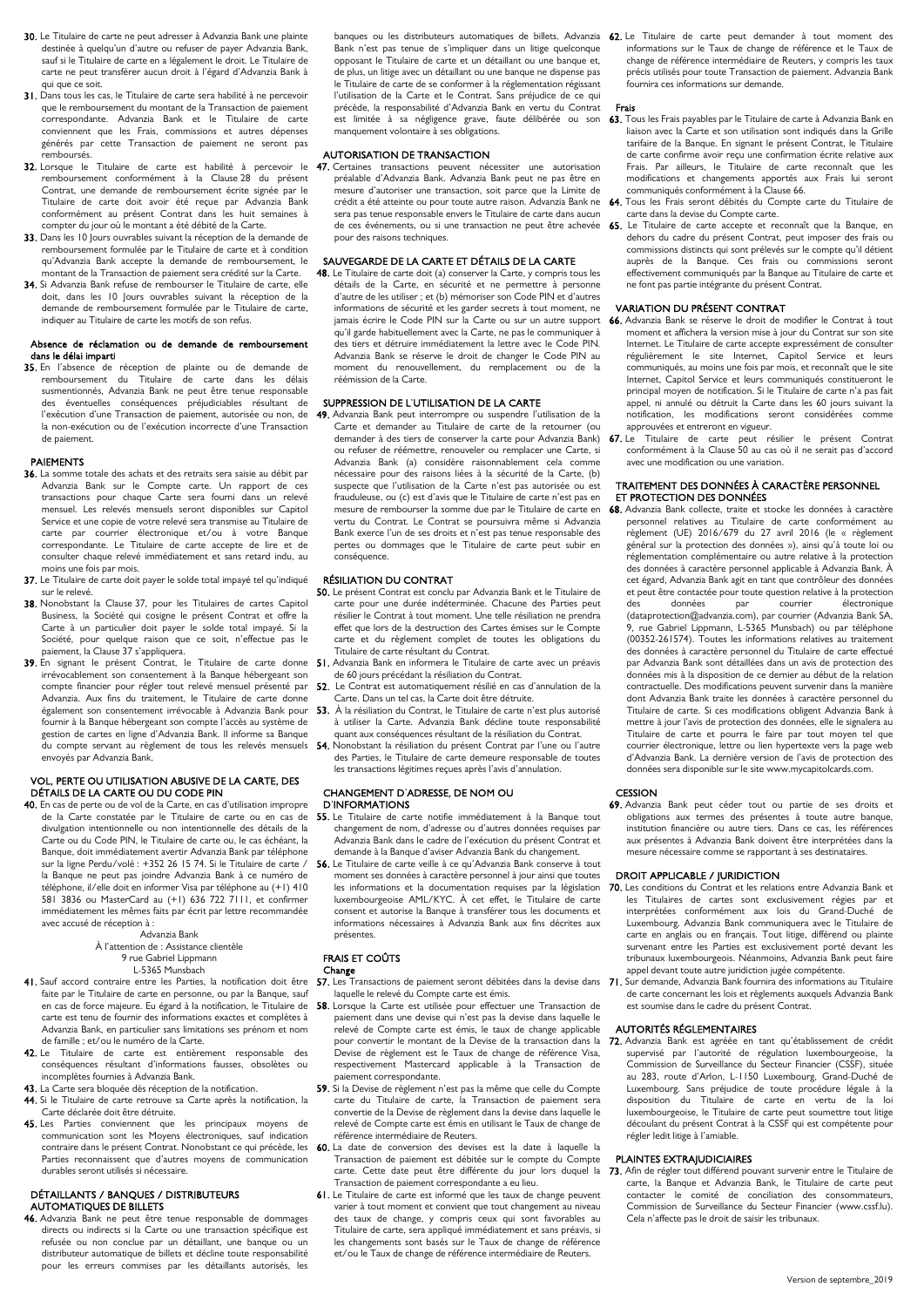## ANNEXE 1 - CONDITIONS GÉNÉRALES D'UTILISATION DE 3D SECURE

« 3D Secure » est une norme internationalement reconnue pour l'identification d'un Titulaire de carte de crédit pour les paiements en ligne, dénommée « Mastercard® SecureCode™ » pour les paiements par Mastercard® et « Verified by Visa » pour les paiements par Visa. Son objectif est de renforcer la sécurité des transactions sur Internet. Les présentes Conditions générales exposent les détails pratiques de l'utilisation de la dernière version de la technologie 3D Secure.

### DÉFINITIONS

« Téléphone mobile » désigne l'appareil de téléphonie mobile que 3. Si Vous ne Nous communiquez pas Votre Numéro de téléphone **ETTE TRESSES**<br>Trilisez pour recevoir l'OTP (mot de passe à usage unique). **« Numéro de téléphone mobile »** désigne le numéro de Votre<br>Téléphone mobile que Vous Nous avez indiqué et sur lequel Vous

recevez l'OTP par SMS. « OTP » désigne le mot de passe à usage unique à six chiffres que

Nous avons envoyé sur Votre Téléphone mobile par SMS. « SMS » désigne un message texte envoyé à Votre Numéro de téléphone mobile.

« Nous » et « Notre » désignent Advanzia Bank.

« Vous » et « Votre » désignent le Titulaire de carte.

« Code de sécurité personnel » ou « Code de validation de la transaction » désigne un code que le Titulaire de carte peut définir sur le site Internet en tant que facteur de connaissance pour les transactions 3D Secure.

#### INTERPRÉTATION

Les Conditions générales d'utilisation de 3D Secure (les 6. Nous ne garantissons pas que le service 3D Secure sera disponible « Conditions générales ») constituent une annexe au Contrat. Tout mot en majuscule non encore défini dans les Conditions générales a le sens qui lui est attribué dans le Contrat. Le Contrat reste valable

générales et le Contrat, les dispositions du Contrat prévalent.

#### ADHÉSION 3D SECURE

- 1. Votre Carte est automatiquement activée pour utilisation avec Notre service 3D Secure, qui est gratuit. Votre Numéro de téléphone mobile doit être enregistré auprès de Nous avant que Vous puissiez adhérer à Notre service 3D Secure et l'utiliser. Il se peut que Vous deviez définir un code de sécurité personnel sur le site Internet, qui sera nécessaire pour les transactions 3D Secure avec un OTP par SMS. Il se peut qu'on Vous demande d'authentifier les transactions en ligne à l'aide d'une application mobile.
- 2. Vous devez vous assurer que Votre Téléphone mobile peut recevoir des SMS lors de tout achat 3D Secure.
- mobile mis à jour, Vous reconnaissez et acceptez que les transactions en ligne effectuées avec Votre Carte risquent de ne pas aboutir.

## OBLIGATION DE DILIGENCE

- 4. Vous devez garantir la sécurité et la confidentialité de (l'accès à) Votre Téléphone mobile et Votre OTP requis pour valider une transaction 3D Secure. Vous vous engagez à ne divulguer aucun mot de passe, message de sécurité personnel ou OTP à un tiers ni à le rendre disponible à un tiers de quelque manière que ce soit.
- Vous devez Nous avertir immédiatement si Vous pensez qu'un tiers a eu connaissance de Votre code de sécurité personnel ou en cas de perte ou de vol de Votre Carte ou de votre Téléphone mobile, conformément aux dispositions du Contrat.

#### RESPONSABILITÉ

en permanence et ne saurions être tenus pour responsables de tout préjudice résultant de perturbations ou d'interruptions (y compris la maintenance du système requise).

- dans son intégralité. En cas de contradiction entre les Conditions 7. Nous déclinons toute responsabilité en cas de défaillance du service 3D Secure ou de tout dommage résultant d'une panne, d'un dysfonctionnement ou d'une interruption des réseaux de communication électroniques et des services publics, de conflits sociaux ou d'autres événements échappant à Notre contrôle.
	- 8. Vous acceptez que Nous traitions une instruction en utilisant Votre OTP comme Votre consentement à Vous conformer à cette instruction à Notre égard. Vous êtes responsable de toutes les instructions envoyées à l'aide de Votre OTP. Vous êtes tenu de garantir la sécurité de Votre OTP, comme indiqué à la Clause 4 cidessus. Votre responsabilité financière pour toute utilisation de Votre Carte est soumise aux Conditions générales du Contrat.

#### TRAITEMENT DES DONNÉES À CARACTÈRE PERSONNEL

9. Outre les dispositions relatives au traitement des données à caractère personnel énoncées dans le Contrat, Vous autorisez spécifiquement la Banque à transmettre Vos données à caractère personnel à des tiers dont l'intervention est nécessaire pour 3D Secure, en particulier aux sociétés chargées de la gestion du portail dédié et les codes nécessaires pour activer le service 3D Secure et valider les transactions 3D Secure.

## MODIFICATION DES CONDITIONS GÉNÉRALES

### D'UTILISATION DE 3D SECURE

10. Nous nous réservons le droit de modifier les présentes Conditions générales conformément aux dispositions correspondantes du Contrat.

### RÉSILIATION

11. Nous nous réservons le droit de résilier 3D Secure à tout moment conformément aux dispositions correspondantes du Contrat.

## DROIT APPLICABLE / JURIDICTION

12. Le droit applicable et la juridiction compétente sont déterminés conformément aux dispositions correspondantes du Contrat.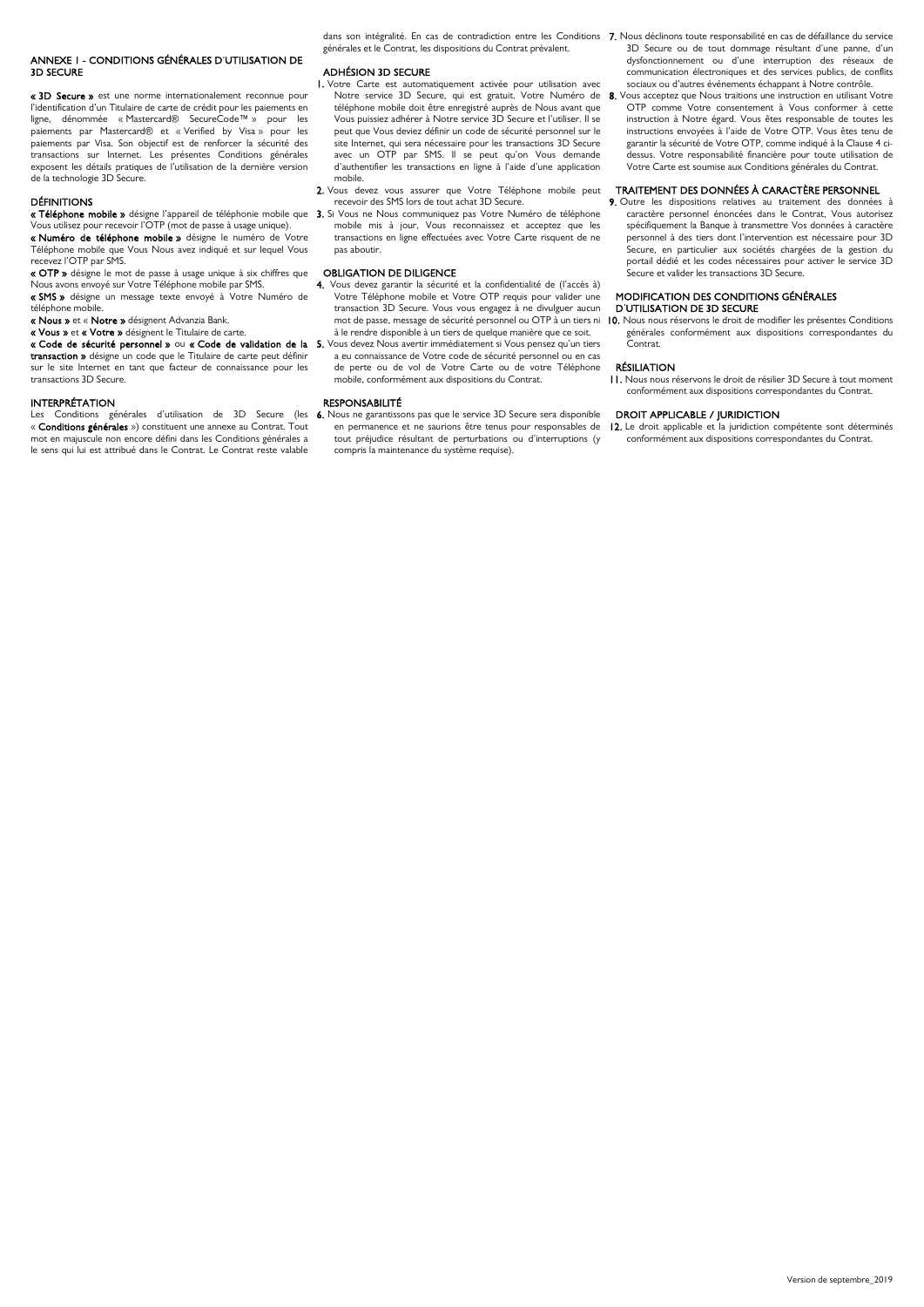## ALGEMENE VOORWAARDEN VOOR HET GEBRUIK VAN DE CREDITCARD VAN VISA OF MASTERCARD DIE WORDT UITGEGEVEN DOOR ADVANZIA BANK S.A.

## DEFINITIES

'Aanvraagformulier': het document dat is ondertekend door de Kaarthouder aan het begin van de relatie tussen Advanzia Bank en de Kaarthouder, en dat alle relevante gegevens, verklaringen, toezeggingen en voorkeuren van de Kaarthouder bevat, met inbegrip van limieten die op de Kaart van toepassing zijn.

'Overeenkomst': deze Algemene voorwaarden voor het gebruik van de creditcard van Visa of Mastercard die wordt verstrekt door Advanzia Bank S.A., met inbegrip van alle bijlagen, zoals gewijzigd.

'Bank(en)': indien van toepassing, de banken op verzoek waarvan Advanzia Bank Kaarten heeft verstrekt aan Kaarthouders en/of de banken die namens de Kaarthouder het beheer blijven voeren en namens hem handelen, en die ondersteuning kunnen bieden aan de Kaarthouders in verband met het gebruik van een dergelijke Kaart op grond van de voorwaarden die door de Banken zelf nader zijn gedefinieerd. Indien van toepassing kunnen de Bank(en) corresponderen met Advanzia Bank wanneer er een directe en bilaterale ononderbroken contractuele relatie is tussen de Kaarthouder en Advanzia Bank.

'Advanzia Bank': Advanzia Bank S.A., de uitgever van de Kaart, waarvan het hoofdkantoor is gevestigd op 9 rue Gabriel Lippmann, L-5365 Munsbach, Luxemburg (www.advanzia.com), geregistreerd in het Luxemburgse Register van Handel en bedrijven onder nummer B 109.476, en gereguleerd door de Luxemburgse Commission de Surveillance du Secteur Financier ('CSSF').

'Kaart': de creditcard van Visa of Mastercard die aan de Kaarthouder is verstrekt door Advanzia Bank.

'Kaartrekening(en)': de rekening die is geopend bij Advanzia Bank in naam van de Kaarthouder in een beschikbare valuta, waarin met de Kaart verrichte betalingen, worden gedebiteerd en ten gunste van de Kaarthouder verrichte betalingen worden gecrediteerd.

'Kaarthouder': de persoon of het bedrijf op wier naam de Kaart is verstrekt, met inbegrip van, indien van toepassing, extra Kaarthouders. Door middel van een overeenkomst tussen de Partijen kunnen de verantwoordelijkheden, verplichtingen en bevoegdheden die toekomen aan de Kaarthouder worden geabsorbeerd, uitgevoerd of gebruikt door de Bank, en deze Overeenkomst moet als zodanig dienovereenkomstig worden gelezen.

**Bedrijfsentiteit(en)**: rechtspersonen die Capitol Business Cards<br>aanbieden aan personen, waaronder hun werknemers en personen, waaronder hun werknemers contractanten, en die de verplichting op zich nemen om alle door de Kaarthouder geïnitieerde Betalingstransacties te voldoen aan Advanzia Bank.

'Kredietlimiet': het maximale debetsaldo dat aan de Kaarthouder op enig moment is toegestaan door Advanzia Bank.

'Elektronische communicatie' of 'Elektronische middelen': de duurzame communicatiemiddelen die niet fysiek van aard zijn, waaronder, maar niet beperkt tot, sms, e-mail, via het afschrift van de Kaarthouder of het online kaartrekeningbeheersysteem van Advanzia Bank, 'Capitol Service'.

'Kosten': de bedragen die worden geïnd van de Kaartrekening van de Kaarthouder door Advanzia Bank en die zijn vermeld op de Prijsindex van de Bank. De Kosten kunnen onder meer bestaan uit Opnamekosten bij een geldautomaat, Kosten voor de eerste Kaart, Jaarlijkse abonnementskosten, Abonnementskosten voor volgende jaren en de Wisselkoersopslag.

naar zowel de Kaarthouder als Advanzia Bank en, indien van toepassing, de Bank.

'Betalingstransactie': de door de Kaarthouder met behulp van een Kaart geïnitieerde overdracht bij een begunstigde van een bedrag aan de begunstigde, of de opname van een bedrag door middel van een Kaart bij een geldautomaat of het loket van een aangesloten bank.

'Persoonlijk identificatienummer' of 'Pincode': een door Advanzia Bank verstrekt nummer dat door de Kaarthouder kan worden gebruikt bij een verkooppunt of een geldautomaat als de elektronische handtekening van de Kaarthouder.

'Referentiewisselkoers': de wisselkoersen van Visa en Mastercard die automatisch worden gebruikt door de Bank bij de conversie van Betalingstransacties die zijn verricht in een andere valuta dan de valuta van de Kaartrekening van de Kaarthouder.

'Reuters Middle Reference Exchange Rate': de door de branche gebruikte wisselkoers van Reuters die, indien van toepassing, wordt gebruikt door Advanzia Bank om Betalingstransacties te converteren van de Vereffeningsvaluta in de valuta van de Kaartrekening van de Kaarthouder voordat deze wordt getoond.

'Services': eventuele goederen, services en toegevoegde voordelen die zijn gekoppeld aan de Kaart en het gebruik ervan en die worden aangeboden door Advanzia Bank en/of geselecteerde externe partners van Advanzia Bank aan de Kaarthouder.<br>'**Vereffeningsvaluta**': de valuta waar de Betalingstransactie in wordt

geconverteerd door Visa respectievelijk Mastercard.

'Transactievaluta': de valuta van de Betalingstransactie.

'Website': de internetsite die beschikbaar is op het adres www.mycapitolcards.com of een ander adres dat van tijd tot tijd door Advanzia Bank kan worden meegedeeld.

## UITGIFTE EN GEBRUIK VAN DE KAART

- 1. De door Advanzia Bank verstrekte Kaart is een elektronisch betaalmiddel bij verkopers die zijn aangesloten op het Visa- en/of Mastercard-netwerk, of een manier om contant geld op te nemen bij geautoriseerde banken of geldautomaten. De Kaart (inclusief Pincode) is niet overdraagbaar en mag uitsluitend persoonlijk en in strikte overeenstemming met deze Overeenkomst worden gebruikt door de Kaarthouder.
- 2. De Kaart en de Pincode blijven te allen tijde eigendom van Advanzia Bank. De Kaart mag niet worden gebruikt na het verstrijken van de op de Kaart vermelde geldigheidsperiode. De

Kaart blijft geldig tot de op de Kaart aangebrachte laatste dag van de maand en het jaar, tenzij er sprake is van eerdere intrekking in overeenstemming met clausule 49 van deze Overeenkomst of tenzij de Overeenkomst eerder wordt beëindigd in overeenstemming met de clausules 50 tot en met 54 van deze Overeenkomst.

- 3. De Kaarthouder is volledig aansprakelijk jegens Advanzia Bank voor alle transacties die met de Kaart worden verricht na het verstrijken van de geldigheidsperiode. De vervallen Kaart moet onmiddellijk na de vervaldatum worden vernietigd. Wanneer de Kaart vervalt, ontvangt de Kaarthouder een nieuwe Kaart, tenzij de Kaarthouder Advanzia Bank en/of de Bank (afhankelijk van het geval) zestig (60) dagen voor de vervaldatum van de betreffende Kaart informeert en bevestigt dat hij de betreffende Kaart niet wil verlengen.
- 4. Na ontvangst van de Kaart moet de Kaarthouder onmiddellijk zijn handtekening plaatsen in de daarvoor bestemde ruimte op de achterkant van de Kaart.
- 5. De Kaart kan worden gebruikt om aankopen te doen bij geautoriseerde detailhandelaars, om contant geld op te nemen bij geldautomaten en om een voorschot in contant geld te verkrijgen bij geautoriseerde banken. De mogelijkheid om contant geld op te nemen, kan worden beperkt door Advanzia Bank of door de Bank die de lokale geldautomaten verstrekt. De Kaarthouder toont op verzoek een geldig persoonlijk identificatiedocument. Advanzia Bank raadt gebruikers aan kaarten die metaal bevatten, niet te gebruiken in geldautomaten, aangezien de kans bestaat dat sommige geldautomaten de Kaart houden.
- 6. De door Advanzia Bank aangeboden Services vallen niet onder deze Overeenkomst, en de Kaarthouder erkent dat de Services door Advanzia Bank op elk moment kunnen worden gewijzigd of aangepast.
- 7. De Kaarthouder erkent dat de door Advanzia Bank aangeboden verzekeringsgerelateerde Services worden aangeboden onder de wereldwijde verzekeringsdekking van Advanzia Bank en dat de Kaarthouder dergelijke voordelen ontvangt als niet met naam genoemde begunstigde van de polis van Advanzia Bank.
- 8. De Kaarthouder kan op elk moment contact opnemen met Advanzia Bank voor meer informatie over de Services, in overeenstemming met deze Overeenkomst.

## KREDIETLIMIET

- 9. De Kaarthouder kan een verlaging respectievelijk verhoging van de Kredietlimiet aanvragen (onder voorbehoud van goedkeuring door Advanzia Bank). Indien van toepassing kunnen Kaarthouders dit verzoek indienen via de Bank. De Kaarthouder moet contact opnemen met Advanzia Bank voor meer informatie hierover.
- 10. Het is niet toegestaan met de Kaart meer uit te geven dan de Kredietlimiet. Indien Advanzia Bank echter uitgaven met de Kaart boven de Kredietlimiet accepteert, als gevolg van een spoedverhoging van de kredietlimiet of om een andere reden, betaalt de Kaarthouder het bedrag van de overschrijding onmiddellijk en volledig terug aan Advanzia Bank. Indien er met de Kaart meer wordt uitgegeven dan de Kredietlimiet, behoudt Advanzia Bank zich het recht voor om de Kaart onmiddellijk op te schorten en/of te blokkeren en Advanzia Bank aanvaardt geen aansprakelijkheid in verband hiermee.
- '**Partij**': de Kaarthouder of Advanzia Bank, waarbij '**Partijen**' verwijst ⅠⅠ. Het is Advanzia Bank tevens toegestaan om, voor welke Het is Advanzia-bank tevens toegestaan om, voor welke van een-lidstaat.<br>objectieve reden dan ook, de Kredietlimiet met onmiddellijke 23 In geval van een onjuiste uitvoering van een Betaalopdracht kan ingang te verlagen. Advanzia Bank zal alles in het werk stellen om de Kaarthouder over een dergelijke verlaging van de Kredietlimiet te informeren. Een nieuwe Kredietlimiet wordt aan de Kaarthouder meegedeeld in overeenstemming met de overeengekomen communicatiemiddelen. Een wijziging kan echter van kracht worden voordat de Kaarthouder de kennisgeving van Advanzia Bank heeft ontvangen.

## TOESTEMMING VERLENEN VOOR DE UITVOERING VAN EEN BETAALOPDRACHT

12. Door het transactiedocument te ondertekenen of door de Pincode te gebruiken voor een aankoop of een contant voorschot in een bank of door de Pincode te gebruiken bij een geldautomaat, geeft de Kaarthouder Advanzia-Bank onherroepelijke bevoegdheid om de detailhandelaar of de Bank te betalen. De door de detailhandelaar of de Bank (afhankelijk van het geval) verstrekte uittreksels van afschriften worden, zelfs bij afwezigheid van een schriftelijke handtekening, aanvaard als bewijs van de transactie. De door de terminal afgedrukte transactiebon dient slechts ter informatie van de Kaarthouder zelf. In overeenstemming met de Luxemburgse wetgeving vormen de<br>door and Advanzia Bank and gemaakte of ontvangen door Advanzia Bank gemaakte of transactiedocumenten bewijs van het bestaan, het bedrag en de voorwaarden van transacties.

## INTREKKING VAN DE TOESTEMMING VOOR DE UITVOERING VAN EEN BETAALOPDRACHT

- 13. De Kaarthouder kan een betaalopdracht niet meer intrekken nadat deze is ontvangen door Advanzia Bank.
- 14. Wanneer een transactie is geïnitieerd door of via de begunstigde, mag de Kaarthouder de betaalopdracht niet intrekken na doorgifte van de betaalopdracht of het verlenen van toestemming voor de uitvoering van de transactie aan de begunstigde.

## KENNISGEVING DOOR DE KAARTHOUDER IN GEVAL VAN ONGEAUTORISEERDE OF ONJUIST UITGEVOERDE **TRANSACTIES**

15. Eventuele klachten met betrekking tot ongeautoriseerde of onjuist uitgevoerde Betalingstransacties zoals vermeld op een afschrift of het niet uitvoeren van een Betalingstransactie worden per

ommegaande door de Kaarthouder schriftelijk ingediend bij Advanzia Bank en in elk geval binnen een periode van dertien (13) maanden na de datum waarop de afschrijving die het gevolg was van de Kaarttransactie, plaatsvond.

## Ongeautoriseerde Betalingstransacties (indien er een klacht is ingediend binnen de vastgestelde periode)

- 16. Indien een Betalingstransactie door Advanzia Bank niet kan worden beschouwd als geautoriseerd door de Kaarthouder, vergoedt Advanzia Bank de Kaarthouder het bedrag van de betreffende Betalingstransactie. De Kaarthouder is verplicht Advanzia Bank alle gevraagde informatie te verstrekken ter ondersteuning van de klacht en om vast te stellen dat de Betalingstransactie niet was geautoriseerd.
- 17. De Kaarthouder blijft echter aansprakelijk voor eventuele verliezen die het gevolg zijn van een ongeautoriseerde Betalingstransactie onder de volgende omstandigheden en onder voorbehoud van de volgende voorwaarden.
- 18. Totdat Advanzia Bank is geïnformeerd in overeenstemming met deze Overeenkomst, is de Kaarthouder aansprakelijk, tot een bedrag van 50 EUR, voor verliezen die het gevolg zijn van (een) ongeautoriseerde Betalingstransactie(s) in geval van verlies of diefstal van de Kaart of misbruik van de Kaart dat mogelijk is gemaakt doordat de Kaarthouder zijn gepersonaliseerde beveiligingskenmerken (zoals de Pincode) of de Kaartgegevens niet vertrouwelijk heeft gehouden.
- 19. Niettegenstaande het voorgaande draagt de Kaarthouder, totdat de voornoemde kennisgeving aan Advanzia Bank heeft plaatsgevonden, het gehele opgelopen verlies indien hij, als gevolg van grove nalatigheid of opzettelijk wangedrag:
	- zich niet heeft gehouden aan zijn verplichting om de Kaart te gebruiken in overeenstemming met deze
	- Overeenkomst; en/of
	- de kennisgeving van een dergelijk incident niet onmiddellijk heeft doorgegeven.
- 20. De Kaarthouder draagt in elk geval alle verliezen die voortvloeien uit ongeautoriseerde Betalingstransacties indien hij frauduleus heeft gehandeld, ongeacht of de kennisgeving van een incident is doorgegeven aan Advanzia Bank.
- 21. Indien de Kaart wordt gebruikt buiten een lidstaat of in een andere valuta dan de valuta van een lidstaat, draagt de Kaarthouder het verlies dat voortvloeit uit ongeautoriseerde Betalingstransacties, ook als dit meer bedraagt dan 50 EUR, wanneer de Kaarthouder zijn verplichtingen die voortvloeien uit deze Overeenkomst, met grote onachtzaamheid heeft geschonden.

#### Ontbrekende of onjuiste uitvoering van geautoriseerde Betalingstransacties (indien er een klacht is ingediend binnen de vastgestelde periode)

- 22. Indien de Kaarthouder in geval van een ontbrekende of onjuiste uitvoering van een Betalingstransactie kan aantonen dat de Aanbieder van betaaldiensten van de begunstigde de Betaalopdracht juist heeft doorgegeven binnen de toepasselijke<br>periode, vergoedt Advanzia Bank de Kaarthouder het Advanzia Bank de Kaarthouder het totaalbedrag van de Betalingstransactie. De in de vorige volzin vermelde bepalingen zijn niet van toepassing als de Kaart wordt gebruikt buiten een lidstaat of in een andere valuta dan de valuta
- Advanzia Bank ook, voor zover mogelijk en met uitsluiting van enige terugbetaling in overeenstemming met de voorgaande alinea, stappen nemen om de onjuiste uitvoering te corrigeren, indien de Betaalopdracht alle indicaties bevat die Advanzia Bank in staat stellen een dergelijke onjuiste uitvoering te corrigeren, in het bijzonder in gevallen waarin Advanzia Bank een ander bedrag heeft overgemaakt dan het in de Betaalopdracht vermelde bedrag. Na uitdrukkelijk verzoek van de Kaarthouder tracht Advanzia Bank de Betalingstransacties te traceren en informeert Advanzia Bank de Kaarthouder over de uitkomst.
- 24. De Kaarthouder heeft niet het recht om een verzoek in te dienen voor een terugbetaling van het totaalbedrag van de Betalingstransacties op grond van de voorgaande alinea's in geval van een late uitvoering van een Betaalopdracht, maar heeft mogelijk wel het recht op vergoeding van de Kosten die de Kaarthouder heeft moeten betalen als gevolg van een dergelijke late uitvoering.

## Betalingstransacties waarvoor in de initiële autorisatie geen exact bedrag is vermeld

- 25. De in clausules 26 tot en met 34 vastgestelde regels zijn niet van toepassing als de Kaart wordt gebruikt buiten een lidstaat of in een andere valuta dan de valuta van een lidstaat.
- 26. Advanzia Bank verstrekt aan de kaarthouder uitsluitend een terugbetaling op zijn Kaartrekening voor een transactie die is teruggedraaid door de detailhandelaar. Dit is ook van toepassing op transacties die transacties zijn waarbij de Kaarthouder instemt met een reeks transacties die wordt uitgevoerd op de Kaartrekening van de Kaarthouder.
- 27. Indien de Kaarthouder een periodieke transactie wil annuleren, moet hij contact opnemen met de detailhandelaar, aangezien Advanzia Bank de transactie niet kan annuleren voor de Kaarthouder.
- 28. De Kaarthouder heeft recht op een terugbetaling van een geautoriseerde transactie die is geïnitieerd door of via een begunstigde indien is voldaan aan de volgende voorwaarden: (a) de Kaarthouder is geen specifiek bedrag overeengekomen met de detailhandelaar toen de Kaarthouder de aankoop deed; (b) het bedrag van de transactie waarmee de Kaartrekening wordt belast, is meer dan redelijkerwijs kon worden verwacht gelet op de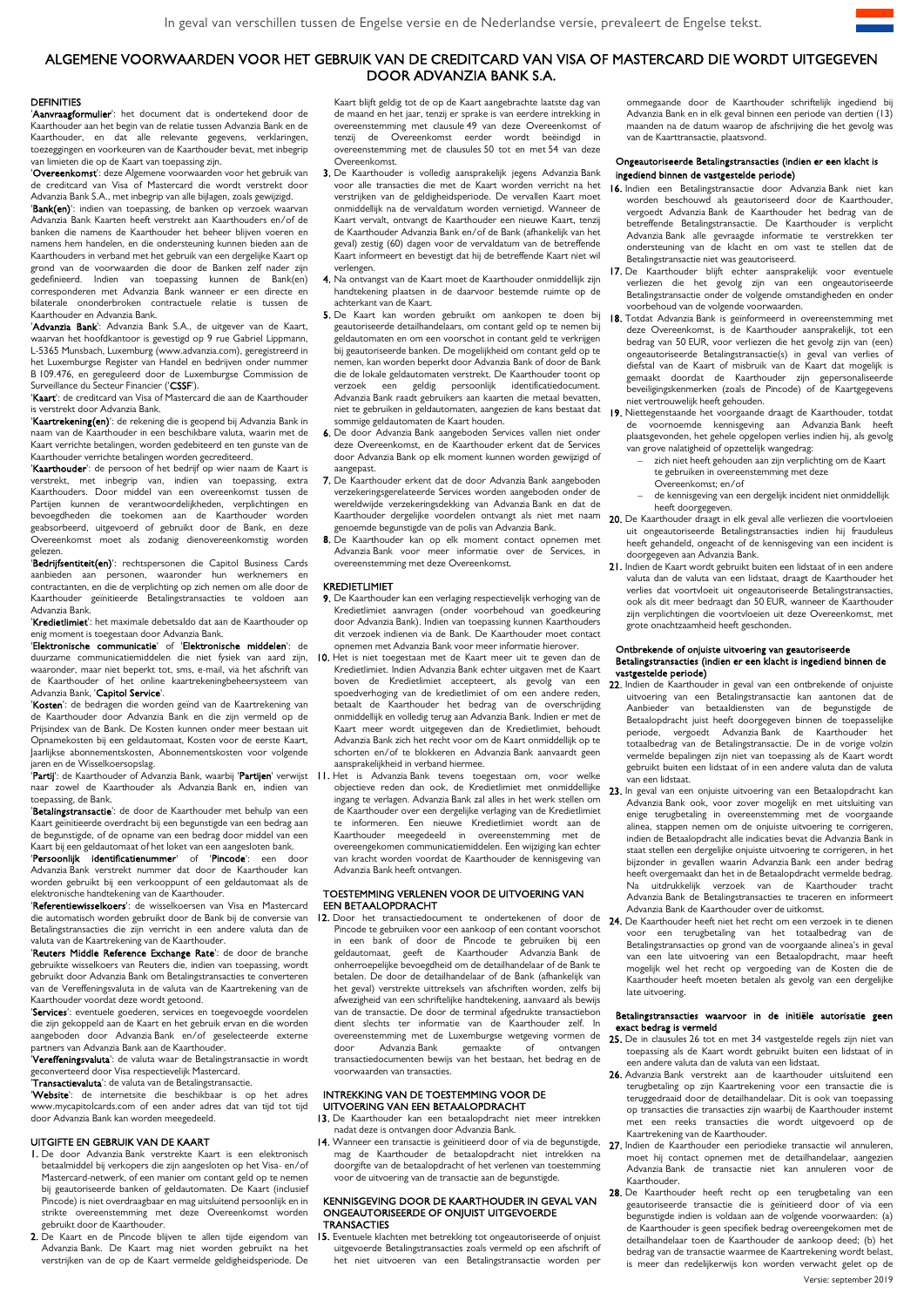omstandigheden van de aankoop; en (c) de Kaarthouder vraagt Advanzia Bank om een terugbetaling binnen de in clausule 32 vermelde periode.

- 29. Indien de Kaarthouder Advanzia Bank vraagt om een terugbetaling op grond van deze omstandigheid, moet de Kaarthouder aan Advanzia Bank feitelijke elementen verstrekken die verband houden met deze omstandigheid.
- 30. De Kaarthouder kan een claim tegen iemand anders niet gebruiken om een claim in te dienen tegen Advanzia Bank of te weigeren Advanzia Bank te betalen, tenzij de Kaarthouder hiertoe wettelijk het recht heeft. De Kaarthouder kan rechten tegen Advanzia Bank niet overdragen aan iemand anders.
- 31. De Kaarthouder heeft in elk geval uitsluitend recht op vergoeding van het bedrag van de betreffende Betalingstransactie. Advanzia Bank en de Kaarthouder komen overeen dat de Kosten, commissies en andere uitgaven die het gevolg zijn van een dergelijke Betalingstransactie, niet worden vergoed.
- 32. Indien de Kaarthouder recht heeft op terugbetaling in overeenstemming met clausule 28 van deze Overeenkomst, moet Advanzia Bank in overeenstemming met deze Overeenkomst een schriftelijk verzoek om terugbetaling hebben ontvangen van de Kaarthouder binnen acht (8) weken na de dag waarop het bedrag is gedebiteerd op de Kaart.
- 33. Binnen tien (10) Werkdagen na ontvangst van het door de Kaarthouder ingediende schriftelijke verzoek en op voorwaarde dat Advanzia Bank het verzoek om terugbetaling aanvaardt, wordt het bedrag van de Betalingstransactie gecrediteerd op de Kaart.
- 34. Indien Advanzia Bank weigert de Kaarthouder te vergoeden, vermeldt zij binnen tien (10) Werkdagen na ontvangst van het verzoek om terugbetaling van de Kaarthouder de redenen voor de weigering.

## Ontbreken van klachten of terugbetalingsverzoeken binnen de vastgestelde periode

35. Indien er geen klacht of terugbetalingsverzoek is ontvangen van de Kaarthouder binnen de hiervoor vermelde periode, kan niet aansprakelijk worden gehouden voor eventuele schadelijke gevolgen die voortvloeien uit de uitvoering van een al dan niet geautoriseerde Betalingstransactie, de nietuitvoering of de gebrekkige uitvoering van een Betalingstransactie.

## BETALINGEN

- 36. Het totaalbedrag aan aankopen en opnamen wordt door Advanzia Bank als debet vermeld op de Kaartrekening. Een overzicht van deze transacties wordt voor elke Kaart verstrekt in een maandelijks afschrift. De maandelijkse afschriften worden beschikbaar gemaakt op Capitol Service en een kopie van het afschrift wordt aan de Kaarthouder per e-mail en/of aan de relevante Bank toegezonden. De Kaarthouder stemt ermee in dat hij elk afschrift onmiddellijk en zonder onnodig uitstel zal lezen en bekijken, en ten minste eenmaal per maand.
- 37. De Kaarthouder moet het totale uitstaande saldo zoals vermeld op het afschrift betalen.
- 38. Onverminderd het bepaalde in clausule 37 geldt voor Capitol Business-Kaarthouders dat de Bedrijfsentiteit, die Overeenkomst mede ondertekent en de Kaart aanbiedt aan een persoon, het totale uitstaande saldo moet betalen. Mocht de Bedrijfsentiteit om welke reden dan ook niet betalen, dan is clausule 37 van toepassing.
- 39. Door ondertekening van deze Overeenkomst geeft de Kaarthouder zijn onherroepelijke toestemming aan de Bank die zijn financiële rekening beheert om elk door Advanzia Bank verstrekt maandelijks afschrift te betalen. Voor verwerkingsdoeleinden geeft de Kaarthouder tevens zijn onherroepelijke toestemming aan Advanzia Bank om de Bank waar zijn rekening wordt gehouden, toegang te geven tot het online kaartbeheersysteem van Advanzia Bank. Hij informeert de Bank welke rekening zal worden gebruikt voor de betaling van alle<br>maandelijkse afschriften die door Advanzia Bank worden maandelijkse afschriften die door Advanzia-Bank verzonden.

## DIEFSTAL, VERLIES OF MISBRUIK VAN DE KAART, KAARTGEGEVENS OF PINCODE

40. Indien de Kaart wordt verloren of gestolen, in geval van onjuist gebruik van de Kaart dat door de Kaarthouder wordt opgemerkt, of in geval van een opzettelijke of onopzettelijke openbaarmaking van de Kaartgegevens of Pincode, moet de Kaarthouder of, afhankelijk van het geval, Advanzia Bank onmiddellijk per telefoon op de hoogte brengen via het nummer voor verloren/gestolen Kaarten: +352 26 15 74. Indien de Kaarthouder/ Advanzia Bank niet kan bereiken op dat telefoonnummer, moet de Kaarthouder/Bank Visa via het nummer (+1) 410 581 3836 of Mastercard via het nummer (+1) 636 722 7111 telefonisch informeren en dit onmiddellijk schriftelijk bevestigen in een aangetekend schrijven met handtekening retour aan:

Advanzia Bank T.a.v. Customer Service 9 rue Gabriel Lippmann L-5365 Munsbach

- 41. Tenzij anders is overeengekomen tussen de Partijen, moet de kennisgeving persoonlijk worden gedaan door de Kaarthouder of de Bank, uitgezonderd in geval van overmacht. Met betrekking tot de kennisgeving is de Kaarthouder aansprakelijk voor het verstrekken van juiste en volledige gegevens aan Advanzia Bank, in het bijzonder, maar niet beperkt tot, de vooren achternaam van de Kaarthouder en/of het nummer van de Kaart.
- 42. De Kaarthouder is volledig aansprakelijk voor eventuele gevolgen die voortvloeien uit eventueel verkeerde, overbodige of onvolledige gegevens die aan Advanzia Bank worden verstrekt.
- 43. Na ontvangst van de kennisgeving wordt de Kaart geblokkeerd. 44. Indien de Kaarthouder de Kaart na de kennisgeving vindt, moet de gemelde Kaart worden vernietigd.
- 45. De Partijen stemmen ermee in dat primair zal worden<br>gecommuniceerd via Elektronische middelen, tenzij in deze

Overeenkomst anders is vermeld. Niettegenstaande het voorgaande erkennen de Partijen dat andere duurzame communicatiemedia indien nodig worden gebruikt.

### DETAILHANDELAARS/BANKEN/GELDAUTOMATEN

46. Advanzia Bank is niet aansprakelijk voor eventuele directe of geweigerd of niet nagekomen door een detailhandelaar, een bank of een geldautomaat, en heeft geen verantwoordelijkheid voor fouten die worden begaan door geautoriseerde detailhandelaars, banken of geldautomaten. Advanzia Bank is niet verplicht zich te mengen in een geschil dat is ontstaan tussen de Kaarthouder en een detailhandelaar of bank, en bovendien ontslaat een geschil met een detailhandelaar of bank de Kaarthouder niet van zijn verplichting de regels met betrekking tot het gebruik van de Kaart en de Overeenkomst na te leven. Onverminderd het bovenstaande is de aansprakelijkheid van Advanzia Bank op grond van de Overeenkomst beperkt tot grove nalatigheid, ernstig wangedrag of moedwillig verzuim.

#### AUTORISATIE VAN TRANSACTIES

47. Voor sommige transacties is voorafgaande autorisatie van Advanzia Bank nodig. Advanzia Bank is mogelijk niet in staat een transactie te autoriseren, hetzij omdat de Kredietlimiet is bereikt of vanwege een andere reden. In geen van deze gevallen is Advanzia Bank aansprakelijk jegens de Kaarthouder, noch indien een transactie om technische redenen niet kan worden voltooid.

## VEILIG BEWAREN VAN DE KAART EN KAARTGEGEVENS

48. De Kaarthouder moet (a) de Kaart en alle Kaartgegevens veilig houden en niemand anders in staat stellen deze te gebruiken, en (b) de Pincode en andere beveiligingsgegevens onthouden en deze te allen tijde geheim houden, de Pincode nooit schrijven op de Kaart of op iets wat in de buurt van de Kaart wordt bewaard of toegankelijk is voor derden, en de brief met de Pincode onmiddellijk vernietigen. Advanzia Bank behoudt zich het recht voor de Pincode te wijzigen op het moment van verlenging, vervanging of nieuwe uitgifte van de Kaart.

## INTREKKING VAN HET GEBRUIK VAN DE KAART

49. Advanzia Bank kan het gebruik van de Kaart stopzetten of opschorten en de Kaarthouder vragen de Kaart te retourneren (of anderen vragen de Kaart te bewaren voor Advanzia Bank) of weigeren een Kaart opnieuw uit te geven, te verlengen of te vervangen, indien Advanzia Bank redelijkerwijs (a) van mening is dat dit noodzakelijk is om redenen die verband houden met de beveiliging van de Kaart, (b) vermoedt dat het gebruik van de Kaart niet is geautoriseerd of frauduleus is, of (c) van mening is dat de Kaarthouder mogelijk een bedrag dat de Kaarthouder op grond van de Overeenkomst verschuldigd is, niet terugbetaalt. De Overeenkomst blijft ook van kracht nadat Advanzia Bank gebruikmaakt van haar rechten, en Advanzia Bank is niet verantwoordelijk of aansprakelijk voor eventuele verliezen of schade die de Kaarthouder als gevolg hiervan kan ondervinden.

## BEËINDIGING VAN DE OVEREENKOMST

- 50. Deze Overeenkomst wordt voor onbepaalde tijd aangegaan door Advanzia Bank en de Kaarthouder. Beide Partijen kunnen de Overeenkomst op elk moment beëindigen. Een dergelijke beëindiging wordt pas van kracht na vernietiging van de Kaarten die zijn uitgegeven voor de Kaartrekening en na de volledige afrekening van alle aansprakelijkheden van de Kaarthouder die voortvloeien uit de Overeenkomst.
- 51. Advanzia Bank informeert de Kaarthouder zestig (60) dagen voordat de Overeenkomst wordt beëindigd.
- 52. De Overeenkomst eindigt automatisch in geval van annulering van de Kaart. In een dergelijk geval moet de Kaart worden vernietigd. 53. Na beëindiging van de Overeenkomst is de Kaarthouder niet
- langer geautoriseerd de Kaart te gebruiken. Advanzia Bank aanvaardt geen aansprakelijkheid in verband met de gevolgen die voortvloeien uit de beëindiging van de Overeenkomst.
- 54. Niettegenstaande de beëindiging van deze Overeenkomst door een van de Partijen blijft de Kaarthouder aansprakelijk voor alle rechtmatige transacties die worden ontvangen na de kennisgeving van de annulering.

#### ADRES-, NAAMS- OF GEGEVENSWIJZIGING

- 55. De Kaarthouder informeert de Bank onmiddellijk over eventuele naams- of adreswijzigingen of de wijziging van andere gegevens die Advanzia Bank vereist voor Overeenkomst, en verplicht de Bank tot het informeren van Advanzia Bank over de wijziging.
- 56. De Kaarthouder zorgt ervoor dat Advanzia Bank te allen tijde beschikt over actuele persoonsgegevens en alle informatie en documentatie die vereist is op grond van de Luxemburgse AML/KYC-wetgeving. Derhalve geeft de Kaarthouder hierbij toestemming voor en autoriseert hij de Bank voor de overdracht van alle noodzakelijke documentatie en gegevens aan Advanzia Bank voor de hierin beschreven doeleinden.

## KOSTEN Wisselkoers

- 57. Betalingstransacties worden gedebiteerd in de valuta waarin het afschrift van de Kaartrekening wordt verstrekt.
- 58. Wanneer de Kaart wordt gebruikt voor de verrichting van een Betalingstransactie in een andere valuta dan de valuta waarin het afschrift van de Kaartrekening wordt verstrekt, is de toepasselijke wisselkoers voor de conversie van het bedrag van de Transactievaluta in de Vereffeningsvaluta de Referentiewisselkoers van Visa respectievelijk Mastercard die van toepassing is op de betreffende Betalingstransactie.
- 59. Wanneer de Vereffeningsvaluta niet dezelfde is als de valuta van de Kaartrekening van de Kaarthouder, wordt de Betalingstransactie geconverteerd van de Vereffeningsvaluta in de valuta waarin het

afschrift van de Kaartrekening wordt verstrekt met behulp van de Reuters Middle Reference Exchange Rate.

- 60. De datum voor de valutaconversie is de datum waarop de Betalingstransactie wordt gedebiteerd op de rekening van de Kaartrekening. Dit kan een andere datum zijn dan de datum waard exercing. Die van de betreffende Betalingstransactie plaatsvond.
- indirecte schade als de Kaart of een specifieke transactie wordt 61. De Kaarthouder is geïnformeerd over het feit dat wisselkoersen op enig moment kunnen variëren en hij stemt ermee in dat eventuele wijzigingen in de wisselkoersen, waaronder die welke gunstig zijn voor de Kaarthouder, onmiddellijk worden toegepast zonder voorafgaande kennisgeving, indien de wijzigingen zijn gebaseerd op de Referentiewisselkoers en/of de Reuters Middle <del>.</del><br>Reference Exchange Rate.
	- 62. De Kaarthouder kan op elk moment informatie opvragen over de Referentiewisselkoers en de Reuters Middle Reference Exchange Rate, waaronder de precieze koersen die zijn gebruikt voor een Betalingstransactie. Advanzia Bank verstrekt dergelijke informatie op verzoek.

## Kosten

- 63. Alle Kosten die door de Kaarthouder moeten worden betaald aan Advanzia Bank in verband met de Kaart en het gebruik ervan, worden weergegeven op de Prijsindex van de Bank. Door deze Overeenkomst te ondertekenen, bevestigt de Kaarthouder dat hij een schriftelijke bevestiging heeft ontvangen van de Kosten. Daarnaast erkent de Kaarthouder dat wijzigingen en aanpassingen van de Kosten aan de Kaarthouder worden meegedeeld in overeenstemming met clausule 66.
- 64. Alle Kosten worden gedebiteerd op de Kaartrekening van de Kaarthouder in de valuta van de Kaartrekening.
- 65. De Kaarthouder erkent en stemt ermee in dat de Bank, buiten het toepassingsgebied van deze Overeenkomst, afzonderlijke kosten of heffingen kan opleggen die worden geïnd van de rekening van de Kaarthouder bij de Bank. Dergelijke kosten of heffingen worden door de Bank meegedeeld aan de Kaarthouder en vormen geen wezenlijk onderdeel van deze Overeenkomst.

## VERANDERING VAN DEZE OVEREENKOMST

- 66. Advanzia Bank behoudt zich het recht voor de Overeenkomst op elk moment te kunnen aanpassen en plaatst de bijgewerkte versie van de Overeenkomst op haar Website. De Kaarthouder stemt er uitdrukkelijk mee in dat hij regelmatig de Website, Capitol Service en zijn afschriften zal bekijken, en ten minste eenmaal per maand, en erkent dat de Website, Capitol Service en zijn afschriften de primaire middelen zijn voor het doorgeven van een kennisgeving. Indien de Kaarthouder geen bezwaar heeft ingediend en de Kaart niet binnen zestig (60) dagen na de kennisgeving heeft geannuleerd en vernietigd, worden de aanpassingen geacht te zijn goedgekeurd en treden ze in werking.
- 67. De Kaarthouder kan deze Overeenkomst beëindigen in overeenstemming met het bepaalde in clausule 50 wanneer hij niet instemt met een wijziging of verandering.

## VERWERKING VAN PERSOONSGEGEVENS EN **GEGEVENSBESCHERMING**

68. Advanzia Bank verzamelt, verwerkt en bewaart persoonsgegevens die betrekking hebben op de Kaarthouder onder toepassing van Verordening (EU) 2016/679 van 27 april 2016 (de algemene verordening gegevensbescherming), evenals van eventuele aanvullende of andere wet- of regelgeving die verband houdt met de bescherming van persoonsgegevens en die van toepassing is op Advanzia Bank. In dit verband treedt Advanzia Bank op als verwerkingsverantwoordelijke en kan in geval van vragen over gegevensbescherming met haar contact worden opgenomen per e-mail (dataprotection@advanzia.com), per post (Advanzia Bank S.A., 9, Rue Gabriel Lippmann, L-5365 Munsbach) of per telefoon (+352-261574). Alle informatie die verband houdt met de verwerking van de persoonsgegevens van de Kaarthouder die wordt uitgevoerd door Advanzia Bank, is beschreven in de kennisgeving inzake gegevensbescherming die aan de Kaarthouder ter beschikking is gesteld aan het begin van de contractuele relatie. Er kunnen zich veranderingen voordoen in de manier waarop Advanzia Bank persoonsgegevens van de Kaarthouder verwerkt. Indien deze veranderingen Advanzia Bank verplichten de kennisgeving inzake gegevensbescherming bij te werken, brengt zij dit onder de aandacht van de Kaarthouder en kan zij dit doen via elk geschikt middel, zoals per e-mail, brief of hyperlink naar de Website van Advanzia Bank. De meest recente versie van de kennisgeving inzake gegevensbescherming is beschikbaar op www.mycapitolcards.com.

## **CESSIE**

69. Advanzia Bank kan alle of een deel van haar rechten en verplichtingen op grond van deze Overeenkomst cederen aan (een) andere bank(en), financiële instelling(en) of andere derden. In dat geval worden verwijzingen in deze Overeenkomst naar Advanzia Bank voor zover noodzakelijk opgevat als verwijzingen naar de cessionaris(sen).

#### TOEPASSELIJK RECHT/RECHTSGEBIED

- 70. Op de voorwaarden van de Overeenkomst en de betrekkingen tussen Advanzia Bank en de Kaarthouders is uitsluitend de wetgeving van het Groothertogdom Luxemburg van toepassing, welke dienovereenkomstig wordt geïnterpreteerd. Advanzia Bank communiceert met de Kaarthouder in de Engelse of Franse taal. Eventuele geschillen, controverses of vorderingen die zich voordoen tussen de Partijen, worden uitsluitend aanhangig gemaakt voor de rechtbank in Luxemburg. Desalniettemin is het Advanzia Bank toegestaan beroep aan te tekenen bij elk ander rechtsgebied dat als bevoegd wordt beschouwd.
- 71. Op verzoek verstrekt Advanzia Bank informatie aan de Kaarthouder over de wet- en regelgeving die op Advanzia Bank van toepassing is in het kader van deze Overeenkomst.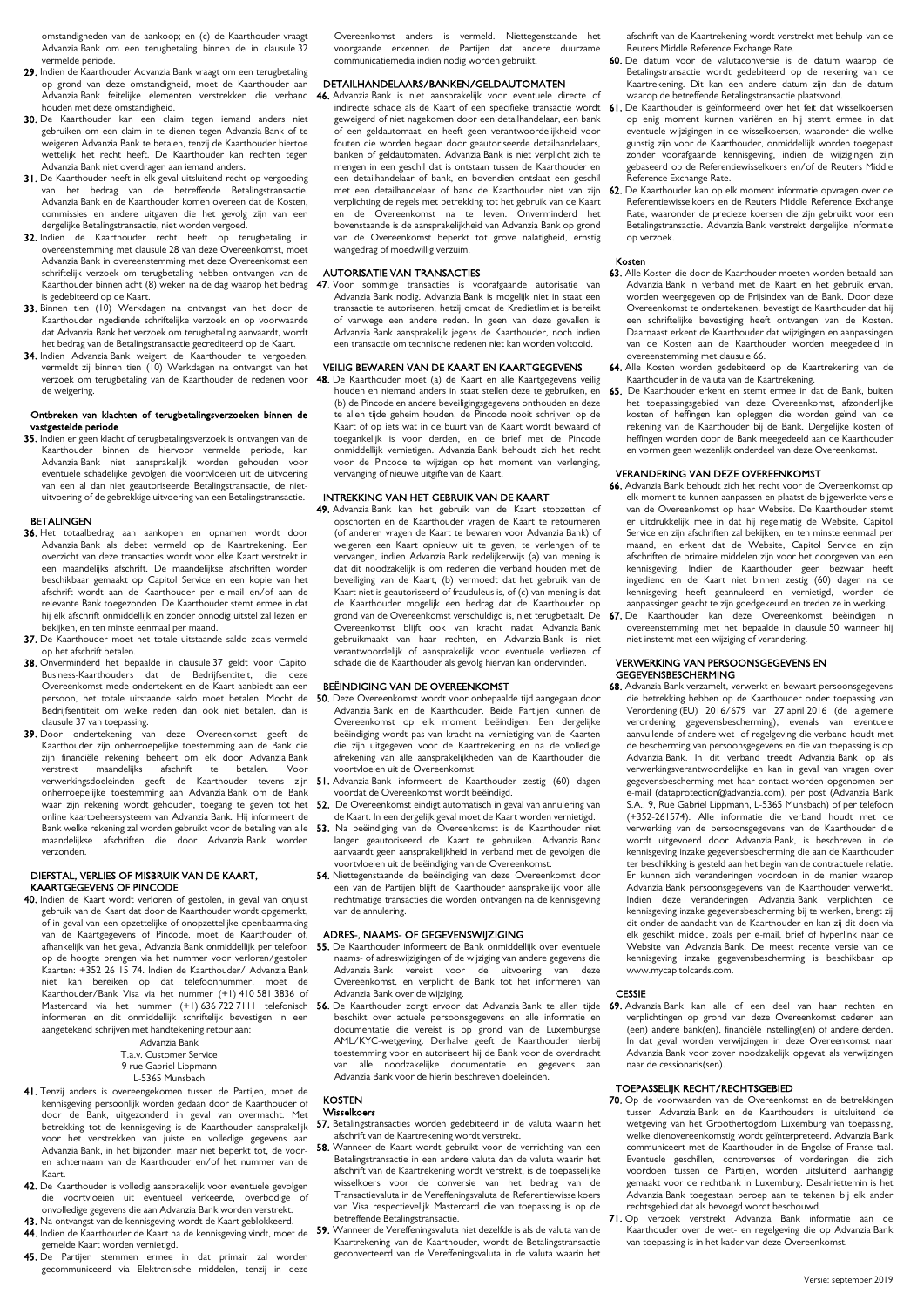## REGELGEVENDE INSTANTIE

72. Advanzia Bank is geautoriseerd als kredietinstelling onder toezicht van de regelgevende instantie van Luxemburg, de Commission de Surveillance du Secteur Financier ('CSSF'), die is gevestigd te 283, route d'Arlon, L-1150 Luxemburg, Groothertogdom Luxemburg. Onverminderd eventuele juridische procedures die de Kaarthouder tot zijn beschikking heeft op grond van de Luxemburgse wetgeving, kan de Kaarthouder een geschil dat voortvloeit uit deze Overeenkomst, aanhangig maken bij de CSSF, die bevoegd is om een dergelijk geschil in der minne te schikken.

## BUITENGERECHTELIJKE KLACHTEN

73. Teneinde eventuele onenigheden te beslechten die kunnen ontstaan tussen de Kaarthouder, de Bank en Advanzia Bank, kan de Kaarthouder contact opnemen met de commissie voor consumentenbemiddeling van de CSSF (www.cssf.lu). Dit heeft geen gevolgen voor het recht een vordering in te dienen bij een rechtbank.

## BIJLAGE 1 – ALGEMENE GEBRUIKSVOORWAARDEN VOOR 3D SECURE

'3D Secure' is een internationaal erkende norm voor de identificatie van een creditcardhouder voor online betalingen en wordt 'Mastercard® SecureCode™' genoemd voor betalingen door Mastercard® en 'Verified by Visa' voor betalingen door Visa. Het doel van deze norm is de verbetering van de veiligheid van internettransacties. In deze algemene voorwaarden worden de praktische details beschreven voor het gebruik van de meest recente versie van de 3D Secure-technologie.

#### DEFINITIES

'Mobiele telefoon': het mobiele telefoonapparaat waarop u de OTP ontvangt.

dat u aan ons heeft verstrekt en waarop u de OTP per SMS ontvangt.

'OTP': de zescijferige eenmalige code die door ons per SMS wordt verstuurd naar uw Mobiele telefoon.

'SMS': het tekstbericht dat wordt verzonden naar uw mobiele telefoonnummer.

'Wij', 'ons' en 'onze': Advanzia Bank.

'U' en 'uw': de Kaarthouder.

## 'Persoonlijke beveiligingscode' of 'Transactievalidatiecode': een

code die de Kaarthouder kan definiëren op de Website als 6. Wij garanderen niet dat de 3D Secure-service continu beschikbaar herkenning voor 3D Secure-transacties.

#### INTERPRETATIE

voorwaarden') vormen een bijlage bij de Overeenkomst. Elk woord dat wordt geschreven met een hoofdletter, maar niet is gedefinieerd in de Algemene voorwaarden, heeft de betekenis zoals daaraan is toegekend in de Overeenkomst. De Overeenkomst blijft in zijn geheel geldig. In geval van strijdigheid tussen de Algemene voorwaarden en de Overeenkomst wordt voorrang gegeven aan de bepalingen in de Overeenkomst.

## ACTIVERING VAN 3D SECURE

- 1. Uw Kaart is automatisch ingesteld voor gebruik van onze kosteloze 3D Secure-service. U moet uw Mobiele telefoonnummer bij ons registreren voordat onze 3D Secure-service kan worden geactiveerd en u deze kunt gebruiken. Mogelijk moet u een Persoonlijke beveiligingscode opgeven op de Website die vereist is voor 3D Secure-transacties samen met een OTP per SMS. 9. In aanvulling op de bepalingen die verband houden met de Mogelijk moet u online transacties authenticeren via de mobiele app.
- 2. U moet ervoor zorgen dat uw Mobiele telefoon SMS kan ontvangen op het moment dat u een aankoop via 3D Secure doet.
- 3. Als u ons uw eventueel bijgewerkte Mobiele telefoonnummer niet verstrekt, erkent u en stemt u ermee in dat online transacties die worden verricht met uw Kaart, mogelijk niet succesvol zijn.

#### **ZORGPLICHT**

- 4. U moet de veiligheid en vertrouwelijkheid waarborgen van (de toegang tot) uw Mobiele telefoon en OTP die noodzakelijk zijn voor de validatie van een 3D Secure-transactie. U verplicht zich ertoe geen wachtwoorden, persoonlijke beveiligingsberichten of OTP bekend te maken aan een derde of deze op enige wijze ter beschikking te stellen aan een derde.
- 'Mobiel telefoonnummer': het nummer van uw Mobiele telefoon 5. U moet ons onmiddellijk informeren wanneer u van mening bent dat een derde kennis heeft genomen van uw Persoonlijke beveiligingscode of in geval van verlies of diefstal van uw Kaart of Mobiele telefoon in overeenstemming met de bepalingen in de Overeenkomst.

### VERANTWOORDELIJKHEID

- is en worden niet verantwoordelijk gehouden voor eventuele schade die voortvloeit uit verstoringen of onderbrekingen (met inbegrip van noodzakelijk systeemonderhoud).
- De Algemene gebruiksvoorwaarden voor 3D Secure ('**Algemene 7.** Wij worden niet aansprakelijk gehouden voor eventueel falen van de 3D Secure-service of voor eventuele schade die voortvloeit uit een defect, storing of onderbreking van elektronische communicatienetwerken en openbare diensten, sociale conflicten of gebeurtenissen die buiten onze invloedssfeer liggen.
	- 8. U stemt ermee in dat wij een instructie die wordt gegeven met behulp van uw OTP, beschouwen als uw toestemming om die instructie uit te voeren. U bent verantwoordelijk voor alle instructies die worden verzonden met behulp van uw OTP. U bent ervoor verantwoordelijk te waarborgen dat u uw OTP vertrouwelijk houdt, zoals beschreven in clausule 4 hiervoor. Op uw financiële aansprakelijkheid voor het gebruik van uw Kaart zijn de algemene voorwaarden van de Overeenkomst van toepassing.

## VERWERKING VAN PERSOONSGEGEVENS

verwerking van persoonsgegevens die zijn opgenomen in de Overeenkomst, verleent u de Bank uitdrukkelijk toestemming om uw persoonsgegevens door te geven aan derden waarvan de interventie noodzakelijk is voor 3D Secure, in het bijzonder de bedrijven die belast zijn met het beheer van het speciale Portal en de codes die noodzakelijk zijn voor de activering van de 3D Secure-service en voor de validatie van 3D Secure-transacties.

#### WIIZIGING VAN DE ALGEMENE GEBRUIKSVOORWAARDEN VOOR 3D SECURE

10. Wij behouden ons het recht voor deze Algemene voorwaarden te wijzigen in overeenstemming met de bijbehorende bepalingen in de Overeenkomst.

## BEËINDIGING

11. Wij behouden ons het recht voor 3D Secure op elk moment te beëindigen in overeenstemming met de bijbehorende bepalingen in de Overeenkomst.

## TOEPASSELIJK RECHT/RECHTSGEBIED

12. De toepasselijke wetgeving en het bevoegde rechtsgebied worden vastgesteld in overeenstemming met de bijbehorende bepalingen in de Overeenkomst.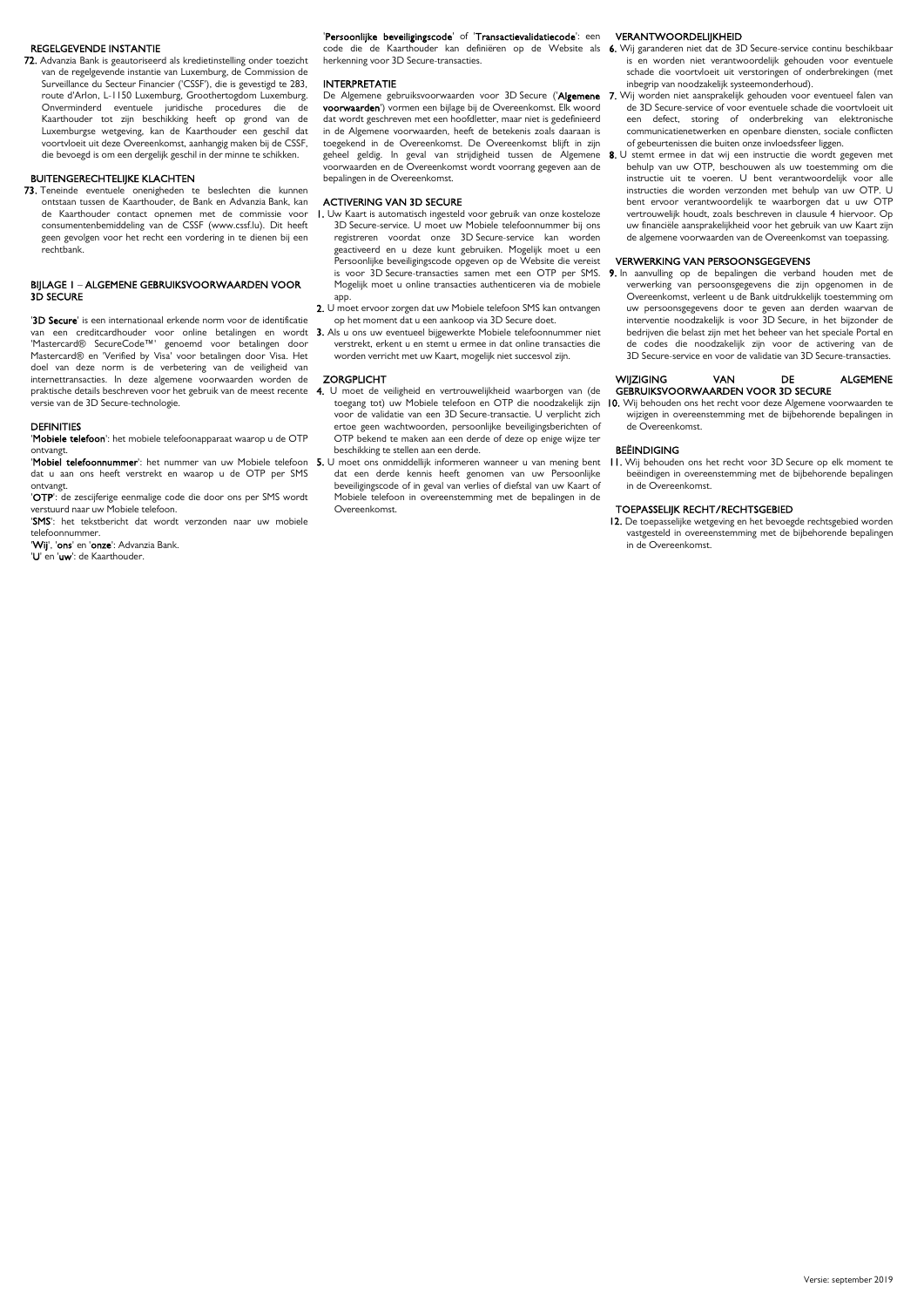## ALLGEMEINE BEDINGUNGEN FÜR DIE NUTZUNG EINER VISA CARD ODER MASTERCARD, AUSGEGEBEN VON DER ADVANZIA BANK S.A.

## BEGRIFFSBESTIMMUNGEN<br>Abrechnungswährung": die

**"Abrechnungswährung":** die Währung, in welche die<br>Zahlungstransaktion von VISA beziehungsweise Mastercard von VISA beziehungsweise Mastercard umgerechnet wird.

"**Advanzia Bank**"; die Advanzia Bank S.A., Ausstellerin der Karte mit eingetragenem Sitz in 9 rue Gabriel Lippmann, L-5365 Munsbach, Luxemburg (www.advanzia.com), eingetragen beim Handels- und Firmenregister von Luxemburg unter der Nummer B 109.476, reguliert durch die Commission de Surveillance du Secteur Financier  $($ "ČSSF")

"Antragsdokument": das vom Karteninhaber am Beginn der Beziehung zwischen der Advanzia Bank und dem Karteninhaber unterzeichnete Dokument, welches alle relevanten Informationen zum Karteninhaber, Erklärungen, Verpflichtungen und Präferenzen enthält, einschließlich der für die Karte geltenden Verfügungsrahmen. "Bank(en)": gegebenenfalls die Banken, auf deren Wunsch die Advanzia Bank gegenüber dem Karteninhaber Karten ausgestellt hat,

und/oder die Banken, die fortgesetzt im Namen des Karteninhabers Verwaltungstätigkeiten ausführen und handeln und die die Karteninhaber im Zusammenhang mit der Nutzung einer solchen Karte gemäß den von den Banken selbst darüber hinaus definierten Bedingungen möglicherweise unterstützen. Der Begriff "Bank(en)" kann gegebenenfalls dem Begriff "Advanzia Bank" entsprechen, wenn zwischen dem Karteninhaber und der Advanzia Bank eine direkte und ununterbrochene bilaterale vertragliche Beziehung besteht.

## "Elektronische Kommunikation" oder "Elektronische Mittel": die dauerhaften Kommunikationsmittel nicht physischer Natur, einschließlich der Kommunikation per SMS, E-Mail, über die Abrechnung des Karteninhabers oder über "Capitol Service", das Online-Kartenkontoverwaltungssystem der Advanzia Bank.

"Gebühren": die Gebühren, mit denen das Kartenkonto des Karteninhabers durch die Advanzia Bank belastet wird und die im Preisverzeichnis der Bank aufgeführt sind. Die Gebühren können die Gebühr für Abhebungen an Geldautomaten, Gebühren für die erste Karte, die Jahresgebühr, Gebühren für Folgejahre und die Wechselkursgebühr beinhalten.

"Juristische Person(en)": Rechtspersonen, die Capitol Business Cards gegenüber Einzelpersonen anbieten, einschließlich ihrer Mitarbeiter und Vertragspartner, und welche die Verpflichtung älle von dem Karteninhaber Zahlungstransaktionen gegenüber der Advanzia Bank zu begleichen. "Karte": die von der Advanzia Bank gegenüber dem Karteninhaber ausgestellte Visa Card oder Mastercard.

"Karteninhaber": die natürliche Person oder das Unternehmen, in deren Namen die Karte ausgestellt wird, gegebenenfalls einschließlich weiterer Karteninhaber. Durch eine entsprechende Vereinbarung zwischen den Parteien können Verantwortlichkeiten, Pflichten und Vollmachten des Karteninhabers von der Bank übernommen, erfüllt oder genutzt werden, und somit sollte dieser Vertrag dementsprechend gelesen werden.

"Kartenkonto/Kartenkonten": das bei der Advanzia Bank im Namen des Karteninhabers in einer verfügbaren Währung eröffnete Konto, das durch Zahlungen, die mit der Karte geleistet werden, belastet wird, und auf dem zugunsten des Karteninhabers geleistete

Zahlungen gutgeschrieben werden.<br>"**Kreditlimit":** der zu gegebener Zeit seitens der Advanzia Bank gegenüber dem Karteninhaber eingeräumte maximale -<br>Blastungssaldo.

"**Leistungen**": alle Waren, Dienstleistungen und zusätzlichen Vorteile im Zusammenhang mit der Karte und ihrer nachfolgenden Nutzung, die von der Advanzia Bank und/oder ausgewählten Dritten der Advanzia Bank gegenüber dem Karteninhaber angeboten werden.

"Mittlerer Reuters Referenzwechselkurs": der in der Branche verwendete Reuters Währungswechselkurs, welcher gegebenenfalls von der Advanzia Bank verwendet wird, um Zahlungstransaktionen vor der Buchung von der Abrechnungswährung in die Währung des Kartenkontos des Karteninhabers umzurechnen.

"**Partei":** der Karteninhaber oder die Advanzia Bank, wobei sich der Begriff "Parteien" sowohl auf den Karteninhaber als auch auf die Advanzia Bank sowie gegebenenfalls auf die Bank bezieht.

"**Persönliche Identifikationsnummer" oder** "**PIN":** eine von der<br>Advanzia Bank vergebene Nummer, die vom Karteninhaber an einem Ort des Verkaufs und an Geldautomaten als elektronische Unterschrift des Karteninhabers zu verwenden ist.

"Referenzwechselkurs": für VISA und Mastercard geltende Wechselkurse, die von der Bank bei der Umrechnung von Zahlungstransaktionen in einer von dem Kartenkonto des Karteninhabers abweichenden Währung automatisch verwendet werden.

"Transaktionswährung": die Währung der Zahlungstransaktion.

"Vertrag": die vorliegenden Allgemeinen Bedingungen für die Nutzung einer VISA Card oder Mastercard, die von der Advanzia Bank S.A. ausgegeben wurden, einschließlich aller Anhänge, in der jeweils geltenden Fassung.

"Website": die unter www.mycapitolcards.com oder einer anderen, zu gegebener Zeit von der Advanzia Bank kommunizierten Adresse abrufbare Internetpräsenz.

"Zahlungstransaktion": der durch den Karteninhaber über einen Zahlungsempfänger mittels einer Karte initiierte Transfer eines Betrags an den Zahlungsempfänger oder die Abhebung eines Betrags mittels einer Karte an einem Geldautomaten oder am Schalter einer verbundenen Bank;

#### AUSGABE UND NUTZUNG DER KARTE

1. Die von der Advanzia Bank ausgegebene Karte ist ein bargeldloses Mittel zur Bezahlung bei dem Visa und/oder Mastercard Netzwerk angeschlossenen Händlern beziehungsweise ein Mittel zum Abheben von Bargeld bei bevollmächtigten Banken oder Geldautomaten. Die Karte (einschließlich der PIN) ist nicht übertragbar und wird ausschließlich vom Karteninhaber persönlich sowie strikt entsprechend diesem Vertrag genutzt.

- 2. Die Karte und die PIN bleiben jederzeit Eigentum der Advanzia Bank. Die Karte ist nicht über den auf der Karte eingeprägten Gültigkeitszeitraum hinaus zu verwenden. Die Karte bleibt bis zum letzten Tag des auf der Karte eingeprägten Monats und Jahres gültig, sofern diese Gültigkeit nicht zu einem früheren Zeitpunkt von der Bank entsprechend Klausel 49 dieses Vertrags widerrufen oder der Vertrag vorher entsprechend den Klauseln 50 bis 54 dieses Vertrags gekündigt wurde.
- 3. Für alle mit der Karte nach dem Ende des Gültigkeitszeitraums vollzogenen Transaktionen bleibt der Karteninhaber gegenüber der Advanzia Bank uneingeschränkt haftbar. Die abgelaufene Karte ist unmittelbar nach Ablauf zu zerstören. Bei Ablauf der Karte wird dem Karteninhaber eine neue Karte ausgestellt, sofern der Karteninhaber nicht die Advanzia Bank und/oder die Bank (je nachdem) 60 Tage vor dem Ablaufdatum der betreffenden Karte verbindlich darüber informiert, dass er keine Erneuerung der betreffenden Karte wünscht.
- 4. Nach Empfang der Karte muss der Karteninhaber diese sofort auf der vorgesehenen Stelle auf der Kartenrückseite unterschreiben.
- 5. Die Karte kann für Einkäufe bei autorisierten Händlern, zur Abhebung von Bargeld an Geldautomaten und zur Entgegennahme von Bargeldauszahlungen bei autorisierten Banken verwendet werden. Die Möglichkeit zur Abhebung von Bargeld kann durch die Advanzia Bank oder durch die Bank, welche vor Ort die Geldautomaten betreibt, eingeschränkt werden. Auf Verlangen legt der Karteninhaber ein gültiges Dokument zur persönlichen Identifizierung vor. Die Advanzia Bank empfiehlt, Kreditkarten mit Metallkern nicht in Geldautomaten zu verwenden, da die Gefahr besteht, dass bestimmte Automaten die Karte nicht wieder ausgeben.
- 6. Die von der Advanzia Bank angebotenen Leistungen sind nicht Gegenstand dieses Vertrags, und der Karteninhaber erkennt an, dass die Leistungen von der Advanzia Bank jederzeit verändert oder ergänzt werden können.
- 7. Der Karteninhaber erkennt an, dass von der Advanzia Bank angebotene versicherungsbezogene Leistungen im Rahmen des globalen Versicherungsschutzes der Advanzia Bank angeboten werden und dass der Karteninhaber entsprechende Leistungen als in der Police der Advanzia Bank namentlich nicht bezeichneter Leistungsberechtigter erhält.
- 8. Für weitere Informationen zu den Leistungen kann der Karteninhaber die Advanzia Bank entsprechend diesem Vertrag jederzeit kontaktieren.

- KREDITLIMIT<br>P. Der Karteninhaber 9. Der Karteninhaber ist berechtigt, eine Verringerung beziehungsweise eine Erhöhung des Kreditlimits (vorbehaltlich der Genehmigung durch die Advanzia Bank) zu beantragen. Karteninhaber sind berechtigt, diesen Antrag gegebenenfalls über die Bank einzureichen. Der Karteninhaber sollte die Advanzia Bank kontaktieren, um in dieser Hinsicht weitere Informationen zu erhalten.
- 10. Ausgaben, die das Kreditlimit der Karte überschreiten, sind nicht zulässig. Falls jedoch die Advanzia Bank ausnahmsweise Kartenausgaben über dem Kreditlimit der Karte akzeptiert, entweder im Rahmen einer Erhöhung des Kreditlimits in einem Notfall oder aus einem anderen Grund, zahlt der Karteninhaber den Überschreitungsbetrag sofort und vollständig an die Advanzia Bank zurück. Für den Fall von Kartenausgaben über dem Kreditlimit behält sich die Advanzia Bank das Recht vor, die Gültigkeit der Karte sofort auszusetzen und/oder die Karte zu sperren, und die Advanzia Bank akzeptiert keinerlei Haftung im Zusammenhang damit.
- 11. Analog hierzu ist die Advanzia Bank aus jedem objektiven Grund berechtigt zu entscheiden, das Kreditlimit mit sofortiger Wirkung zu reduzieren. Die Advanzia Bank bemüht sich, den Karteninhaber über eine jede solche Verringerung des Kreditlimits zu informieren. Über ein neues Kreditlimit wird der Karteninhaber informiert. Eine Veränderung kann jedoch in Kraft treten, ehe die Mitteilung der Advanzia Bank beim Karteninhaber eingeht.

## ERTEILUNG DER ZUSTIMMUNG ZUR AUSFÜHRUNG EINER ZAHLUNGSANWEISUNG

12. Mit der Unterzeichnung des Transaktionsbelegs oder der Verwendung seiner PIN für einen Kauf oder für eine Barauszahlung bei einer Bank beziehungsweise mit der Verwendung seiner PIN an einem Geldautomaten erteilt der Karteninhaber der Advanzia Bank die unwiderrufliche Befugnis, die entsprechende Zahlung an den Einzelhändler oder die Bank zu leisten. Die von dem Einzelhändler oder der Bank (je nachdem) eingesendeten Abrechnungsbelege gelten auch bei Fehlen einer geschriebenen Unterschrift als Transaktionsnachweis. Der von dem Endgerät ausgedruckte Transaktionsbeleg für den Karteninhaber ist ausschließlich zu dessen persönlicher Information bestimmt. Gemäß dem luxemburgischen Recht gelten die von der Advanzia Bank erstellten oder empfangenen Transaktionsbelege als Nachweis für die Existenz, die Höhe und die Bedingungen der Transaktionen.

### WIDERRUF DER ZUSTIMMUNG ZUR AUSFÜHRUNG EINER ZAHLUNGSANWEISUNG

- 13. Nach dem Eingang einer Zahlungsanweisung bei der Advanzia Bank ist der Karteninhaber nicht mehr berechtigt, diese zu widerrufen.
- . Wenn eine Transaktion von oder durch den Zahlungsempfänger ausgelöst wurde, ist der Karteninhaber nach der Übertragung der Zahlungsanweisung oder der Erteilung seiner Zustimmung zur Ausführung der Transaktion gegenüber dem Zahlungsempfänger nicht mehr berechtigt, diese zu widerrufen.

### MITTEILUNG DURCH DEN KARTENINHABER IM FALLE NICHT AUTORISIERTER ODER FALSCH AUSGEFÜHRTER **TRANSAKTIONEN**

15. Jegliche Beanstandungen im Zusammenhang mit der nicht<br>autorisierten oder fehlerhaften Ausführung von in einer fehlerhaften Ausführung von in einer Abrechnung aufgeführten Zahlungstransaktionen sowie im Zusammenhang mit der Nichtausführung einer Zahlungstransaktion sind der Advanzia Bank durch den Karteninhaber ohne unbillige Verzögerung, in jedem Fall jedoch innerhalb eines Zeitraums von 13 Monaten nach dem Datum, an dem der aus der Kartentransaktion resultierende Belastungseintrag vorgenommen wurde, schriftlich zu übermitteln.

## Nicht autorisierte Zahlungstransaktionen (falls eine Beanstandung innerhalb des festgelegten Zeitraums eingereicht wurde)

- 16. Wenn eine Zahlungstransaktion von der Advanzia Bank nicht als durch den Karteninhaber autorisiert betrachtet werden kann, erstattet die Advanzia Bank dem Karteninhaber den Betrag der betreffenden Zahlungstransaktion. Der Karteninhaber ist verpflichtet, der Advanzia Bank alle erforderlichen Informationen zur Unterstützung der Beanstandung und zu der Feststellung, dass die Zahlungstransaktion nicht autorisiert war, zu übermitteln.
- 17. Unter den nachfolgend genannten Umständen und vorbehaltlich der nachfolgend genannten Bedingungen bleibt der Karteninhaber jedoch für jegliche Verluste haftbar, die aus einer nicht autorisierten Zahlungstransaktion resultieren.
- 18. Bis zu einer entsprechenden Mitteilung an die Advanzia Bank entsprechend diesem Vertrag ist der Karteninhaber bis zu einem Betrag in Höhe von 50 EUR für Verluste haftbar, die aus (einer) nicht autorisierten Kartentransaktion(en) im Falle eines Verlusts oder Diebstahls der Karte oder einer missbräuchlichen Verwendung der Karte resultieren, wenn ein solcher Umstand dadurch ermöglicht wurde, dass der Karteninhaber die Vertraulichkeit seiner personalisierten Sicherheitsmerkmale (beispielsweise der PIN) oder der Kartendaten nicht gewahrt hat.
- 19. Unbeschadet des Vorstehenden gilt: Bis zur Herbeiführung der vorstehend genannten Mitteilung an die Advanzia Bank trägt der Karteninhaber sämtliche Verluste, falls er grob fahrlässig oder vorsätzlich:
- gegen seine Pflicht zur Nutzung der Karte entsprechend diesem Vertrag verstoßen hat; und/oder
- die Mitteilung über einen solchen Vorfall verzögert übermittelt hat.
- 20. Falls der Karteninhaber betrügerisch handelte, trägt er in jedem Fall sämtliche Verluste, die aus nicht autorisierten Zahlungstransaktionen resultieren, ungeachtet der an die Advanzia Bank gesendeten Mitteilung über einen Vorfall.
- 21. Falls die Karte außerhalb eines Mitgliedstaates oder in einer anderen Währung als in einer Währung eines Mitgliedstaates verwendet wird, trägt der Karteninhaber den aus nicht autorisierten Zahlungstransaktionen resultierenden Verlust auch dann, wenn dieser einen Betrag von 50 EUR übersteigt, falls der Karteninhaber seine aus diesem Vertrag resultierenden Verpflichtungen grob fahrlässig verletzte.

### Nichtausführung oder mangelhafte Ausführung autorisierter Zahlungstransaktionen (falls eine Beanstandung innerhalb des festgelegten Zeitraums eingereicht wurde)

- 22. Falls der Karteninhaber im Falle einer Nichtausführung oder mangelhaften Ausführung einer Zahlungstransaktion nachweisen kann, dass der Zahlungsdienstleister des Zahlungsempfängers die Zahlungsanweisung innerhalb der geltenden Fristen ordnungsgemäß übermittelt hat, erstattet die Advanzia Bank dem Karteninhaber den Gesamtbetrag der Zahlungstransaktion. Die Bestimmungen des vorstehenden Satzes gelten nicht, wenn die Karte außerhalb eines Mitgliedstaates oder in einer anderen Währung als der Währung eines Mitgliedstaates genutzt wurde.
- entsprechend den vereinbarten Kommunikationsmitteln 23. Im Fall einer mangelhaften Ausführung einer Zahlungsanweisung kann die Advanzia Bank in dem möglichen Ausmaß und unter Ausschluss jeglicher Erstattungen entsprechend dem vorstehenden Absatz auch Schritte zur Korrektur der mangelhaften Ausführung unternehmen, sofern die Zahlungsanweisung alle Angaben enthält, die der Advanzia Bank gestatten, eine solche mangelhafte Ausführung zu korrigieren; dies gilt insbesondere in Fällen, in denen die Advanzia Bank einen Betrag überwiesen hat, der sich von dem in der<br>Zahlungsanweisung angegebenen Betrag unterscheidet. Auf Zahlungsanweisung angegebenen Betrag unterscheidet. Auf ausdrückliches Ersuchen des Karteninhabers wird sich die Advanzia Bank bemühen, die Zahlungstransaktionen nachzuverfolgen, und den Karteninhaber über das Ergebnis informieren.
	- 24. Im Falle einer verspäteten Ausführung einer Zahlungsanweisung ist der Karteninhaber nicht berechtigt, die Erstattung des Gesamtbetrages der Zahlungstransaktion im Rahmen der vorstehenden Absätze zu verlangen, kann jedoch zu einer Erstattung der dem Karteninhaber aufgrund einer solchen verspäteten Ausführung auferlegten Gebühren berechtigt sein.

#### Zahlungstransaktionen, für die in der ersten Autorisierung kein exakter Betrag angegeben wurde

- 25. Die Bestimmungen im Rahmen dieser Klauseln 26-34 gelten nicht, wenn die Karte außerhalb eines Mitgliedstaates oder in einer anderen Währung als der Währung eines Mitgliedstaates genutzt wurde.
- 26. Die Advanzia Bank gewährt dem Karteninhaber nur für Transaktionen, die von dem Einzelhändler storniert wurden, eine Erstattung. Dies gilt auch für wiederkehrende Transaktionen, bei denen es sich um Transaktionen handelt, im Zusammenhang mit denen sich der Karteninhaber einverstanden erklärt, auf dem Kartenkonto des Karteninhabers eine Serie von Transaktionen auszuführen.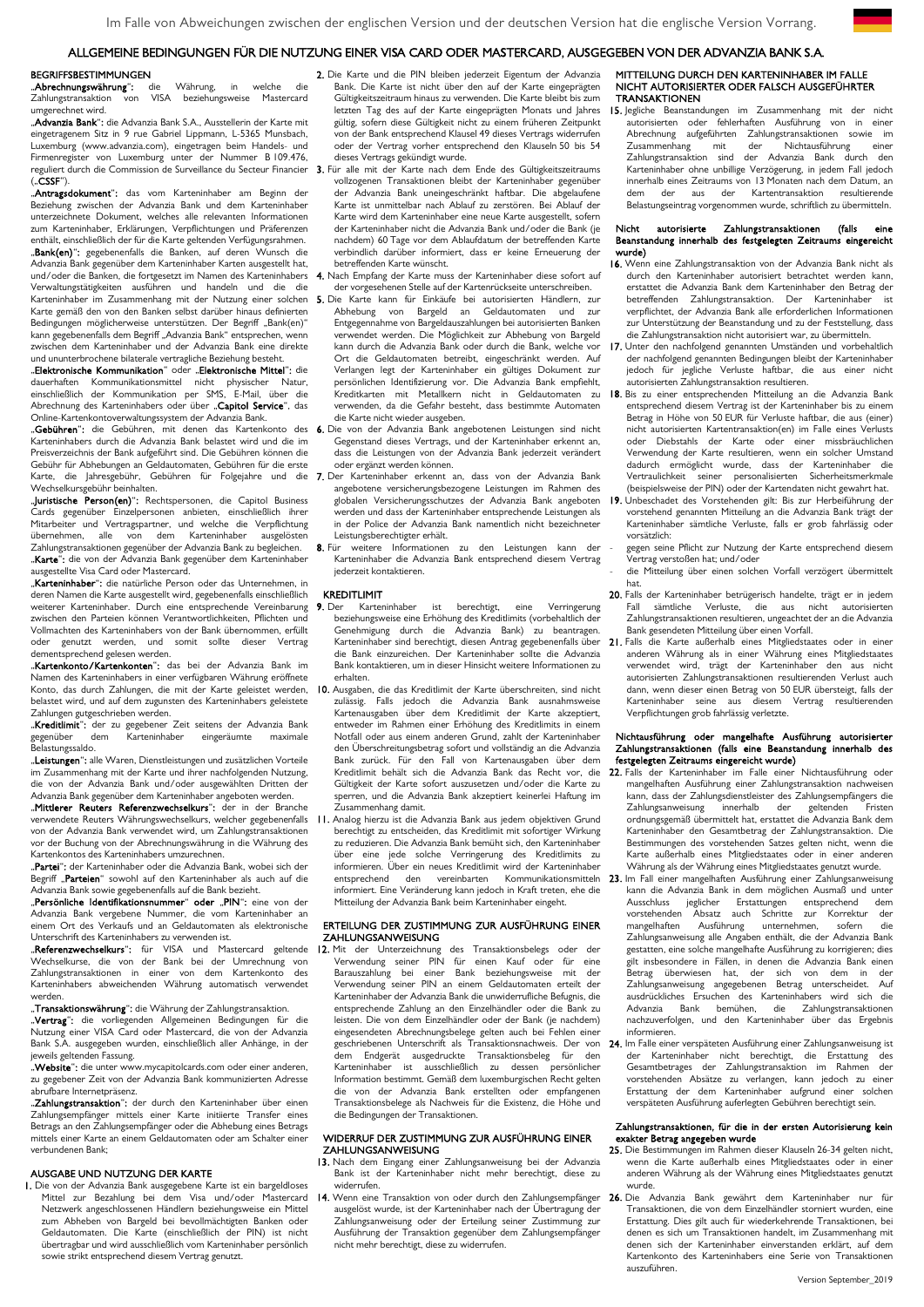- 27. Falls der Karteninhaber den Wunsch hat, eine wiederkehrende Transaktion zu stornieren, muss er den Einzelhändler da die Advanzia Bank nicht in der Lage ist, die Transaktion für den Karteninhaber zu stornieren.
- 28. Der Karteninhaber hat Anspruch auf eine Erstattung einer durch oder über einen Zahlungsempfänger initiierten autorisierten Transaktion, wenn folgende Bedingungen erfüllt sind: (a) der Karteninhaber hat sich beim Kauf gegenüber dem Einzelhändler nicht mit einem bestimmten Betrag einverstanden erklärt; (b) der Betrag der Transaktion, mit der das Kartenkonto durch den Einzelhändler belastet wurde, ist höher, als der Karteninhaber angesichts der Umstände des Kaufs angemessenerweise erwarten konnte; und (c) der Karteninhaber ersucht die Advanzia Bank um eine Erstattung innerhalb der in Klausel 32 angegebenen Frist.
- 29. Wenn der Karteninhaber die Advanzia Bank im Rahmen dieser Bedingung um eine Erstattung ersucht, muss er der Advanzia Bank Fakten im Zusammenhang mit dieser Bedingung vorlegen.
- 30. Sofern der Karteninhaber keinen entsprechenden Rechtsanspruch hat, ist er nicht berechtigt, eine Forderung, die er möglicherweise gegenüber einem Dritten erheben kann, dafür zu nutzen, eine Forderung gegenüber der Advanzia Bank zu erheben oder eine Zahlung an die Advanzia Bank zu verweigern. Der Karteninhaber ist nicht berechtigt, gegenüber der Advanzia Bank bestehende Rechte an Dritte zu übertragen.
- 31. Der Karteninhaber hat in jedem Fall lediglich Anspruch auf die Erstattung des Betrags der entsprechenden Zahlungstransaktion. Die Advanzia Bank und der Karteninhaber vereinbaren, dass die durch eine solche Zahlungstransaktion entstandenen Gebühren, Provisionen und sonstigen Aufwendungen nicht erstattet werden.
- 32. Wenn der Karteninhaber Anspruch auf eine Erstattung gemäß Klausel 28 dieses Vertrages hat, muss innerhalb von acht Wochen ab dem Tag, an dem die Karte mit dem Betrag belastet wurde, bei der Advanzia Bank ein vom Karteninhaber unterzeichneter schriftlicher Erstattungsantrag entsprechend diesem Vertrag eingehen.
- 33. Innerhalb von 10 Werktagen nach Eingang des vom Karteninhaber eingereichten Erstattungsantrags sowie unter der Voraussetzung, dass die Advanzia Bank den Erstattungsantrag akzeptiert, wird der Betrag der Zahlungstransaktion der Karte gutgeschrieben.
- 34. Falls die Advanzia Bank eine Erstattung gegenüber dem Karteninhaber ablehnt, teilt sie dem Karteninhaber innerhalb von 10 Werktagen nach Eingang des vom Karteninhaber eingereichten Erstattungsantrags die Gründe für ihre Ablehnung mit.

## Ausbleiben von Beanstandungen oder Erstattungsansprüchen innerhalb der festgelegten Frist

35. Geht innerhalb der vorstehend genannten Fristen keine Beanstandung und auch kein Erstattungsantrag des Karteninhabers ein, kann die Advanzia Bank nicht für nachteilige Konsequenzen, die sich aus der Ausführung einer Zahlungstransaktion (ungeachtet dessen, ob sie autorisiert war oder nicht), der Nichtausführung oder der mangelhaften Ausführung einer Zahlungstransaktion ergeben, haftbar gemacht werden.

## **ZAHLUNGEN**

- 36. Der Gesamtbetrag der Käufe und Abhebungen wird von der Advanzia Bank auf dem Kartenkonto als Lastschrift eingegeben. In einer Monatsabrechnung werden diese Transaktionen für jede Karte protokolliert. Die Monatsabrechnungen werden auf Capitol Service verfügbar gemacht, und ein Exemplar der Abrechnung wird per E-Mail an den Karteninhaber und/oder die betreffende<br>Bank übermittelt. Der Karteninhaber erklärt sich damit übermittelt. Der Karteninhaber erklärt sich einverstanden, jede Abrechnung ohne unbillige Verzögerung sofort zu lesen, mindestens auf einer monatlichen Grundlage.
- 37. Der Karteninhaber muss den offenen Gesamtsaldo wie auf der Abrechnung angegeben bezahlen.
- 38. Bei Capitol Business Karteninhabern muss die juristische Person, die Mitunterzeichnerin dieses Vertrags ist und die Karte einer natürlichen Person anbietet, den offenen Gesamtbetrag unbeschadet Klausel 37 bezahlen. Sollte die juristische Person, aus welchem Grund auch immer, nicht bezahlen, kommt Klausel 37 zur Anwendung.
- 39. Mit der Unterzeichnung dieses Vertrags erteilt der Karteninhaber seiner kontoführenden Bank unwiderruflich seine Zustimmung, alle von Advanzia Bank vorgelegten Monatsabrechnungen glattzustellen. Zu Bearbeitungszwecken erteilt der Karteninhaber darüber hinaus der Advanzia Bank seine unwiderrufliche Zustimmung, seiner kontoführenden Bank Zugriff auf das Online-Kartenverwaltungssystem der Advanzia Bank zu gewähren. Er informiert seine Bank darüber, welches Konto zur Glattstellung aller Monatsabrechnungen, die von der Advanzia Bank übermittelt wurden, dienen soll.

## DIEBSTAHL, VERLUST ODER MISSBRAUCH DER KARTE, VON KARTENDATEN ODER DER PIN

40. Im Falle eines Verlusts oder Diebstahls der Karte, einer vom Karteninhaber bemerkten unsachgerechten Nutzung der Karte sowie einer beabsichtigten oder unbeabsichtigten Offenlegung der Kartendaten oder der PIN ist der Karteninhaber oder die Bank (je nachdem) verpflichtet, die Advanzia Bank sofort telefonisch üb die für solche Fälle vorgesehene Hotline zu informieren: +352 26 15 74. Falls der Karteninhaber/die Bank die Advanzia Bank unter dieser Telefonnummer nicht erreicht, ist der Karteninhaber/die Bank verpflichtet, Visa unter (+1) 410 581 3836 bzw. MasterCard unter (+1) 636 722 7111 telefonisch zu informieren und diesen<br>Umstand sofort schriftlich per Einschreiben mit per Einschreiben mit Empfangsbestätigung gegenüber der folgenden Adresse zu bestätigen:

#### Advanzia Bank Attn: Client Support 9 rue Gabriel Lippmann L-5365 Munsbach

41. Sofern zwischen den Parteien nicht anders vereinbart, muss diese Mitteilung vom Karteninhaber persönlich oder von der Bank übermittelt werden; eine Ausnahme bilden Fälle höherer Gewalt. In Zusammenhang mit der Mitteilung ist der Karteninhaber für die Übermittlung exakter und vollständiger Informationen an die Advanzia Bank verantwortlich, wozu insbesondere und ohne Einschränkung der Vor- und Nachname des Karteninhabers und/oder die Nummer der Karte gehören.

- 42. Für alle Konsequenzen, die aus der Übermittlung falscher, veralteter oder unvollständiger Informationen an die Advanzia Bank resultieren, ist der Karteninhaber in vollem Umfang haftbar. 43. Bei Eingang der Mitteilung wird die Karte gesperrt.
- 44. Falls der Karteninhaber nach Absendung der Mitteilung seine Karte zerstört werden.
- Parteien, dass elektronische Mittel die primären Mittel der Kommunikation sind. Unbeschadet des Vorstehenden erkennen die Parteien an, dass andere dauerhafte Kommunikationsmedien genutzt werden können.

## EINZELHÄNDLER/BANKEN/GELDAUTOMATEN

46. Die Advanzia Bank ist nicht für unmittelbare oder mittelbare 59. Schäden haftbar zu machen, wenn die Karte oder eine bestimmte Transaktion von einem Einzelhändler, einer Bank oder einem Geldautomaten verweigert oder nicht anerkannt wurde, und sie trägt keine Verantwortung für Fehler, die von autorisierten Einzelhändlern, Banken oder Geldautomaten begangen werden. Sie ist nicht verpflichtet, in eine zwischen dem Karteninhaber und einem Einzelhändler oder einer Bank entstehende Streitigkeit einzutreten; darüber hinaus entbindet eine Streitigkeit mit einem Einzelhändler oder einer Bank den Karteninhaber nicht von seiner Pflicht, die für die Nutzung der Karte geltenden Bestimmungen und den Vertrag einzuhalten. Unbeschadet des Vorstehenden ist die Haftung der Advanzia Bank im Rahmen dieses Vertrags auf eigene grobe Fahrlässigkeit, schwerwiegendes Fehlverhalten oder vorsätzliche Vertragsverletzung beschränkt.

## AUTORISIERUNG EINER TRANSAKTION

die Advanzia Bank erfordern. Unter Umständen ist die Advanzia Bank nicht in der Lage, eine Transaktion zu autorisieren, sei es, weil das Kreditlimit erreicht wurde, oder aus einem anderen Grund. In keinem dieser Fälle ist die Advanzia Bank gegenüber dem Karteninhaber haftbar zu machen; Gleiches gilt, wenn eine Transaktion aus technischen Gründen nicht ausgeführt werden kann.

## SICHERE AUFBEWAHRUNG DER KARTE UND DER KARTENDATEN

48. Der Karteninhaber ist verpflichtet, (a) die Karte einschließlich aller Kartendaten sicher zu verwahren und keinem Dritten ihre Nutzung zu gestatten; und (b) sich die PIN und andere Sicherheitsinformationen einzuprägen und jederzeit geheim zu halten, die PIN niemals auf der Karte oder einem anderen gewöhnlich zusammen mit ihr aufbewahrten oder Dritten zugänglichen Objekt zu notieren und den Brief mit der PIN unverzüglich zu vernichten. Die Advanzia Bank behält sich das Recht vor, zum Zeitpunkt einer Erneuerung, eines Ersatzes oder einer Neuausstellung der Karte die PIN zu ändern.

## WIDERRUF DER NUTZUNG DER KARTE

49. Die Advanzia Bank ist berechtigt, die Nutzung der Karte zu unterbrechen oder auszusetzen und den Karteninhaber zur Rückgabe der Karte aufzufordern (oder Dritte aufzufordern, die Karte für die Advanzia Bank einzuziehen) oder die Neuausstellung, Erneuerung oder den Ersatz einer Karte zu verweigern, wenn die Advanzia Bank bei angemessener Betrachtungsweise (a) der Auffassung ist, dass ein solcher Schritt aus Gründen, die mit der Sicherheit der Karte zusammenhängen, notwendig ist, (b) den Verdacht hat, dass die Karte unautorisiert oder betrügerisch genutzt wird, oder (c) der Auffassung ist, dass der Karteninhaber einen Betrag, den er im Rahmen des Vertrags schuldet, möglicherweise nicht zurückzahlt. Auch wenn die Advanzia Bank eines ihrer Rechte wahrnimmt, besteht der Vertrag fort, und die Bank kann nicht für Verluste oder Schäden, die dem Karteninhaber im Ergebnis dessen entstehen, verantwortlich oder haftbar gemacht werden.

### KÜNDIGUNG DES VERTRAGS

- 50. Dieser Vertrag wird von der Advanzia Bank und dem Karteninhaber für einen unbefristeten Zeitraum abgeschlossen. Jede Partei ist jederzeit zur Kündigung des Vertrags berechtigt. Eine solche Kündigung ist erst nach Zerstörung der für das Kartenkonto ausgegebenen Karten und nach der vollständigen Glattstellung aller aus dem Vertrag resultierenden Verbindlichkeiten des Karteninhabers wirksam.
- 51. Die Advanzia Bank wahrt bei ihrer Kündigung des Vertrags gegenüber dem Karteninhaber eine Frist von 60 Tagen.
- 52. Im Fall einer Ungültigkeit der Karte tritt der Vertrag automatisch außer Kraft. In einem solchen Fall muss die Karte zerstört werden. 53. Nach Kündigung des Vertrags ist der Karteninhaber nicht länger
- autorisiert, die Karte zu nutzen. Die Advanzia Bank akzeptiert keinerlei Haftung im Zusammenhang mit den sich aus der Kündigung des Vertrags ergebenden Konsequenzen.
- 54. Unbeschadet der Kündigung dieses Vertrags durch eine Partei bleibt der Karteninhaber für alle legitimen Transaktionen, die nach der Kündigungsmitteilung eingingen, haftbar.

## ÄNDERUNG DER ADRESSE, DES NAMENS ODER VON INFORMATIONEN

- 55. Der Karteninhaber informiert die Bank unverzüglich über alle Veränderungen des Namens, der Adresse oder anderer Daten, die die Advanzia Bank bei der Erfüllung dieses Vertrags verlangt hatte, und fordert die Bank auf, die Advanzia Bank über eine solche Veränderung zu informieren.
- 56. Der Karteninhaber stellt sicher, dass die Advanzia Bank über aktuelle personenbezogene Daten und alle Informationen sowie

die entsprechende Dokumentation verfügt, die gemäß der luxemburgischen Gesetzgebung zur Bekämpfung von Geldwäsche und zur Prüfung der Legitimation bestimmter Neukunden verlangt werden. Der Karteninhaber erklärt sich hiermit einverstanden und bevollmächtigt die Bank, für die hierin beschriebenen Zwecke die gesamte erforderliche Dokumentation und alle Informationen an die Advanzia Bank zu übermitteln.

## GEBÜHREN UND KOSTEN

## Devisen

- findet, muss die Karte, welche Gegenstand der Mitteilung war, 57. Zahlungstransaktionen werden in der Währung belastet, in der die Abrechnung zum Kartenkonto ausgestellt wird.
- 45. Sofern in diesem Vertrag nicht anders angegeben, vereinbaren die 58. Wird die Karte zur Durchführung einer Zahlungstransaktion in einer Währung genutzt, die keine Währung ist, in welcher die Abrechnung zum Kartenkonto ausgestellt wird, ist als Wechselkurs zur Umrechnung des Betrags von der Transaktionswährung in die Abrechnungswährung der für die betreffende Zahlungstransaktion anwendbare Visa beziehungsweise Mastercard Referenzwechselkurs anwendbar.
	- 59. Wenn die Abrechnungswährung nicht mit der Währung des Kartenkontos des Karteninhabers identisch ist, wird die Zahlungstransaktion unter Anwendung des Mittleren Reuters Referenzwechselkurses von der Abrechnungswährung in die Währung umgerechnet, in welcher die Abrechnung zum Kartenkonto ausgestellt wird.
	- 60. Datum für die Währungsumrechnung ist das Datum, an dem das Konto des Kartenkontos mit der Zahlungstransaktion belastet wird. Dieses Datum kann sich von dem Tag unterscheiden, an dem die betreffende Zahlungstransaktion stattfand.
	- 61. Der Karteninhaber wird darauf aufmerksam gemacht, dass Wechselkurse jederzeit schwanken können, und erklärt sich einverstanden damit, dass alle Veränderungen der Wechselkurse, einschließlich solcher, die für den Karteninhaber günstig sind, ohne vorherige Mitteilung sofort angewendet werden, sofern die Veränderungen auf dem Referenzwechselkurs und/oder dem Mittleren Reuters Referenzwechselkurs basieren.
- 47. Einige Transaktionen können die vorherige Autorisierung durch 62. Der Karteninhaber ist jederzeit berechtigt, Informationen zum Referenzwechselkurs und zum Mittleren Reuters Referenzwechselkurs zu verlangen, darunter auch die exakten Kurse, die für eine jede Zahlungstransaktion angewendet wurden. Die Advanzia Bank stellt solche Informationen auf Verlangen zur Verfügung.

## Gebühren

- 63. Alle vom Karteninhaber im Zusammenhang mit der Karte und ihrer Nutzung gegenüber der Advanzia Bank zahlbaren Gebühren sind im Preisverzeichnis der Bank ausgewiesen. Mit der Unterzeichnung dieses Vertrags bestätigt der Karteninhaber, eine schriftliche Bestätigung der Gebühren erhalten zu haben. Darüber hinaus erkennt der Karteninhaber an, dass alle Ergänzungen und Veränderungen an den Gebühren gegenüber dem Karteninhaber entsprechend der Klausel 66 kommuniziert werden.
- 64. Alle Gebühren werden als Belastung auf dem Kartenkonto des Karteninhabers in der Währung des Kartenkontos verbucht.
- 65. Der Karteninhaber erklärt sich damit einverstanden und erkennt an, dass die Bank außerhalb des Geltungsbereichs dieses Vertrags separate Gebühren oder Belastungen auferlegen kann, mit denen das bei der Bank geführte Konto des Karteninhabers belastet wird. Über solche Gebühren oder Belastungen wird der Karteninhaber von der Bank wirksam informiert; sie sind kein wesentlicher Bestandteil dieses Vertrags.

#### ÄNDERUNGEN DIESES VERTRAGS

- 66. Die Advanzia Bank behält sich das Recht vor, diesen Vertrag jederzeit zu verändern, und wird die aktualisierte Version des Vertrags auf ihrer Website veröffentlichen. Der Karteninhaber erklärt sich ausdrücklich einverstanden damit, dass er die Website, Capitol Service und dort veröffentlichte Erklärungen regelmäßig, mindestens jedoch monatlich, besuchen wird, und erkennt an, dass die Website, Capitol Service und dort veröffentlichte Erklärungen das primäre Instrument zur Übermittlung von Mitteilungen sind. Falls der Karteninhaber nicht innerhalb von 60 Tagen nach einer entsprechenden Mitteilung den Veränderungen widersprochen und die Karte gekündigt und zerstört hat, gelten die Veränderungen als genehmigt und werden wirksam.
- 67. Falls der Karteninhaber einer Ergänzung oder Änderung nicht zustimmt, ist er berechtigt, diesen Vertrag gemäß Klausel 50 zu kündigen.

## VERARBEITUNG PERSONENBEZOGENER DATEN UND DATENSCHUTZ

68. Die Advancia Bank erfasst, verarbeitet und speichert personenbezogene Daten des Karteninhabers unter Einhaltung der Verordnung (EU) Nr. 2016/679 vom 27. April 2016 ("Datenschutz-Grundverordnung") sowie ergänzender und sonstiger Gesetze und Vorschriften zum personenbezogener Daten, die auf die Advanzia Bank anwendbar sind. In dieser Hinsicht agiert die Advanzia Bank als Verantwortlicher und kann bei allen Anfragen zum Datenschutz per E-Mail (dataprotection@advanzia.com), per Post (Advanzia Bank S.A., 9, Rue Gabriel Lippmann, L-5365 Munsbach) oder  $(00352-261574)$  kontaktiert werden. Informationen im Zusammenhang mit der Verarbeitung personenbezogener Daten zum Karteninhaber durch die Advanzia Bank werden in einer Datenschutzmitteilung aufgeführt, die dem Karteninhaber am Beginn der Vertragsbeziehung zur Verfügung gestellt wird. Die Art und Weise der Verarbeitung personenbezogener Daten zum Karteninhaber durch die Advanzia Bank kann verändert werden. Falls diese Veränderungen die Advanzia Bank zu einer Aktualisierung der Datenschutzmitteilung verpflichten, wird sie den Karteninhaber entsprechend informieren, was sie per E-Mail, Brief oder Hyperlink zur Website der Advanzia Bank tun kann. Die neueste Version der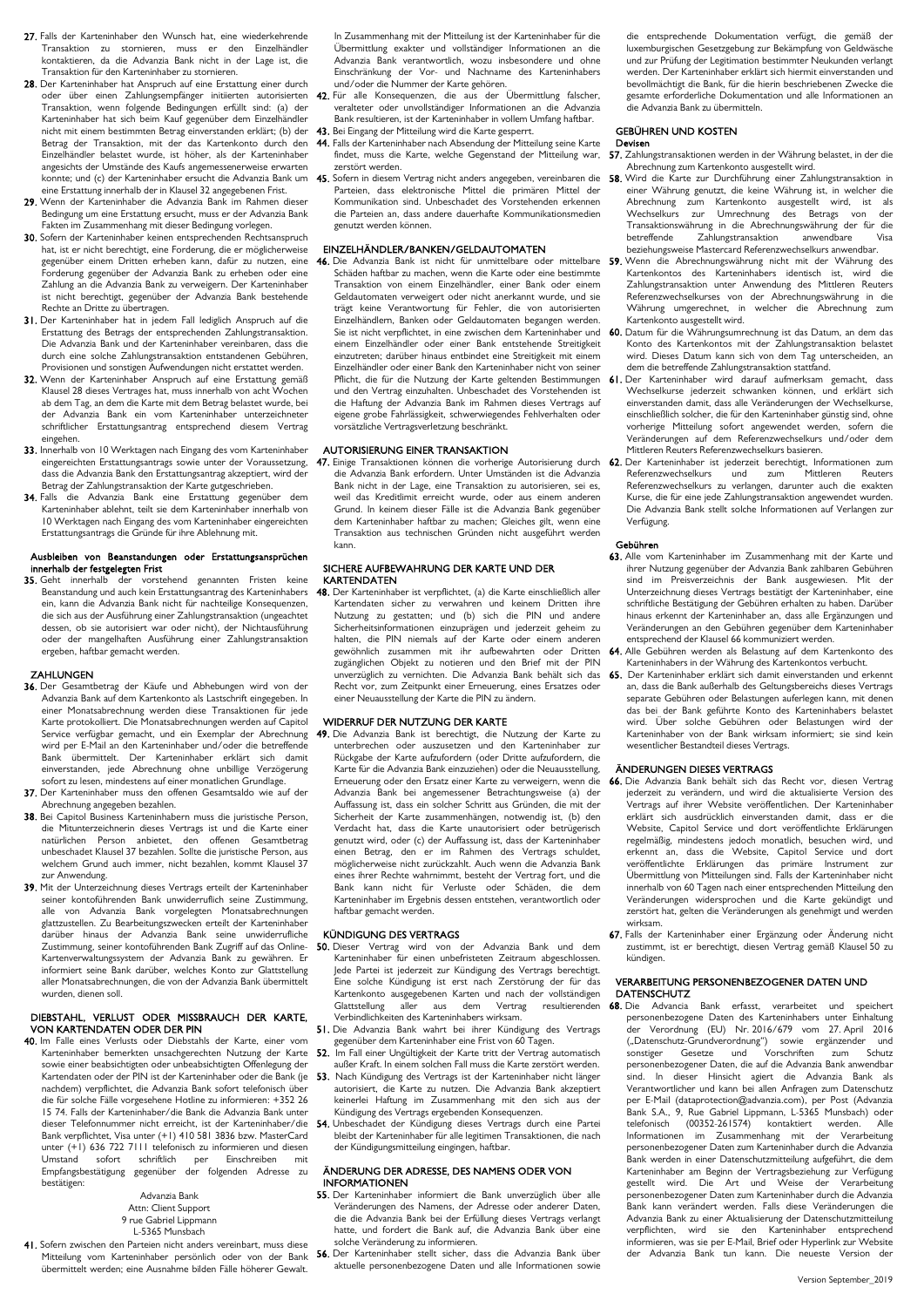Datenschutzmitteilung ist unter www.mycapitolcards.com verfügbar.

### **ARTRETUNG**

69. Die Advanzia Bank ist berechtigt, alle oder einen Teil ihrer vertragsgemäßen Rechte und Pflichten an jegliche anderen Banken, Finanzinstitute oder sonstige Dritte zu übertragen. In einem solchen Fall sind hierin enthaltene Verweise auf die Advanzia Bank in dem erforderlichen Umfang als Verweis auf ihre(n) Erwerber auszulegen.

## ANWENDBARES RECHT/GERICHTSSTAND

- 70. Die Bedingungen des Vertrags und die Beziehungen zwischen der Advanzia Bank und den Karteninhabern sind ausschließlich entsprechend den Gesetzen des Großherzogtums Luxemburg auszulegen und zu interpretieren. Die Advanzia Bank kommuniziert mit dem Karteninhaber in englischer und französischer Sprache. Alle zwischen den Parteien entstehenden Streitigkeiten, Kontroversen oder Forderungen sind ausschließlich vor luxemburgische Gerichte zu bringen. Nichtsdestoweniger ist die Advanzia Bank berechtigt, in einer anderen als zuständig eingeschätzten Gerichtsbarkeit Rechtsmittel einzulegen.
- 71. Die Advanzia Bank übermittelt auf Anforderung unter Berücksichtigung der Gesetze und Vorschriften, denen die Advanzia Bank im Kontext dieses Vertrags unterliegt, Informationen zum Karteninhaber.

## REGULIERUNGSBEHÖRDE

72. Die Advanzia Bank ist als Kreditinstitut autorisiert und wird von der luxemburgischen Regulierungsbehörde, der Commission de Surveillance du Secteur Financier ("CSSF") mit Sitz in 283, route d'Arlon, L-1150 Luxemburg, Großherzogtum Luxemburg, beaufsichtigt. Unbeschadet von Rechtsverfahren, die dem Karteninhaber gemäß dem luxemburgischen Recht zur Verfügung stehen, ist der Karteninhaber berechtigt, alle aus vorliegenden Vertrag entstehenden Streitigkeiten der CSSF vorzulegen, die für eine gütliche Beilegung solcher Streitigkeiten zuständig ist.

## AUSSERGERICHTLICHE BESCHWERDEMÖGLICHKEITEN

73. Zur Schlichtung von Unstimmigkeiten, die möglicherweise zwischen dem Karteninhaber, der Bank und der Advanzia Bank auftreten, kann sich der Karteninhaber an das zur Beilegung von Verbraucheranliegen zuständige Gremium, die Commission de Surveillance du Secteur Financier (www.cssf.lu), wenden. Das 3. Für den Fall, dass Sie uns nicht Ihre aktuelle Mobiltelefonnummer Recht, Ansprüche gerichtlich geltend zu machen, bleibt hiervon unberührt.

## ANHANG 1 – ALLGEMEINE NUTZUNGSBEDINGUNGEN FÜR DEN SICHERHEITSSTANDARD 3D SECURE

..3D Secure" ist ein international anerkannter Standard zur Identifikation eines Kreditkarteninhabers bei Online-Zahlungen, die bei Zahlungen mit Mastercard® als "Mastercard® SecureCode™" und bei Zahlungen mit Visa als "Verified by Visa" bezeichnet wird. Damit soll die Sicherheit von Internettransaktionen erhöht werden. Einzelheiten der Nutzung der neuesten Version der 3D-Secure-Technologie dargelegt.

## BEGRIFFSBESTIMMUNGEN

"Einmalpasswort": das von uns per SMS an Ihr Mobiltelefon übermittelte sechsstellige Einmalpasswort. "Mobiltelefon": das von Ihnen für den Empfang des Einmalpassworts

wezte Mobiltelefon. "Sinitiese Treensheid...<br>"**Mobiltelefonnummer**": die Nummer des Mobiltelefons, die Sie uns zur Verfügung gestellt haben und über die Sie das Einmalpasswort

en<br>per SMS empfangen.<br>Persönlicher Sicherheitscode" "**Persönlicher Sicherheitscode**" oder "**Transaktions-**<br>**Validierungscode**": ein Code, den der Karteninhaber auf der Website als einen Wissensfaktor für 3D-Secure-Transaktionen

definieren kann. "Sie", "Ihnen" und "Ihr": der Karteninhaber.

"Ste ", "" " is " is " is " in the montage."<br>"SMS": eine an Ihre Mobiltelefonnummer gesendete Textnachricht. "**Wir", "Uns"** und "**Unser"**: die Advanzia Bank.

#### AUSLEGUNG

Die Allgemeinen Bedingungen zur Nutzung von 3D Secure ("Allgemeine Bedingungen") sind ein Anhang zum Vertrag. Alle in den Allgemeinen Bedingungen mit großem Anfangsbuchstaben geschriebenen, jedoch nicht definierten Begriffe haben die im Vertrag definierte Bedeutung. Dieser Vertrag bleibt in seiner Gänze gültig. Bei Widersprüchen zwischen den Allgemeinen Bedingungen und dem Vertrag sind die Bestimmungen des Vertrags maßgeblich.

## REGISTRIERUNG FÜR 3D SECURE

- 1. Ihre Karte ist automatisch für die Nutzung mit unserem 3D-Secure-Service aktiviert, der kostenlos ist. Voraussetzung für Ihre Registrierung und die Nutzung des 3D-Secure-Service durch Sie ist, dass Ihre Mobiltelefonnummer bei uns erfasst ist. Unter Umständen werden Sie aufgefordert, auf der Website einen persönlichen Sicherheitscode festzulegen, der bei 3D-Secure-Transaktionen zusammen mit einem per SMS übermittelten Einmalpasswort eingegeben werden muss. Unter Umständen werden Sie aufgefordert, Online-Transaktionen per mobiler App zu authentifizieren.
- 2. Sie müssen sicherstellen, dass Ihr Mobiltelefon zum Zeitpunkt eines Einkaufs unter Nutzung von 3D Secure SMS erhalten kann.
- übermitteln, erkennen Sie an und erklären Sie sich einverstanden damit, dass mit Ihrer Karte ausgeführte Online-Transaktionen unter Umständen erfolglos bleiben.

## SORGFALTSPFLICHT<br>4. Sie müssen die Sicher

4. Sie müssen die Sicherheit und Vertraulichkeit Ihres Mobiltelefons und des Einmalpasswortes (und den Zugriff darauf), das zur Validierung einer 3D-Secure-Transaktion erforderlich ist, gewährleisten. Sie verpflichten sich, persönliche Sicherheitsnachrichten und Einmalpasswörter weder gegenüber

Dritten offenzulegen noch sie Dritten zur Verfügung zu stellen, in welcher Art auch immer.

In den vorliegenden Geschäftsbedingungen sind die praktischen 5. Wenn Sieder Auffassung sind, dass Ihr persönlicher Sicherheitscode einem Dritten bekannt wurde oder Ihre Karte oder Ihr Mobiltelefon verloren ging oder gestohlen wurde, müssen Sie uns entsprechend den Bedingungen des Vertrags sofort informieren.

## VERANTWORTLICHKEIT

- 6. Wir garantieren nicht, dass der 3D-Secure-Service unterbrechungsfrei verfügbar ist, und können nicht für Schäden verantwortlich gemacht werden, die aus Störungen oder<br>Unterbrechungen (einschließlich der erforderlichen Unterbrechungen (einschließlich der Systemwartung) resultieren.
- 7. Wir können nicht für Ausfälle des 3D-Secure-Service oder für Schäden haftbar gemacht werden, die aus einem Ausfall, einer Funktionsstörung oder einer Unterbrechung elektronischer Kommunikationsnetzwerke und öffentlicher Dienstleistungen, sozialen Konflikten oder anderen Ereignissen resultieren, die außerhalb unserer Kontrolle liegen.
- 8. Sie erklären sich damit einverstanden, dass wir eine Anweisung, für die Ihr Einmalpasswort verwendet wurde, als Ihre uns gegenüber erklärte Zustimmung zur Einhaltung dieser uns erteilten Anweisung behandeln. Sie sind für alle Anweisungen verantwortlich, die unter Verwendung Ihres Einmalpasswortes versendet werden. Sie sind dafür verantwortlich, die Sicherheit Ihres Einmalpasswortes gemäß Klausel 4 zu gewährleisten. Ihre finanzielle Haftbarkeit bei der Nutzung Ihrer Karte wird durch die Bedingungen des Vertrags bestimmt.

## VERARBEITUNG PERSONENBEZOGENER DATEN

9. Zusätzlich zu den im Vertrag dargelegten Bestimmungen für die Verarbeitung personenbezogener Daten autorisieren Sie die Bank ausdrücklich, Ihre personenbezogenen Daten an Dritte zu übertragen, deren Intervention für 3D Secure notwendig ist, insbesondere an Unternehmen, die für die Betreuung des dafür vorgesehenen Portals und der für die Aktivierung des 3D-Secure-Service und die Validierung von 3D-Secure-Transaktionen erforderlichen Codes verantwortlich sind.

#### ÄNDERUNG DER ALLGEMEINEN NUTZUNGSBEDINGUNGEN FÜR DEN SICHERHEITSSTANDARD 3D SECURE

10. Wir behalten uns das Recht zur Änderung dieser Allgemeinen Bedingungen gemäß den entsprechenden Bestimmungen des Vertrags vor.

## KÜNDIGUNG

11. Wir behalten uns das Recht vor, 3D Secure jederzeit gemäß den entsprechenden Bestimmungen des Vertrags zu kündigen.

## ANWENDBARES RECHT/GERICHTSSTAND

12. Das anwendbare Recht und der zuständige Gerichtsstand werden gemäß den entsprechenden Bestimmungen des Vertrags festgelegt.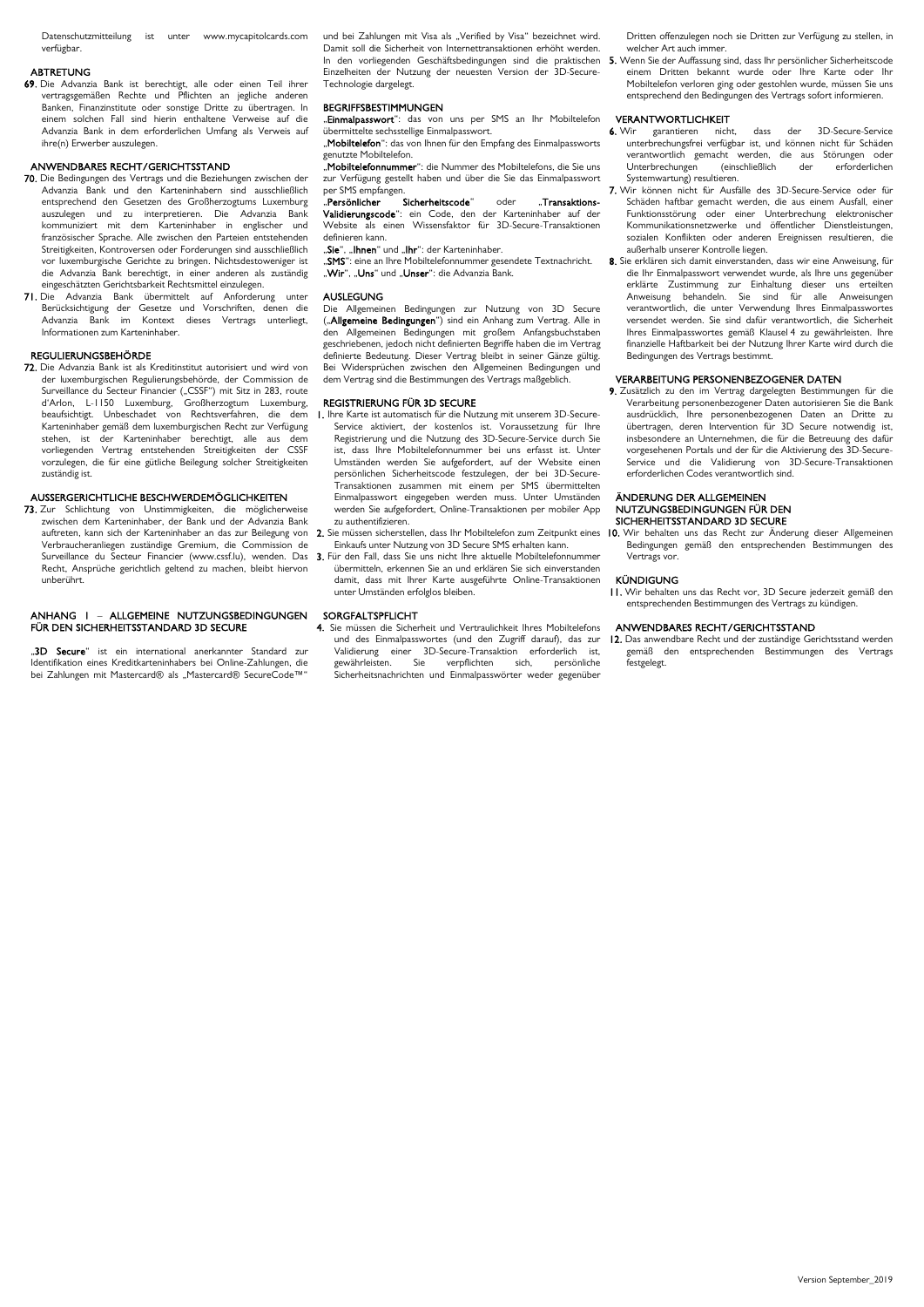## CONDIZIONI GENERALI PER L'UTILIZZO DI CARTE VISA O MASTERCARD EMESSE DA ADVANZIA BANK S.A.

### DEFINIZIONI

"Modulo di richiesta" indica il documento firmato dal Titolare della carta all'inizio del rapporto tra Advanzia Bank e il Titolare della carta che riporta tutte le condizioni rilevanti, le dichiarazioni, gli impegni e le preferenze del Titolare della carta, compresi i limiti applicabili alla

Carta**.**<br>**"Contratto"** indica le presenti condizioni generali per l'utilizzo di carte VISA o Mastercard emesse da Advanzia Bank S.A., comprese tutte le appendici ed eventuali modifiche.

"Banca(he)"indica, a seconda del caso, le banche su richiesta delle quali Advanzia Bank ha rilasciato le Carte al Titolare delle carte e/o le banche che continuano a gestire e ad agire per conto del Titolare e che possono fornire supporto ai Titolari delle carte in relazione all'utilizzo di una Carta, alle condizioni precisate dalle Banche stesse. A seconda del caso, il termine "Banca(he)" può indicare anche Advanzia Bank, se sussiste un rapporto contrattuale bilaterale ininterrotto tra il Titolare della carta e Advanzia Bank.

"Advanzia Bank" indica Advanzia Bank S.A., il soggetto che ha emesso la Carta con sede legale in 9 rue Gabriel Lippmann, L-5365 Munsbach, Lussemburgo (www.advanzia.lu), iscritta nel Registro delle imprese del Lussemburgo al numero B 109.476, sottoposta alla vigilanza della Commission de Surveillance du Secteur Financier

(**"CSSF"**).<br>**"Carta"** indica una carta Visa o Mastercard rilasciata al Titolare da parte di Advanzia Bank.<br>**"Conto(i) di appoggio"** indica il conto aperto presso Advanzia Bank

intestato al Titolare in una valuta disponibile, sul quale vengono addebitati i pagamenti effettuati per mezzo della Carta e sul quale vengono accreditati i pagamenti ricevuti a beneficio del Titolare.

"Titolare della carta" indica la persona fisica o la società, a nome della quale è emessa la Carta, compresi gli eventuali cointestatari. Con accordo tra le Parti, la Banca potrà accollarsi le responsabilità, gli obblighi e le facoltà che incombono sul Titolare della carta; in

questa eventualità, il Contratto deve essere letto di conseguenza.<br>**"Persone giuridiche"** indica le persone giuridiche che offrono carte<br>Capitol Business a persone fisiche, tra cui i propri dipendenti e fornitori, e che si assumono l'obbligo di regolare tutte le Operazioni di pagamento ordinate dal Titolare nei confronti di Advanzia Bank.

"Limite di credito" indica il saldo debitore massimo consentito al 10. Non è consentita una spesa superiore al Limite di credito stabilito. Titolare della carta in un dato momento da parte di Advanzia Bank.

"Comunicazione elettronica" o "Mezzi elettronici" indica i supporti durevoli di comunicazione non di natura fisica, compresi a titolo esemplificativo le comunicazioni per SMS, e-mail, una dichiarazione del Titolare o "Capitol Service", il sistema online di gestione dei Conti di appoggio di Advanzia Bank.

"Commissioni" indica gli addebiti sul Conto di appoggio del Titolare applicati da Advanzia Bank indicati nel Tariffario della Banca. Le Commissioni possono comprendere Commissioni di prelievo ATM, Commissioni di emissione della Carta, Commissioni di abbonamento annuale, Commissioni di abbonamento per le annualità successive e Commissioni di cambio.

"Parte" indica il Titolare o Advanzia Bank, mentre "Parti" indica sia il Titolare sia Advanzia Bank, ed eventualmente la Banca.

"Operazione di pagamento" indica il trasferimento ordinato dal Titolare per il tramite di un beneficiario, per mezzo di una Carta, di una somma a favore del beneficiario, oppure il prelievo di una somma tramite una Carta presso uno sportello ATM o presso lo

sportello di una banca affiliata;<br>**"Personal Identification Number" o "PIN"** indica un numero assegnato da Advanzia Bank che il Titolare dovrà utilizzare nei punti vendita e presso gli sportelli ATM come firma elettronica del Titolare.

"Tasso di cambio di riferimento" indica i tassi di cambio VISA e Mastercard utilizzati automaticamente dalla Banca al momento della conversione delle Operazioni di pagamento effettuate in una valuta

differente rispetto a quella del Conto di appoggio del Titolare.<br>**"Tasso di cambio medio di riferimento Reuters"** indica il tasso di riferimento Reuters utilizzato nel settore, eventualmente usato da Advanzia Bank per convertire le Operazioni di pagamento dalla Valuta di regolamento alla valuta del Conto di appoggio del Titolare prima di registrarla.

"Servizi" indica qualunque bene, servizio e prestazione accessoria associata alla Carta e al suo successivo utilizzo, offerto al Titolare da Advanzia Bank e/o da terzi selezionati da Advanzia Bank.

"Valuta di regolamento" indica la valuta in cui l'Operazione di pagamento viene convertita da VISA o Mastercard.<br>**"Valuta dell'operazione"** indica la valuta dell'Operazione di

pagamento

"Sito web" indica il sito web Internet disponibile all'indirizzo www.mycapitolcards.com o il diverso indirizzo comunicato da Advanzia Bank di volta in volta.

#### EMISSIONE E UTILIZZO DELLA CARTA

- 1. La Carta emessa da Advanzia Bank è uno strumento di pagamento cashless presso esercenti affiliati al circuito Visa e/o Mastercard, oppure uno strumento per prelevare denaro presso le banche autorizzate o gli sportelli ATM. La Carta (compreso il PIN) non è trasferibile e può essere utilizzata esclusivamente dal Titolare, personalmente e rispettando rigorosamente le previsioni del presente Contratto.
- 2. La Carta e il PIN rimangono sempre di proprietà di Advanzia Bank. La Carta non potrà essere utilizzata oltre la data di scadenza indicata sulla stessa. La Carta rimane valida fino all'ultimo giorno del mese e dell'anno indicato sulla Carta, eccetto in caso di ritiro anticipato come previsto dalla clausola 49 del presente Contratto, oppure in caso di risoluzione anticipata del Contratto secondo le clausole 50-54 del Contratto.
- 3. Il Titolare della carta risponde pienamente nei confronti di Advanzia Bank per tutte le operazioni effettuate tramite la Carta dopo la scadenza del periodo di validità. La Carta scaduta dovrà essere immediatamente distrutta dopo la scadenza. Alla scadenza

della Carta, al Titolare verrà rilasciata una nuova Carta, a meno che quest'ultimo non comunichi ad Advanzia Bank e/o alla Banca, un preavviso di 60 giorni rispetto alla scadenza della Carta in questione.

- 4. Nel momento in cui riceve la Carta, il Titolare è tenuto ad apporre la propria firma immediatamente nel punto indicato sul retro della Carta.
- 5. La Carta potrà essere utilizzata per effettuare acquisti presso esercenti autorizzati e per ritirare denaro presso gli sportelli automatici e ottenere anticipi di denaro presso le banche autorizzate. Advanzia Bank o la Banca che rifornisce gli sportelli ATM locali potrà prevedere delle limitazioni al ritiro del contante. Su richiesta, il Titolare della carta dovrà esibire un documento personale di identificazione in corso di validità. Advanzia Bank consiglia di non utilizzare le carte con corpo in metallo negli sportelli ATM in quanto sussiste il rischio che alcune macchine possano non restituire la Carta.
- 6. I Servizi offerti da Advanzia Bank sono separati dal presente Contratto; il Titolare riconosce che i Servizi potranno essere qualunque momento.
- 7. Il Titolare della carta riconosce che i Servizi di natura assicurativa offerti da Advanzia Bank sono offerti nell'ambito della copertura beneficiare di queste prestazioni come beneficiario non specificato della polizza di Advanzia Bank.
- 8. Per maggiori informazioni sui Servizi, il Titolare della carta può contattare Advanzia Bank in qualunque momento nelle modalità previste dal Contratto.

## LIMITI DI CREDITO

- 9. Il Titolare della carta può richiedere una riduzione oppure un incremento del Limite di credito (subordinatamente all'approvazione da parte di Advanzia Bank). Il Titolare della carta può eventualmente presentare la richiesta tramite la Banca. Per ottenere maggiori informazioni in merito, il Titolare della carta può contattare Advanzia Bank.
- Tuttavia, qualora eccezionalmente Advanzia Bank accetti spese superiori al Limite di credito, sotto forma di aumento di emergenza del Limite di credito o in qualunque altra forma, il Titolare della carta è tenuto a rimborsare immediatamente e integralmente l'eccedenza ad Advanzia Bank. In caso di superamento del Limite di credito, Advanzia Bank si riserva il diritto di sospendere immediatamente e/o bloccare la Carta; Advanzia Bank declina ogni responsabilità in merito.
- 11. Analogamente, Advanzia Bank può decidere, per qualunque motivo oggettivo, di ridurre il Limite di credito con effetto immediato. Advanzia Bank farà quanto possibile per informare il Titolare della carta dell'abbassamento del Limite di credito. Il nuovo Limite di credito verrà comunicato al Titolare con i mezzi di comunicazione concordati. È possibile comunque che la variazione del Limite possa essere efficace prima che il Titolare riceva la comunicazione da Advanzia Bank.

## CONSENSO ALL'ESECUZIONE DI UN ORDINE DI PAGAMENTO

12. Firmando la registrazione di un'operazione oppure utilizzando il proprio PIN per un acquisto o per il ritiro di contante presso la banca, oppure utilizzando il PIN presso uno sportello ATM, il Titolare della carta autorizza irrevocabilmente Advanzia Bank a pagare l'esercente o la Banca. Le registrazioni delle operazioni inviate dall'esercente o dalla banca, a seconda del caso, anche in assenza di firma scritta, costituiscono prova dell'operazione. La distinta dell'operazione stampata dal terminale ha valore unicamente informativo per il Titolare. Come previsto dalla legge del Lussemburgo, la registrazione delle operazioni prodotta da o ricevuta da Advanzia Bank costituisce prova dell'esistenza, dell'ammontare e delle condizioni delle operazioni.

## REVOCA DEL CONSENSO ALL'ESECUZIONE DI UN ORDINE DI PAGAMENTO

- 13. Il Titolare non può revocare un Ordine di pagamento nel 28. Il Titolare ha diritto al rimborso di operazioni non autorizzate momento in cui questo è ricevuto da Advanzia Bank.
- 14. Se l'ordine di esecuzione di un'operazione è dato dal beneficiario o attraverso il beneficiario, il Titolare non può revocare l'Ordine di pagamento dopo che esso è stato trasmesso oppure dopo aver prestato il proprio consenso all'esecuzione dell'operazione a favore del beneficiario.

#### SEGNALAZIONE DA PARTE DEL TITOLARE DELLA CARTA DI OPERAZIONI NON AUTORIZZATE O NON CORRETTAMENTE ESEGUITE

15. Il Titolare della carta dovrà inviare per iscritto ad Advanzia Bank pagamento non autorizzate o Operazioni non correttamente eseguite riportate in un rendiconto, oppure gli eventuali reclami relativi alla mancata esecuzione di un'Operazione di pagamento, e in ogni caso entro un periodo di 13 mesi dalla data in cui è stata Carta.

## Operazioni di pagamento non autorizzate (nel caso in cui sia presentato reclamo entro il termine previsto)

16. Qualora un'Operazione di pagamento non possa essere 32. considerata da Advanzia Bank come autorizzata dal Titolare, Advanzia Bank provvederà a rimborsare al Titolare l'ammontare dell'Operazione di pagamento in questione. Il Titolare è tenuto a fornire ad Advanzia Bank tutte le informazioni richieste a supporto

del reclamo e accertare che l'Operazione di pagamento non era autorizzata.

- a seconda del caso, che non desidera il rinnovo della Carta, con 17. Il Titolare risponde invece di qualunque danno derivante da Operazioni di pagamento non autorizzate nelle seguenti circostanze e alle seguenti condizioni.
	- 18. Fino al momento in cui Advanzia Bank non sia stata informata nelle modalità previste dal presente Contratto, il Titolare della carta è responsabile, fino alla somma di EUR 50, per i danni conseguenti Operazioni di pagamento non autorizzate in caso di smarrimento o furto della Carta o di uso improprio della Carta reso possibile dal fatto che il Titolare non ha provveduto a mantenere riservate le credenziali personali di sicurezza (ad esempio il PIN) oppure i dati della Carta.
	- 19. In deroga a quanto precede, fino alla predetta comunicazione nei confronti di Advanzia Bank, il Titolare risponde integralmente delle perdite sostenute nel caso in cui, con colpa grave o dolo, egli:
		- non abbia rispettato l'obbligo di utilizzo della Carta in conformità al presente Contratto; e/o
- sottoposti a modifica o variazione da parte di Advanzia Bank in 20. In ogni caso, il Titolare della carta risponde integralmente delle abbia trasmesso la segnalazione dell'incidente con ritardo. perdite causate da Operazioni di pagamento non autorizzate nel .<br>caso in cui abbia agito in modo fraudolento, indipendentemente dall'aver inviato la segnalazione dell'incidente ad Advanzia Bank.
- assicurativa globale di Advanzia Bank e che il Titolare potrà 21. Nel caso in cui la Carta venga utilizzata al di fuori di uno Stato membro oppure in una valuta diversa dalla valuta di uno Stato membro, il Titolare risponde dei danni conseguenti da Operazioni di pagamento non autorizzate anche oltre la somma di EUR 50, qualora il Titolare abbia omesso con colpa grave di rispettare gli obblighi derivanti dal presente Contratto.

#### Mancata esecuzione o non corretta esecuzione di Operazioni di pagamento autorizzate (nel caso in cui sia presentato reclamo ntro il termine stabilito)

- 22. Nel caso di mancata esecuzione o di esecuzione non corretta di un'Operazione di pagamento, se il Titolare può provare che il fornitore di Servizi di pagamento del beneficiario ha correttamente trasferito l'Ordine di pagamento entro i termini temporali previsti, Advanzia Bank rimborserà al Titolare l'intero ammontare dell'Operazione di pagamento. Le clausole che precedono non si applicano nel caso in cui la Carta sia utilizzata al di fuori di uno Stato membro o in una valuta diversa dalla valuta di uno Stato membro.
- 23. In caso di esecuzione non corretta di un Ordine di pagamento laddove possibile e ad esclusione del rimborso di cui al paragrafo che precede, Advanzia Bank potrà procedere a correggere l'Operazione non correttamente eseguita, se l'Ordine di pagamento contiene tutte le indicazioni che consentono ad Advanzia Bank di rimediare alla non corretta esecuzione, in particolare laddove Advanzia Bank abbia trasmesso una somma differente rispetto a quella indicata nell'Ordine di pagamento. Su espressa richiesta del Titolare, Advanzia Bank provvederà a tracciare le Operazioni di pagamento e a comunicarne l'esito al Titolare.
- 24. Il Titolare non avrà diritto a richiedere il rimborso dell'ammontare integrale dell'Operazione secondo i paragrafi che precedono in caso di ritardata esecuzione di un Ordine di pagamento, tuttavia può pretendere il rimborso delle Commissioni addebitate al Titolare a causa della ritardata esecuzione.

## Operazioni di pagamento per le quali non è specificato un importo esatto nell'autorizzazione iniziale

- 25. Le regole stabilite nelle clausole 26-34 non si applicano nel caso in cui la Carta sia utilizzata al di fuori di uno Stato membro o in valuta diversa da quella di uno Stato membro.
- 26. Advanzia Bank riconoscerà al Titolare un rimborso sul Conto di appoggio unicamente per le operazioni stornate dall'esercente. Lo stesso vale nel caso di operazioni ricorrenti, ossia transazioni relativamente alle quali il Titolare approva l'esecuzione di una serie di operazioni sul proprio Conto di appoggio.
- 27. Nel caso in cui il Titolare desideri annullare un'operazione ricorrente, dovrà contattare l'esercente, in quanto Advanzia Bank non è in grado di annullare l'operazione per conto del Titolare.
- ordinate da un beneficiario o tramite un beneficiario in presenza delle seguenti condizioni: (a) il Titolare non ha accettato uno specifico importo con l'esercente al momento dell'acquisto del Titolare; (b) l'ammontare dell'operazione addebitato sul Conto di appoggio dall'esercente è maggiore rispetto a quello che il Titolare poteva ragionevolmente prevedere nelle circostanze in cui è avvenuto l'acquisto; e (c) il Titolare chiede ad Advanzia Bank il rimborso entro i termini indicati nella clausola 32.
- 29. Nel caso in cui il Titolare chieda ad Advanzia Bank il rimborso secondo questa condizione, il Titolare dovrà fornire ad Advanzia Bank elementi oggettivi relativi a tale condizione.
- senza indebito ritardo eventuali reclami relativi a Operazioni di 30. Il Titolare non può avanzare eventuali pretese nei confronti di terzi per avanzare richieste nei confronti di Advanzia Bank, né rifiutarsi di pagare Advanzia Bank in assenza di un fondamento giuridico. Il Titolare della carta non può trasferire a terzi i diritti vantati nei confronti di Advanzia Bank.
- effettuata la scrittura di addebito conseguente all'Operazione sulla 31. In ogni caso il Titolare avrà diritto al rimborso unicamente dell'ammontare delle Operazioni di pagamento in questione. Advanzia Bank e il Titolare concordano che le Commissioni e le altre spese generate dall'Operazione di pagamento non verranno rimborsate.
	- 32. Qualora il Titolare abbia diritto al rimborso secondo la clausola 28 del presente Contratto, Advanzia Bank dovrà ricevere una richiesta di rimborso scritta firmata dal Titolare nelle modalità indicate dal presente Contratto entro otto settimane dal giorno in cui la somma è stata addebitata sulla Carta.

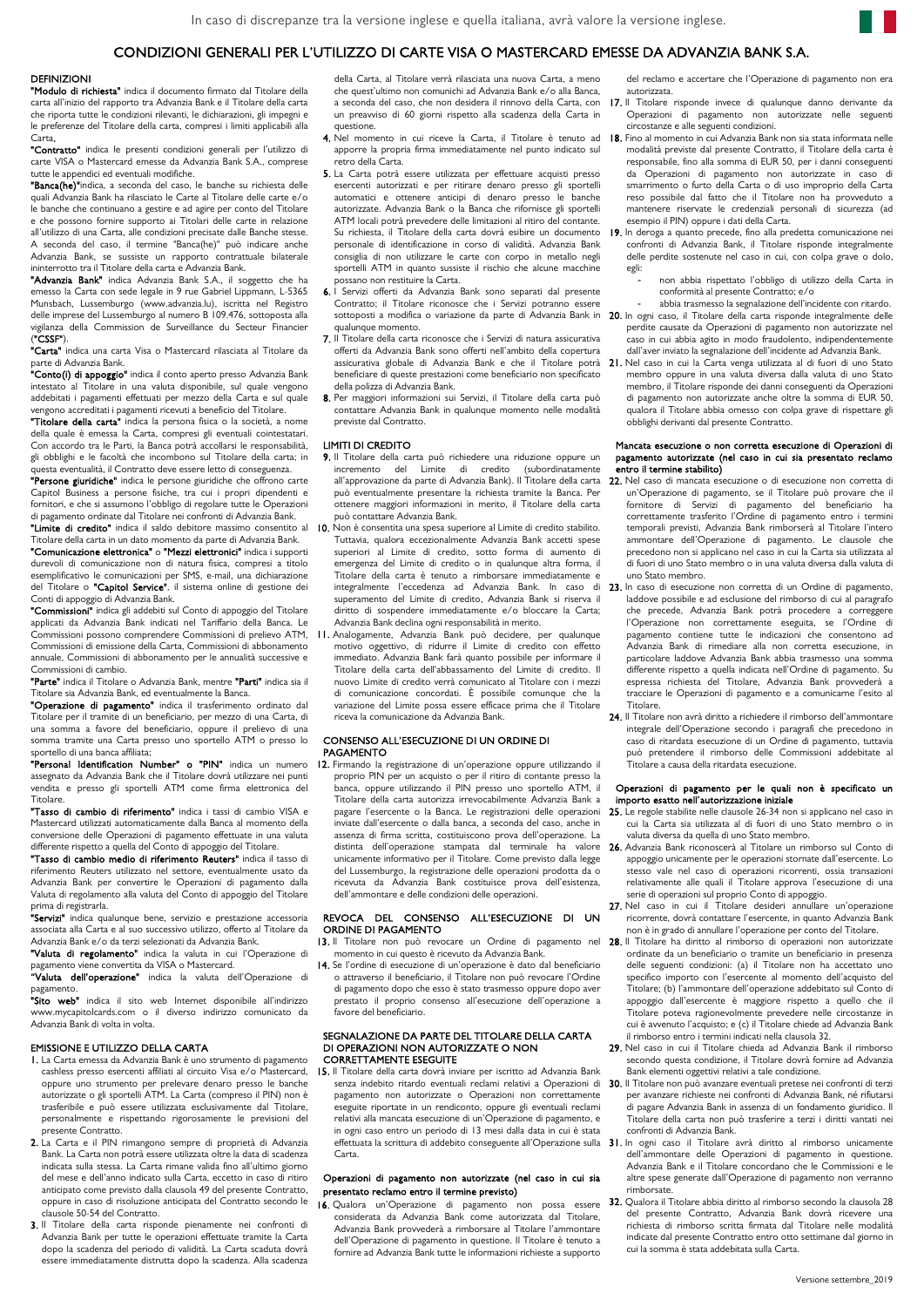- 33. Entro 10 giorni dal momento in cui riceve una richiesta di rimborso dal Titolare e a condizione che Advanzia Bank accetti la richiesta di rimborso, l'importo dell'Operazione di pagamento verrà accreditato sulla Carta.
- 34. Nel caso in cui Advanzia Bank rifiuti il rimborso al Titolare, dovrà motivare la decisione al Titolare entro 10 giorni lavorativi dal momento in cui riceve dal Titolare la richiesta di rimborso.

### Assenza di reclami o richieste di rimborso entro il termine stabilito

35. Nel caso in cui non riceva dal Titolare reclami o richieste di rimborso entro i termini sopra indicati, Advanzia Bank non risponderà di eventuali danni derivanti dall'esecuzione di un'Operazione di pagamento, autorizzata o meno, né dalla mancata esecuzione o non corretta esecuzione di un'Operazione di pagamento.

## PAGAMENTI

- 36. L'ammontare totale degli acquisti e dei prelievi verrà registrato da Advanzia Bank come addebito sul Conto di appoggio. In un rendiconto mensile verrà presentata la registrazione di queste operazioni per ciascuna Carta. I rendiconti mensili verranno messi a disposizione su Capitol Service, e una copia del rendiconto verrà trasmessa al Titolare per posta elettronica e/o alla Banca. Il Titolare della carta accetta di leggere e consultare ciascun rendiconto immediatamente senza indebiti ritardi, con frequenza almeno mensile.
- 37. Il Titolare della carta è tenuto a regolare il saldo residuo indicato nel rendiconto.
- 38. In deroga alla clausola 37, per i Titolari di carte Capitol Business, il saldo residuo dovrà essere regolato dalla Persona giuridica che 51 sottoscrive il presente Contratto e offre la Carta a una persona fisica. Nel caso in cui, per qualsivoglia motivo, la Persona giuridica non provveda al pagamento, si applicherà la clausola 37.
- 39. Firmando il presente Contratto, il Titolare accetta irrevocabilmente che la Banca depositaria del conto regoli i rendiconti mensili presentati da Advanzia Bank. Ai fini dell'esecuzione, il Titolare accetta anche irrevocabilmente che Advanzia Bank fornisca alla Banca depositaria del conto accesso al sistema online di gestione delle carte di Advanzia Bank. Egli informerà la Banca su quale conto utilizzare per regolare tutti i rendiconti mensili inviati da Advanzia Bank.

## FURTO, SMARRIMENTO O USO IMPROPRIO DELLA CARTA, 55. Il Titolare è tenuto a informare immediatamente la Banca di DEI DATI DELLA CARTA O DEL PIN

40. In caso di furto o smarrimento della Carta, nel caso in cui il Titolare noti un uso improprio della Carta o in caso di diffusione intenzionale o meno dei dati della Carta o del PIN, il Titolare della carta, o eventualmente la Banca, dovrà immediatamente informare Advanzia Bank per telefono utilizzando la linea dedicata agli smarrimenti/furti: +352 26 15 74. Nel caso in cui il Titolare/la Banca non sia in grado di mettersi in contatto con Advanzia Bank utilizzando questo numero di telefono, il Titolare/la Banca dovrà informare Visa telefonicamente al numero (+1) 410 581 3836 o Mastercard al numero (+1) 636 722 7111, inviando anche immediata conferma scritta per posta raccomandata con ricevuta di ritorno a:

## Advanzia Bank

Alla c.a.: Client Support 9 rue Gabriel Lippmann

- L-5365 Munsbach
- 41. Salvo diverso accordo tra le Parti, la comunicazione dovrà essere effettuata personalmente dal Titolare, oppure dalla Banca, eccetto in caso di forza maggiore. Per quanto concerne la notifica, il Titolare è tenuto a comunicare ad Advanzia Bank informazioni esatte e complete, in particolare a titolo esemplificativo il nome e il cognome del Titolare, e/o il numero della Carta.
- 42. Il Titolare risponde legalmente delle conseguenze derivanti da informazioni errate, non aggiornate o incomplete comunicate ad Advanzia Bank.
- comunicazione.
- 44. Nel caso in cui il Titolare ritrovi la Carta dopo aver inviato la comunicazione, dovrà provvedere alla distruzione della stessa. 45. Le Parti concordano che gli Strumenti elettronici rappresentano il
- mezzo di comunicazione privilegiato, salvo diversa indicazione del presente Contratto. In deroga a quanto precede, le Parti riconoscono che all'occorrenza potranno essere utilizzati altri supporti durevoli di comunicazione.

## ESERCENTI/BANCHE/SPORTELLI ATM

46. Advanzia Bank non risponde dei danni diretti e indiretti nel caso in cui la Carta oppure una specifica operazione venga rifiutata o non venga onorata da un esercente, da una banca o da uno sportello ATM, e declina ogni responsabilità per errori commessi da esercenti, banche o sportelli ATM autorizzati. Advanzia Bank non è tenuta a prendere parte a eventuali controversie sorte tra il Titolare e un esercente o una banca; inoltre l'eventuale controversia con un esercente o una banca non libera il Titolare dall'obbligo di osservare le norme che regolano l'uso della Carta e di adempiere il presente Contratto. Fatto salvo quanto precede, la responsabilità di Advanzia Bank nell'ambito del Contratto è limitata al caso di negligenza grave, colpa grave o dolo.

## AUTORIZZAZIONE DELLE OPERAZIONI

47. Alcune operazioni possono richiedere l'autorizzazione preventiva da parte di Advanzia Bank. Advanzia Bank potrebbe non essere in condizione di autorizzare un'operazione, per raggiungimento dei Limiti di credito o per qualsivoglia altro motivo. Advanzia Bank non risponde nei confronti del Titolare per questi fatti, né dell'impossibilità di eseguire un'operazione per motivi tecnici.

## PROTEZIONE DELLA CARTA E DEI DATI DELLA CARTA

48. Il Titolare è tenuto a (a) conservare la Carta, compresi tutti i dati della Carta, in modo sicuro e non consentire ad alcuno di sicurezza e mantenerle sempre segrete, non scrivere mai il PIN sulla Carta né su altri oggetti abitualmente conservati con la Carta o accessibili a terzi, e distruggere immediatamente la lettera contenente il PIN. Advanzia Bank si riserva il diritto di modificare il PIN al momento del rinnovo, della sostituzione o della nuova emissione della Carta.

## REVOCA DELL'USO DELLA CARTA

Carta e chiedere al Titolare di restituirla (o chiedere ad altri di trattenere la Carta per conto di Advanzia Bank) oppure rifiutare la nuova emissione, il rinnovo o la sostituzione di una Carta, nel caso in cui Advanzia Bank, ragionevolmente, (a) lo ritenga necessario per motivi relativi alla sicurezza della Carta, (b) sospetti che l'utilizzo della Carta non sia autorizzato o sia fraudolento, o (c) ritenga che il Titolare non possa rimborsare i debiti sorti nell'ambito del Contratto. Il presente Contratto rimarrà efficace anche in caso di esercizio di uno dei propri diritti da parte di Advanzia Bank, la quale non risponderà di eventuali danni subiti dal Titolare in questa eventualità.

## CLAUSOLA RISOLUTIVA ESPRESSA

- 50. Il presente Contratto è stipulato da Advanzia Bank e dal Titolare per un periodo di tempo indeterminato. Ciascuna delle Parti ha facoltà di recedere dal Contratto in qualunque momento. Il recesso sarà efficace unicamente al momento della distruzione delle Carte emesse sul Conto di appoggio e del completo regolamento di tutti i debiti del Titolare derivanti sorti nell'ambito del Contratto.
- 51. Advanzia Bank darà al Titolare un preavviso di 60 giorni prima del recesso dal Contratto.
- 52. In caso di annullamento della Carta, il Contratto si risolverà automaticamente. In questa eventualità, la Carta dovrà essere distrutta.
- 53. Al momento della cessazione del Contratto, il Titolare non è più autorizzato a utilizzare la Carta. Advanzia Bank non risponde delle conseguenze derivanti dalla risoluzione del Contratto.
- 54. Anche in caso di risoluzione del Contratto da parte di una delle Parti contraenti, il Titolare rimarrà responsabile per tutte le operazioni legittime ricevute dopo la comunicazione di recesso.

## VARIAZIONE DI INDIRIZZO, NOME O INFORMAZIONI

- eventuali variazioni del nome o dell'indirizzo o di altri dati richiesti da Advanzia Bank per l'adempimento del Contratto, chiedendo alla Banca di comunicare la variazione ad Advanzia Bank.
- 56. Il Titolare si assicura che Advanzia Bank conservi sempre i dati personali aggiornati e tutte le informazioni e la documentazione richieste dalla normativa AML/KYC lussemburghese. Pertanto, il Titolare acconsente e autorizza la Banca a trasmettere ad Advanzia Bank tutta la documentazione e tutte le informazioni necessarie per le suddette finalità.

## COMMISSIONI E COSTI Cambio

- 57. Le Operazioni di pagamento verranno addebitate nella valuta in cui è emesso il rendiconto del Conto di appoggio.
- 58. Nel caso in cui la Carta venga utilizzata per eseguire un'Operazione di pagamento in una valuta diversa dalla valuta in cui è emesso il rendiconto del Conto di appoggio, il tasso di<br>cambio applicabile per convertire l'importo dalla Valuta cambio applicabile per convertire l'importo dell'operazione nella Valuta di regolamento sarà il Tasso di cambio di riferimento di Visa o Mastercard, a seconda del caso, applicabile all'Operazione di pagamento in questione.
- 59. Nel caso in cui la Valuta di regolamento non corrisponda alla valuta del Conto di appoggio del Titolare, l'Operazione di pagamento verrà convertita dalla Valuta di regolamento nella valuta del rendiconto del Conto di appoggio utilizzando il Tasso di cambio medio di riferimento Reuters.
- **43.** La Carta verrà bloccata nel momento in cui è ricevuta la **60.** La data della conversione è la data in cui l'Operazione di pagamento viene addebitata sul Conto di appoggio. È possibile 73. Al fine di comporre eventuali divergenze sorte tra il Titolare, la che questa data non corrisponda alla data in cui è stata effettuata l'Operazione di pagamento.
	- 61. Il Titolare è informato che i tassi di cambio possono variare in qualunque momento e accetta che eventuali variazioni dei tassi di cambio, comprese quelle favorevoli al Titolare, vengano applicate immediatamente e senza preavviso laddove le variazioni dipendano dal Tasso di cambio di riferimento e/o dal Tasso di cambio medio di riferimento Reuters.
	- 62. Il Titolare può richiedere in qualunque momento informazioni sul Tasso di cambio e sul Tasso di cambio medio di riferimento Reuters, compresi i tassi precisi utilizzati per ogni Operazione di pagamento. Advanzia Bank provvederà a fornire le informazioni richieste.

#### Commissioni

- 63. Tutte le Commissioni dovute dal Titolare ad Advanzia Bank in relazione alla Carta e al suo utilizzo sono indicate nel Tariffario di Advanzia Bank. Firmando il presente Contratto, il Titolare conferma di aver ricevuto indicazione scritta delle Commissioni. Inoltre, il Titolare riconosce che le modifiche e le variazioni delle Commissioni verranno comunicate al Titolare nelle modalità previste nella clausola 66.
- 64. Tutte le Commissioni verranno addebitate sul Conto di appoggio del Titolare nella valuta del Conto di appoggio.
- 65. Il Titolare riconosce e accetta che la Banca, al di fuori dell'ambito del presente Contratto, possa applicare commissioni o addebiti diversi, che verranno regolati sul conto del Titolare presso la Banca. Tali commissioni o addebiti verranno comunicati dalla Banca al Titolare e non costituiscono parte integrante del presente Contratto.

## MODIFICHE DEL CONTRATTO

- utilizzarli; e (b) memorizzare il PIN e le altre informazioni di 66. Advanzia Bank si riserva il diritto di modificare il Contratto in qualunque momento visualizzandone la versione aggiornata sul proprio Sito web. Il Titolare accetta espressamente di consultare periodicamente il Sito web, Capitol Service e i rendiconti, con frequenza almeno mensile, e prende atto che il Sito web, Capitol Service e i loro rendiconti costituiscono lo strumento primario di comunicazione. In assenza di opposizione, annullamento e distruzione della Carta entro 60 giorni dalla comunicazione, le modifiche si considerano accettate ed efficaci.
- 49. Advanzia Bank ha facoltà di interrompere o sospendere l'uso della 67. Qualora non accetti una modifica o una variazione, il Titolare potrà recedere dal Contratto nelle modalità previste dalla clausola .<br>50.

## TRATTAMENTO DEI DATI PERSONALI E PROTEZIONE DEI DATI

68. Advanzia Bank raccoglie, elabora e conserva i dati personali relativi al Titolare nel rispetto del regolamento (UE) 2016/679 del 27 aprile 2016 ("regolamento generale sulla protezione dei dati") e delle altre leggi o normative in materia di protezione dei dati personali a cui Advanzia Bank è sottoposta. In merito, Advanzia Bank interviene come titolare del trattamento dei dati: per qualunque richiesta relativa alla protezione dei dati può essere contattata per posta elettronica (dataprotection@advanzia.com), per posta ordinaria (Advanzia Bank S.A., 9, Rue Gabriel Lippmann, L-5365 Munsbach) oppure telefonicamente (00352- 261574). Tutte le informazioni relative al trattamento dei dati personali del Titolare eseguito da Advanzia Bank sono presentate in un'informativa sulla protezione dei dati consegnata al Titolare al momento dell'instaurazione del rapporto contrattuale. Le modalità di trattamento dei dati personali del Titolare da parte di Advanzia Bank potranno subire variazioni. Qualora tali modifiche obblighino Advanzia Bank ad aggiornare l'informativa sulla protezione dei dati, essa provvederà a sottoporla all'attenzione del Titolare; a tale scopo potrà utilizzare strumenti come la posta elettronica, la posta ordinaria oppure un collegamento ipertestuale a una pagina web di Advanzia Bank. La versione più aggiornata dell'informativa sulla protezione dei dati è disponibile sul sito www.mycapitolcards.com.

## **CESSIONE**

69. Advanzia Bank ha facoltà di cedere totalmente o parzialmente i diritti e gli obblighi derivanti dal presente Contratto ad altre banche, altri istituti finanziari o terzi. In questa eventualità, i riferimenti ad Advanzia Bank dovranno essere interpretati ove necessario come riferimenti al cessionario.

### LEGGE APPLICABILE/GIURISDIZIONE

- 70. I termini del Contratto e il rapporto tra Advanzia Bank e il Titolare sono regolati e interpretati esclusivamente secondo le leggi del Granducato del Lussemburgo. Advanzia Bank comunicherà con il Titolare in lingua inglese o francese. Eventuali controversie o reclami tra le Parti saranno sottoposti all'esclusiva giurisdizione dei tribunali del Lussemburgo. Advanzia Bank potrà comunque adire qualunque autorità giudiziaria giudicata competente.
- 71. Su richiesta, Advanzia Bank comunicherà al Titolare informazioni sulle leggi e normative a cui Advanzia Bank è sottoposta in relazione al presente Contratto.

### AUTORITÀ DI VIGILANZA

72. Advanzia Bank è un istituto di credito autorizzato sottoposto alla vigilanza da parte dell'autorità di vigilanza lussemburghese, la Commission de Surveillance du Secteur Financier ("CSSF"), con sede in 283, route d'Arlon, L-1150 Lussemburgo, Granducato del Lussemburgo. Fatte salve le eventuali procedure legali che la legge lussemburghese prevede per il Titolare, quest'ultimo potrà sottoporre eventuali controversie sorte nell'ambito del presente Contratto alla CSSF, la quale è competente per la risoluzione amichevole delle controversie.

### AZIONI STRAGIUDIZIALI

Banca e Advanzia Bank, il Titolare potrà contattare la commissione di conciliazione dei consumatori, Commission de Surveillance du Secteur Financier (www.cssf.lu). Tale azione non preclude il diritto ad adire la giustizia ordinaria.

## APPENDICE 1 - CONDIZIONI GENERALI PER L'UTILIZZO DI 3D SECURE

"3D Secure" è uno standard riconosciuto a livello internazionale per l'identificazione del titolare di una carta di credito per pagamenti online, chiamato "Mastercard® SecureCode™" per i pagamenti tramite Mastercard® e "Verified by Visa" per i pagamenti tramite Visa. Obiettivo di 3D Secure è migliorare la sicurezza delle operazioni su Internet. Le presenti condizioni stabiliscono le modalità pratiche di utilizzo della versione più recente della tecnologia 3D Secure.

## DEFINIZIONI

"**Telefono cellulare**" indica il dispositivo di telefono cellulare<br>utilizzato dall'Utente·per·ricevere·l'OTP.

"Numero di telefono cellulare" indica il numero del Telefono cellulare comunicato dall'Utente ad Advanzia Bank sul quale l'Utente riceve l'OTP tramite SMS.

"OTP" indica un codice monouso di sei cifre inviato da Advanzia Bank sul Telefono cellulare dell'Utente tramite SMS.

"SMS" indica il messaggio di testo inviato al Numero di telefono cellulare dell'Utente.

"Noi" e "Nostro" indica Advanzia Bank.

"Utente" e "Proprio" indica il Titolare della carta.

"Codice personale di sicurezza" o "Codice di convalida dell'operazione" indica un codice che il Titolare può definire sul Sito come fattore di riconoscimento per le operazioni 3D

Versione settembre\_2019 Secure.Personal Security Code.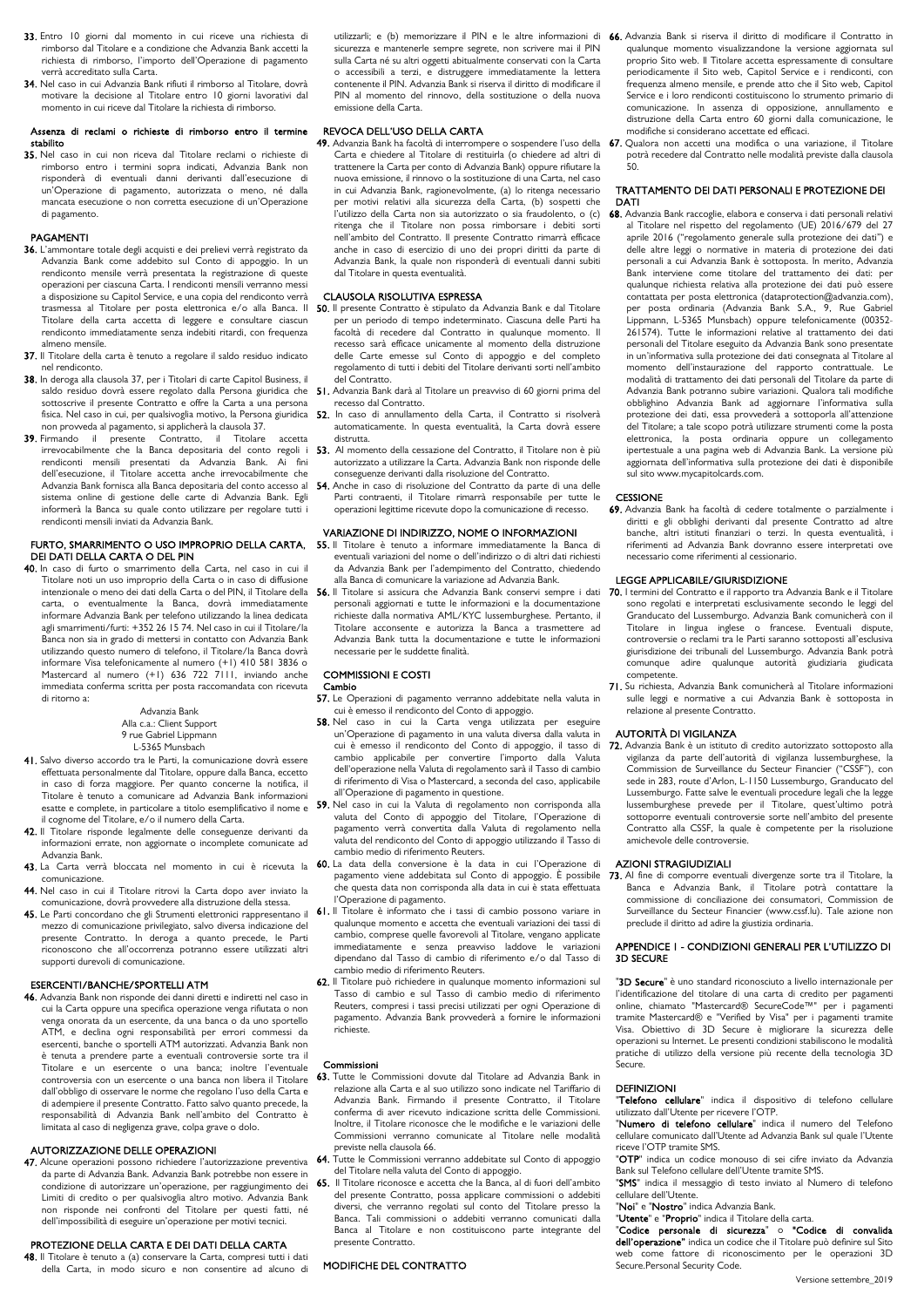### DEFINIZIONI

Le condizioni generali per l'utilizzo di 3D Secure ("Condizioni generali") costituiscono un'appendice al Contratto. I termini con l'iniziale maiuscola non definiti nelle Condizioni generali hanno lo stesso significato attribuito loro nel Contratto, il quale rimane pienamente efficace. In caso di incongruenze tra le Condizioni generali e il Contratto, prevarranno le clausole del Contratto.

## ISCRIZIONE A 3D SECURE

- 1. La Carta dell'Utente è automaticamente abilitata all'uso del servizio 3D Secure, che è gratuito. Il Numero di telefono cellulare deve essere registrato presso Advanzia Bank prima che l'Utente possa iscriversi al servizio 3D Secure e utilizzarlo. L'Utente può essere tenuto a definire un Codice di sicurezza personale sul Sito web, che verrà richiesto per le operazioni 3D Secure insieme a un OTP inviato per SMS. All'Utente potrà essere chiesto di
- autenticare le operazioni online tramite app mobile. 2. L'Utente dovrà accertarsi che il proprio Telefono cellulare sia in grado di ricevere SMS al momento dell'acquisto effettuato tramite 3D Secure.
- 3. L'Utente riconosce che nel caso in cui non provveda a tenere Advanzia Bank aggiornata sul proprio Numero di telefono cellulare, è possibile che le operazioni online eseguite con la Carta non vadano a buon fine.

## OBBLIGO DI DILIGENZA

- 4. L'Utente è tenuto ad assicurare la sicurezza e la riservatezza del proprio Telefono cellulare (e dell'accesso ad esso) e dell'OTP richiesto per convalidare un'operazione con 3D Secure. L'Utente si impegna a non diffondere password, codice personale di sicurezza o codici OTP a terzi e a non renderli in alcun modo disponibili a terzi.
- 5. L'Utente è tenuto a informare immediatamente Advanzia Bank nell'eventualità in cui un terzo venga a conoscenza del Codice di sicurezza personale dell'Utente o nell'eventualità di smarrimento o furto della Carta o del Telefono cellulare, nelle modalità previste dal Contratto.

## RESPONSABILITÀ

- 6. Noi non garantiamo che il servizio 3D Secure sia sempre disponibile e non rispondiamo di eventuali danni derivanti da malfunzionamenti o interruzioni (compresa la necessaria manutenzione dei sistemi).
- 7. Noi non rispondiamo di malfunzionamenti del servizio 3D Secure né di danni derivanti da guasto, malfunzionamento o interruzione delle reti di comunicazione elettronica e dei servizi pubblici, da disordini sociali o altri fatti al di fuori del Nostro controllo.
- 8. L'Utente accetta che Advanzia Bank consideri le operazioni inviate tramite OTP come consenso da parte dell'Utente a onorare l'ordine in questione. L'Utente risponde di tutte le istruzioni inviate tramite il proprio OTP. L'Utente è tenuto ad assicurare la protezione dell'OTP come indicato alla precedente clausola 4. La

responsabilità economica dell'Utente per l'uso della propria Carta è soggetta ai termini e alle condizioni del Contratto.

### TRATTAMENTO DEI DATI PERSONALI

9. In aggiunta alle disposizioni relative al trattamento dei dati personali contenute nel Contratto, l'Utente autorizza specificamente la Banca a trasmettere i suoi dati personali a terzi il cui intervento sia necessario per la procedura 3D Secure, in particolare le imprese incaricate della gestione dei portali dedicati e dei codici necessari ad attivare il servizio 3D Secure e a convalidare le operazioni 3D Secure.

## MODIFICA DELLE CONDIZIONI GENERALI PER L'UTILIZZO DI 3D SECURE

10. Noi ci riserviamo il diritto di modificare le presenti Condizioni generali coerentemente con le corrispondenti clausole del **Contratto** 

## CLAUSOLA RISOLUTIVA ESPRESSA

11. Noi ci riserviamo il diritto di recedere da 3D Secure in qualunque momento secondo le corrispondenti clausole del Contratto.

#### LEGGE APPLICABILE/GIURISDIZIONE

12. La legge applicabile e il foro competente sono stabiliti secondo le corrispondenti clausole del Contratto.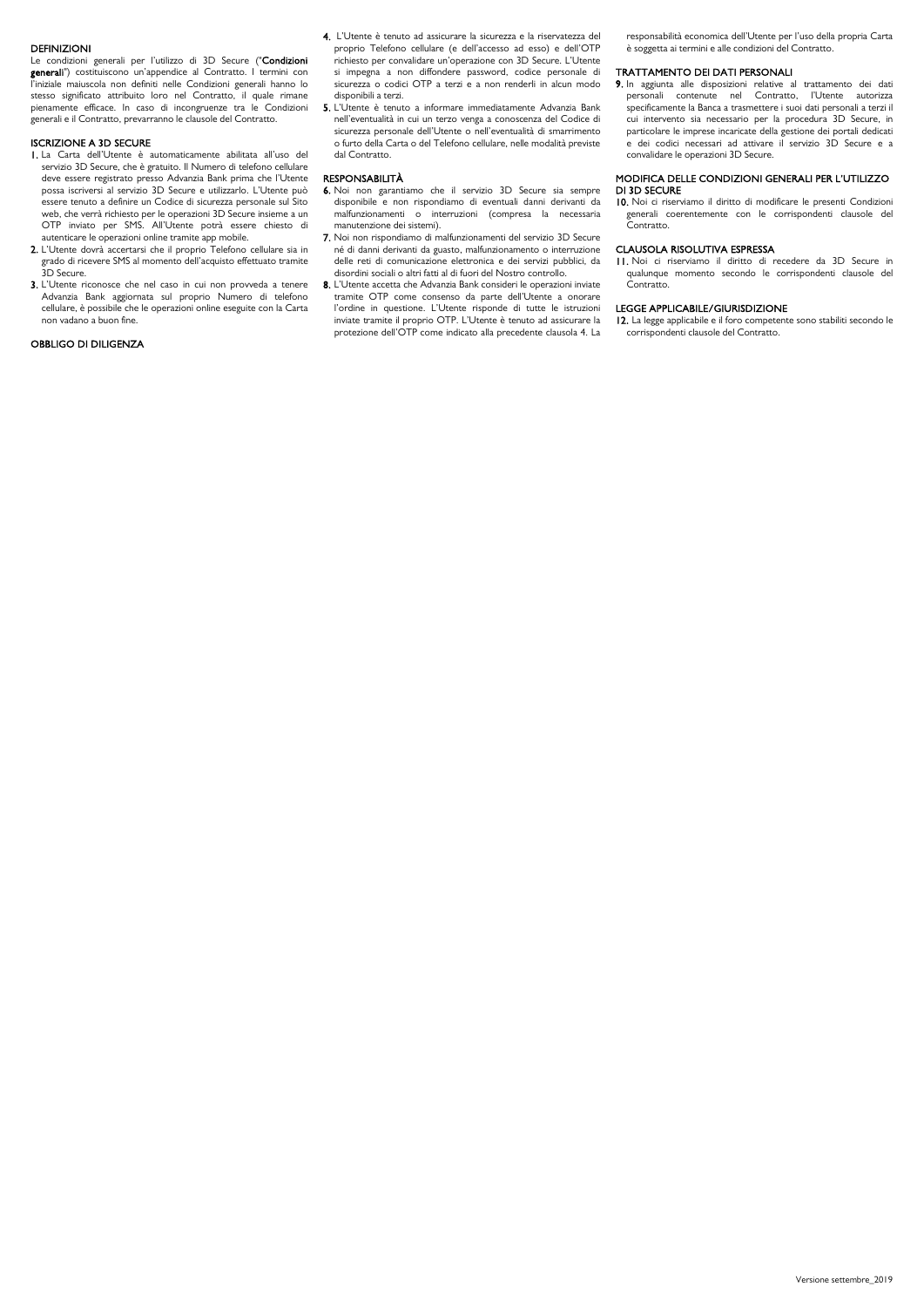## CONDIÇÕES GERAIS DE UTILIZAÇÃO DOS CARTÕES VISA OU MASTERCARD EMITIDOS PELO ADVANZIA BANK, S.A.

## **DEFINICÕES**

"Formulário de Adesão" refere-se ao documento assinado pelo Titular do cartão no início da relação entre o Advanzia Bank e o Titular do cartão, que contém todas as informações, declarações, compromissos e preferências importantes, incluindo os limites aplicáveis ao Cartão.

apiicaveis ao Cartão.<br>**"Contrato"** significa as Condições Gerais de Utilização do Cartão VISA ou Cartão Mastercard emitidos pelo Advanzia Bank S.A., incluindo todos os anexos, tal como alterado.

"Banco(s)" significa, quando aplicável, os bancos que solicitaram ao Advanzia Bank a emissão de Cartões para os Titulares de cartões e/ou os bancos que continuam a gerir e a agir em representação do Titular do cartão e que poderão dar apoio aos Titulares dos cartões no contexto da utilização de um Cartão nos termos das condições igualmente definidas pelos próprios Bancos. Se aplicável, o(s) "Banco(s)" podem corresponder-se com o Advanzia Bank sempre que haja uma relação contratual ininterrupta, bilateral e direta entre o Titular do cartão e o Advanzia Bank.

"Advanzia Bank" significa o Advanzia Bank S.A., o emitente do Cartão, com sede social em 9 rue Gabriel Lippmann, L-5365 Munsbach, Luxemburgo (www.advanzia.com), matriculada na Conservatória do Registo Comercial com o número B 109.476, regulada pela Commission de Surveillance du Secteur Financier ("CSSF").

"**Cartão"** significa o cartão Visa ou o cartão Mastercard emitido pelo Advanzia Bank para o Titular do cartão.

"Conta(s) Cartão" significa a conta aberta no Advanzia Bank em nome do Titular do cartão numa moeda disponível, na qual são debitados os pagamentos efetuados através do Cartão e são creditados os pagamentos a favor do Titular do cartão.<br>**"Titular do cartão"** significa a pessoa singular ou a empresa, em cujo

nome o Cartão é emitido, incluindo, se aplicável, Titulares do cartão adicionais. Por acordo entre as Partes, as responsabilidades, obrigações e poderes que competem ao Titular do cartão poderão ser absorvidas, realizadas ou usadas pelo Banco e, como tal, o presente Contrato deve ser lido em conformidade.

"Entidade(s) empresarial(ais)" refere-se às pessoas coletivas que oferecem Cartões Capitol Business a pessoas singulares, incluindo funcionários e entidades contratadas, e assumem o compromisso de liquidar todas as Operações de Pagamentos efetuadas pelo Titular

do cartão junto do Advanzia Bank.<br>**"Limite de Crédito"** significa o saldo devedor máximo autorizado ao **10.** Não será autorizada uma despesa do Cartão superior ao Limite Titular do cartão, num qualquer momento, pelo Advanzia Bank.

"Comunicação Eletrónica" ou "Meios Eletrónicos" refere-se aos meios de comunicação duradouros que não são de natureza física, incluindo, entre outros, comunicações por SMS, e-mail, através do extrato do Titular do cartão ou do sistema de Gestão Online da Conta Cartão "Capitol Service".

"Taxas" refere-se aos encargos debitados na Conta Cartão do Titular do Cartão pelo Advanzia Bank, referidos no Preçário do Banco. Os encargos podem incluir a taxa de Levantamento por ATM, os Encargos do Primeiro Cartão, o Encargo da Anuidade, os 11. Do mesmo modo, o Advanzia Bank pode decidir, por qualquer Encargos das Anuidades Seguintes e a Taxa de Câmbio.

"Parte" refere-se ao Titular do cartão ou ao Advanzia Bank, sendo que "Partes" refere-se a ambos, ao Titular do cartão e ao Advanzia Bank e, sempre que aplicável, ao Banco.

"Operação de Pagamento" significa a transferência de um montante iniciada pelo Titular do cartão através de um beneficiário usando um Cartão, para um beneficiário ou o levantamento de um montante através de um Cartão numa Caixa Automática (ATM) ou no balcão de um banco filiado;

"Número de Identificação Pessoal" ou "PIN" significa o número atribuído pelo Advanzia Bank a utilizar pelo Titular do cartão em pontos de venda e em caixas automáticas como assinatura eletrónica do Titular do cartão.

"Taxa de Câmbio de Referência" refere-se às taxas de câmbio do VISA e do Mastercard utilizadas automaticamente pelo Banco ao converter as Operações de Pagamento realizadas diferente da usada na Conta Cartão do Titular do cartão.

"Taxa de Câmbio de Referência da Reuters" refere-se à taxa de câmbio da Reuters utilizada na indústria que é utilizada pelo Advanzia Bank, quando aplicável, para converter as Operações de Pagamento da Moeda de Liquidação para a moeda da Conta Cartão do Titular do cartão antes de ser divulgada.

"Serviços" refere-se aos bens, serviços e vantagens associados ac Cartão e respetiva utilização posterior, que são oferecidos pelo Advanzia Bank e/ou terceiros selecionados do Advanzia Bank ao Titular do cartão.

"Moeda de Liquidação" refere-se à moeda para a qual a Operação de Pagamento é convertida pela Rede VISA/Mastercard.<br>**"Moeda de Transação"** refere-se à moeda da Operação de

Pagamento.<br>**"Website"** significa o sítio de Internet disponível no endereço

www.mycapitolcards.com ou qualquer endereço comunicado periodicamente pelo Advanzia Bank.

## EMISSÃO E UTILIZAÇÃO DO CARTÃO

- 1. O cartão emitido pelo Advanzia Bank é um meio de pagamento sem numerário em estabelecimentos comerciais filiados à rede Visa e/ou Mastercard ou um meio de levantamento de numerário em bancos autorizados ou caixas automáticas. O Cartão (incluindo o PIN) não é transferível e será utilizado exclusiva e pessoalmente pelo Titular do cartão e em estrita conformidade com o presente Contrato.
- 2. O Cartão e o PIN permanecerão sempre propriedade do Advanzia Bank. O Cartão não pode ser utilizado para além do prazo de validade gravado no Cartão. O Cartão permanece válido até ao último dia do mês e do ano gravados no Cartão, salvo levantamento anterior de acordo com a Cláusula 49 do presente Contrato, ou salvo termo do Contrato de acordo com as Cláusulas 50 à 54 do presente Contrato.
- 3. O Titular do cartão é totalmente responsável perante o Advanzia Bank por todas as transações realizadas através do Cartão após o termo do prazo de validade. O Cartão expirado deve ser destruído imediatamente após o termo. Quando a validade do Cartão terminar será emitido um novo Cartão para o Titular do cartão salvo comunicação por parte do Titular do cartão ao Advanzia Bank e/ou do Banco, conforme o caso, 60 dias antes de terminar a data de validade do Cartão em questão, confirmando que não pretende a renovação do respetivo Cartão.
- 4. Após receção do Cartão, o Titular do cartão deve assiná-lo de imediato no local designado no verso do Cartão.
- 5. O Cartão deve ser utilizado para efetuar compras junto de comerciantes autorizados, levantamentos em caixas automáticas e obter adiantamentos de numerário junto de bancos autorizados. pelo Advanzia Bank ou pelo Banco que fornece as caixas automáticas locais. Caso seja solicitado, o Titular do cartão deve apresentar um documento de identificação pessoal válido. O Advanzia Bank recomenda a não utilização de cartões metálicos nas máquinas ATM, uma vez que há o risco de estas reterem o Cartão.
- presente Contrato e o Titular do cartão reconhece que os Serviços podem ser alterados ou modificados em qualquer momento pelo Advanzia Bank.
- 7. O Titular do cartão reconhece que os Serviços de seguro da cobertura do seguro global do Advanzia Bank e que o Titular do cartão receberá esses benefícios como beneficiário anónimo da apólice do Advanzia Bank.
- 8. Para mais informações sobre os Servicos, o Titular do cartão pode contactar o Advanzia Bank em qualquer altura, de acordo com o presente Contrato.

## LIMITE DE CRÉDITO

- 9. O Titular do cartão pode solicitar uma redução ou um aumento do Limite de Crédito (sujeito à aprovação do Advanzia Bank). Os Titulares dos cartões podem apresentar este pedido através do Banco, sempre que aplicável. O Titular do cartão deve contactar o Advanzia Bank para obter mais informações relativamente a
- de Crédito. Porém, sempre que o Advanzia Bank aceite, a título excecional, uma despesa superior ao Limite de Crédito, através de um aumento do limite de crédito em caso de emergência ou montante excedente de imediato e na totalidade ao Advanzia Bank. Em caso de ultrapassagem do Limite de Crédito do Cartão, o Advanzia Bank reserva-se o direito de suspender de imediato e/ou de bloquear o Cartão e o Advanzia Bank não aceitará qualquer responsabilidade relativamente ao mesmo.
- razão objetiva, reduzir o Limite de Crédito com efeitos imediatos. O Advanzia Bank envidará todos os esforços para informar o Titular do cartão da redução do Limite de Crédito. O Titular do cartão será informado de um novo Limite de Crédito, de acordo com os meios de comunicação acordados. No entanto, poderá informação do Advanzia Bank.

## AUTORIZAR A EXECUÇÃO DE UMA ORDEM DE

## PAGAMENTO

12. Ao assinar o registo de transação ou ao usar o PIN para uma compra ou para o levantamento de numerário num banco, ou ao utilizar o PIN numa caixa automática, o Titular do cartão autoriza irrevogavelmente o Advanzia Bank a efetuar o pagamento ao comerciante ou ao Banco. Os registos dos extratos enviados pelo comerciante ou banco, consoante o caso, mesmo na ausência de uma assinatura escrita, são considerados uma prova da transação. O recibo impresso da transação pelo terminal é somente para informação pessoal do Titular do cartão. De acordo com o direito luxemburguês, os registos das transações criadas ou recebidas pelo Advanzia Bank constituirão prova da existência, montante e condições das transações.

## LEVANTAMENTO DE AUTORIZAÇÃO PARA EXECUTAR UMA ORDEM DE PAGAMENTO

- 13. O Titular do cartão não pode revogar uma ordem de pagamento depois de esta ter sido recebida pelo Advanzia Bank.
- 14. Sempre que uma transação é iniciada por, ou efetuada através de um beneficiário, o Titular do cartão não pode revogar uma ordem de pagamento após ter transmitido a ordem de pagamento ou ter dado a sua autorização para executar a transação ao beneficiário.

## INFORMAÇÃO DO TITULAR DO CARTÃO NO CASO DE TRANSAÇÕES NÃO AUTORIZADAS OU EXECUTADAS DE FORMA INCORRETA

15. Qualquer reclamação relativamente à execução não autorizada ou incorreta das Operações de Pagamento referidas num extrato, ou 29. à não execução de uma Operação de Pagamento, será apresentada por escrito ao Advanzia Bank por um Titular do cartão sem demora injustificada e, em qualquer caso, num prazo resultante da Transação do Cartão foi efetuada.

## Operações de Pagamento Não Autorizadas (caso seja apresentada uma reclamação no prazo previsto)

16. Se não for possível ao Advanzia Bank considerar que uma Operação de Pagamento foi autorizada pelo Titular do cartão, o Advanzia Bank reembolsará o montante da Operação de Pagamento em causa ao Titular do cartão. O Titular do cartão é

obrigado a fornecer ao Advanzia Bank todas as informações solicitadas que fundamentem a reclamação e determinem que a Operação de Pagamento não foi autorizada.

- 17. No entanto, o Titular do cartão será responsável por qualquer perda resultante de uma Operação de Pagamento não autorizada nas seguintes circunstâncias e sujeita às seguintes condições.
- 18. Até o Advanzia Bank ter sido informado de acordo com o presente contrato, o Titular do cartão será responsável, até ao montante de 50 EUR, por perdas resultantes de Operação(ões) de Pagamento não autorizada(s) em caso de perda, roubo ou utilização indevida do Cartão, situações essas possíveis devido ao facto de o Titular do cartão não ter protegido a confidencialidade dos seus dispositivos de segurança personalizados (como por ex., o PIN) ou os dados do Cartão.
- A possibilidade de levantamento de numerário pode ser limitada 19. Sem prejuízo do acima exposto, até o Advanzia Bank ter sido informado, o Titular do cartão suportará a totalidade da perda sofrida se, com negligência grave ou conduta dolosa, se o Titular do cartão tiver:
	- cumprido a sua obrigação de utilizar o Cartão de acordo com o presente Contrato; e/ou
	- transmitido a informação de tal incidente com atraso.
- 6. Os Serviços oferecidos pelo Advanzia Bank são separados do 20. Para todos os efeitos, o Titular do cartão suportará a totalidade das perdas decorrentes de Operações de Pagamento não autorizadas na eventualidade de o Titular do cartão ter agido de forma fraudulenta, independentemente de a notificação do incidente ter sido enviada para o Advanzia Bank.
	- conexos oferecidos pelo Advanzia Bank são oferecidos no âmbito 21. Se o Cartão for utilizado fora do território de um Estado-membro ou numa moeda que não a de um Estado-membro, o Titular do cartão suportará a perda decorrente de Operações de Pagamento não autorizadas que ultrapassem, inclusivamente, o montante de 50 EUR, se o Titular do cartão tiver manifestamente violado as suas obrigações decorrentes do presente Contrato.

#### Não execução ou execução incorreta de Operações de Pagamento autorizadas (em caso de reclamação apresentada no prazo previsto)

- 22. Se, na eventualidade da não execução ou execução incorreta de uma Operação de Pagamento, o Titular do cartão tiver forma de provar que o Prestador de Serviços de Pagamento do beneficiário transmitiu corretamente a Ordem de Pagamento nos prazos aplicáveis, o Advanzia Bank reembolsará o Titular do cartão no montante total da Operação de Pagamento. As disposições constantes na frase anterior não são aplicáveis se o Cartão for utilizado fora do território de um Estado-membro ou numa moeda que não seja a moeda de um Estado-membro.
- por outro motivo, o Titular do cartão deve reembolsar o 23. No caso de uma execução incorreta de uma Ordem de pagamento, o Advanzia Bank, na medida do possível e excluindo qualquer reembolso nos termos do parágrafo anterior, também poderá tomar medidas para corrigir a execução incorreta, se a Ordem de Pagamento incluir todas as indicações que permitam ao Advanzia Bank remediar essa execução nomeadamente nos casos em que o Advanzia Bank tenha transferido um montante diferente do montante indicado na Ordem de Pagamento. Perante um pedido expresso do Titular do cartão, o Advanzia Bank envidará todos os esforços para localizar as Operações de Pagamento e notificará o Titular do cartão do resultado.
- ocorrer uma alteração antes de o Titular do cartão receber a 24. O Titular do cartão não terá direito de solicitar o reembolso do montante total da Operação de Pagamento nos termos do parágrafo anterior, porém, na eventualidade de uma execução atrasada de uma Ordem de Pagamento, poderá ter direito ao reembolso dos encargos nos quais o Titular do cartão incorreu devido a essa execução atrasada.

## Operações de Pagamento para as quais a autorização inicial não especificou um montante exato

- 25. As regras definidas nas Cláusulas 26 a 34 não são aplicáveis se o Cartão for utilizado fora do território de um Estado-Membro ou numa moeda diferente da moeda de um Estado-Membro.
- 26. O Advanzia Bank reembolsará o Titular do cartão na sua Conta Cartão unicamente se uma transação for revertida pelo comerciante. O mesmo se aplica a transações recorrentes, que são transações em que o Titular do cartão concorda com uma série de transações a serem efetuadas na Conta Cartão do Titular do cartão.
- 27. Se o Titular do cartão pretender cancelar uma transação recorrente, deverá contactar o comerciante dado que o Advanzia Bank não pode cancelar a transação pelo Titular do cartão.
- 28. O Titular do cartão tem direito ao reembolso de uma transação autorizada iniciada por, ou através de, um beneficiário, se estiverem reunidas as seguintes condições: (a) o Titular do cartão não chegou a acordo sobre um montante específico com o comerciante quando efetuou a compra; (b) o montante da transação cobrado na Conta Cartão pelo comerciante é superior ao montante que normalmente o Titular do cartão poderia esperar nas circunstâncias da compra; e (c) o Titular do cartão solicitou um reembolso ao Advanzia Bank no prazo indicado na Cláusula 32.
- Se o Titular do cartão solicitar um reembolso ao Advanzia Bank com base neste pressuposto, o Titular do cartão terá de fornecer elementos factuais ao Advanzia Bank relacionados com este pressuposto.
- de 13 meses a contar da data em que a entrada do débito 30. O Titular do cartão não pode utilizar uma reclamação que possa ter junto de outrem para apresentar uma reclamação junto do Advanzia Bank, ou recusar-se a pagar ao Advanzia Bank, salvo se o Titular do cartão tiver o direito legal de o fazer. O Titular do cartão não pode transferir direitos do Advanzia Bank para mais ninguém.
	- 31. Em qualquer caso, o Titular do cartão terá direito unicamente ao reembolso do montante da respetiva Operação de Pagamento. O Advanzia Bank e o Titular do cartão concordam que as Taxas,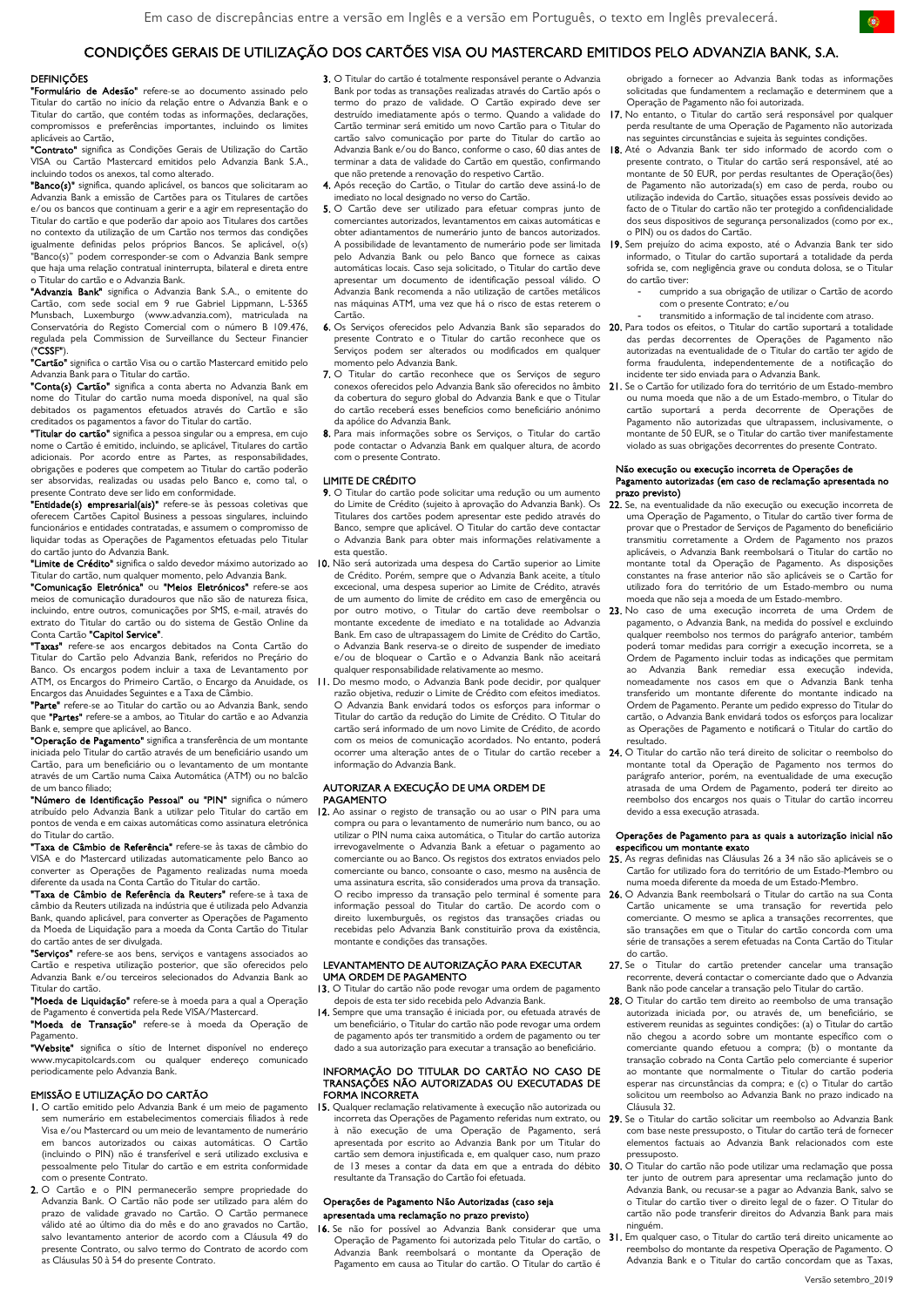Pagamento não serão reembolsadas.

- 32. Nos casos em que o Titular do cartão tiver direito a ser reembolsado em conformidade com a Cláusula 28 do presente Contrato, o Advanzia Bank deverá de ter recebido um pedido de reembolso por escrito e assinado pelo Titular do cartão, de acordo com o presente Contrato, no prazo de oito semanas a contar do dia em que o montante foi debitado do Cartão.
- 33. No espaço de 10 Dias Úteis a contar da data de receção do pedido de reembolso efetuado pelo Titular do cartão, e desde que o Advanzia Bank aceite o pedido de reembolso, o montante da Operação de Pagamento será creditado no cartão.
- 34. Caso o Advanzia Bank recuse reembolsar o Titular do cartão, este deverá justificar esta recusa ao Titular do cartão, no prazo de 10 Dias Úteis a contar da data de receção do pedido de reembolso efetuado pelo Titular do cartão.

## Ausência de reclamações ou pedidos de reembolso no prazo previsto

35. Na ausência de receção de qualquer reclamação ou pedido de reembolso por parte do Titular do cartão nos prazos supramencionados, o Advanzia Bank não pode ser responsabilizado por quaisquer consequências danosas resultantes da execução de uma Operação de Pagamento, autorizada ou não, da não execução ou da execução incorreta de uma Operação de Pagamento.

## PAGAMENTOS

- 36. O montante total das compras e dos levantamentos será identificado como débito na Conta Cartão pelo Advanzia Bank. Será fornecido um extrato mensal do registo de todas estas transações por cada Cartão. Os extratos mensais serão disponibilizados no Capitol Service e será enviada uma cópia do extrato para o Titular do cartão através de e-mail e/ou para o respetivo Banco. O Titular do cartão concorda que cada extrato será lido e consultado de imediato, sem demora injustificada, pelo menos uma vez por mês.
- 37. O Titular do cartão tem de pagar o total do saldo em dívida conforme indicado no extrato.
- 38. Não obstante a Cláusula 37, para os Titulares dos cartões do Capitol Business, a Entidade empresarial que é cossignatária do presente Contrato, e que oferece o Cartão a uma pessoa singular, tem de pagar o saldo em dívida. Se, por qualquer motivo, a Entidade empresarial não pagar, aplicar-se-á a Cláusula 37.
- 39. Ao assinar o presente Contrato, o Titular do cartão autoriza irrevogavelmente o Banco que detém a sua conta financeira, a liquidar qualquer extrato mensal apresentado pelo Advanzia. Para efeitos de processamento, o Titular do cartão também autoriza irrevogavelmente o Advanzia Bank a fornecer ao Banco detentor da sua conta, o acesso ao sistema de gestão do cartão online do Advanzia Bank. Este informará o banco da conta que liquidará todos os extratos mensais enviados pelo Advanzia Bank.

## ROUBO, PERDA, UTILIZAÇÃO INDEVIDA, DETALHES DO CARTÃO OU PIN

40. Em caso de perda, roubo ou utilização indevida do Cartão, ou na eventualidade de divulgação intencional ou não intencional dos dados do Cartão ou do PIN, o Titular do cartão, ou consoante o caso, o Banco, deve avisar de imediato o Advanzia Bank por do cartão/Banco não conseguir contactar o Advanzia Bank para o n.º de telefone referido, o Titular do cartão/Banco deve avisar a linha Visa para o n.º de telefone (+1) 410 581 3836 ou MasterCard para o n.º (+1) 636 722 7111, e confirmar de imediato o mesmo por escrito por carta registada com aviso de receção para:

> Advanzia Bank A/C: Client Support 9 rue Gabriel Lippmann L-5365 Munsbach

- 41. Salvo acordo em contrário entre as Partes, o aviso deve ser efetuado pessoalmente pelo Titular do cartão, ou pelo Banco, exceto em caso de força maior. Relativamente ao aviso, o Titular do cartão é responsável por fornecer informações precisas e completas ao Advanzia Bank, nomeadamente, entre outras, o nome próprio e o apelido do Titular do cartão, e/ou o número do Cartão.
- 42. As consequências decorrentes da prestação de informações erradas, desatualizadas ou incompletas ao Advanzia Bank serão da inteira responsabilidade do Titular do cartão.
- 43. O Cartão será bloqueado na sequência da receção do aviso.
- 44. Se o Titular do cartão encontrar o Cartão após o aviso ter sido efetuado, esse Cartão deverá ser destruído.
- 45. As Partes acordam que os principais meios de comunicação serão através da via eletrónica, salvo indicação contrária no presente contrato. Sem prejuízo do acima exposto, as Partes reconhecem que serão utilizados outros meios de comunicação duradouros sempre que necessário.

## COMERCIANTES/BANCOS/CAIXAS AUTOMÁTICAS

- 46. O Advanzia Bank não será responsável por danos diretos ou indiretos se o Cartão ou uma transação específica for recusada ou não cumprida por um comerciante, banco ou caixa automática e não assumirá responsabilidades por erros cometidos por comerciantes autorizados, bancos ou caixas automáticas. Não será obrigado a entrar num conflito que surja entre o Titular do cartão e um comerciante ou o banco e, além disso, um conflito entre um comerciante ou um banco não isenta o Titular do cartão de cumprir os regulamentos respeitantes à utilização do Cartão e do Contrato. Sem prejuízo do exposto, a responsabilidade do Advanzia Bank ao abrigo do Contrato será limitada a negligência grave, culpa grave ou incumprimento deliberado.
- AUTORIZAÇÃO DA TRANSAÇÃO

comissões e outras despesas criadas por tal Operação de 47. Algumas das transações podem requerer uma autorização prévia do Advanzia Bank. O Advanzia Bank pode não conseguir autorizar uma transação por ter sido alcançado o Limite de Crédito ou por outro motivo. O Advanzia Bank não será responsável perante o Titular do cartão em qualquer um destes eventos, ou se não for possível concluir uma transação por motivos técnicos.

## PROTEÇÃO DO CARTÃO E DETALHES DO CARTÃO

48. O Titular do cartão tem de (a) guardar o Cartão em segurança, incluindo os detalhes do cartão, e não permitir que outra pessoa os utilize; e (b) memorizar o PIN e outras informações de segurança, e mantê-las sempre em segredo, nunca escrever o PIN no cartão ou noutro sítio juntamente com este ou que esteja acessível a terceiros, e destruir de imediato a carta com o PIN. O Advanzia Bank reserva-se o direito de alterar o PIN aquando da renovação, substituição ou nova emissão do Cartão.

## CANCELAMENTO DA UTILIZAÇÃO DO CARTÃO

49. O Advanzia Bank pode impedir ou suspender a utilização do Cartão e solicitar ao Titular do cartão que devolva o Cartão (ou solicitar a outros que retenham o Cartão pelo Advanzia Bank) ou recusar uma nova emissão, renovação ou substituição do Cartão, se o Advanzia Bank, de forma razoável, (a) considerar que tal é necessário por questões relacionadas com a segurança do cartão, (b) suspeitar de utilização não autorizada ou fraudulenta do Cartão, ou (c) considerar que o Titular do cartão poderá não liquidar o montante devido, nos termos do Contrato. O contrato permanecerá em vigor mesmo que o Advanzia Bank exerça algum dos seus direitos, não se responsabilizando nem podendo ser responsabilizado por perdas ou danos que o Titular do cartão venha a sofrer como consequência.

## **RESOLUÇÃO DO CONTRATO**

- 50. O presente contrato é celebrado entre o Advanzia Bank e o Titular do cartão por um período de tempo indefinido. Qualquer uma das Partes pode resolver o contrato a qualquer momento. Esta cessação será definitiva apenas mediante a destruição dos cartões emitidos para a Conta Cartão e a liquidação total de todas as responsabilidades do Titular do cartão decorrentes do Contrato.
- 51. O Advanzia Bank notificará o Titular do cartão 60 dias antes de resolver o contrato.
- 52. O Contrato cessa automaticamente em caso de cancelamento do Cartão. Neste caso, o Cartão terá de ser destruído.
- 53. À data de cessação do contrato, o Titular do cartão deixará de poder utilizar o Cartão. O Advanzia Bank não assumirá qualquer responsabilidade relativamente às consequências decorrentes da cessação do Contrato.
- 54. Não obstante o término do presente Contrato por qualquer uma das Partes, o Titular do cartão permanecerá responsável por todas as transações legítimas recebidas após o aviso de cancelamento.

## ALTERAÇÃO DE MORADA, NOME OU INFORMAÇÕES

- 55. O Titular do cartão informará o Banco, de imediato, de qualquer alteração de nome ou morada ou de outros dados exigidos pelo Advanzia Bank durante a execução do presente Contrato e deverá pedir ao Banco que informe o Advanzia Bank sobre a respetiva alteração.
- telefone para a linha de perda/roubo: +352 26 15 74. Se o Titular **56.** O Titular do cartão certificar-se-á de que o Advanzia Bank detém sempre os dados pessoais atualizados, bem como todas as<br>informações e documentos exigidos pela legislação idocumentos exigidos luxemburguesa contra o branqueamento de capitais. Assim, o Titular do cartão autoriza o Banco a transferir toda a documentação e informações necessárias para o Advanzia Bank para os efeitos aqui descritos.

## ENCARGOS E CUSTOS

- Moeda estrangeira 57. As Operações de Pagamento serão debitadas na moeda em que o extrato da Conta Cartão é emitido.
- 58. Sempre que o cartão é utilizado para efetuar uma Operação de Pagamento numa moeda diferente da moeda em que o extrato da Conta Cartão é emitido, a taxa de câmbio aplicável para converter o montante da Moeda de Transação para a Moeda de Liquidação será a Taxa de Câmbio de Referência da Rede Visa/Mastercard a praticar na Operação de Pagamento.
- 59. Sempre que a Moeda de Liquidação for diferente da moeda da Conta Cartão do Titular do cartão, a Operação de Pagamento será convertida da Moeda de Liquidação para a moeda na qual o extrato da Conta Cartão é emitido, utilizando a Taxa de Câmbio de Referência da Reuters.
- 60. A data da conversão da moeda será aquela em que a Operação de Pagamento é debitada na conta da Conta Cartão. Esta data poderá ser diferente do dia em que a Operação de Pagamento foi realizada.
- 61. O Titular do cartão é informado que as taxas de câmbio podem variar a qualquer momento e concorda que as alterações nas taxas de câmbio, incluindo as favoráveis ao Titular do cartão, serão aplicadas de imediato sem aviso prévio, se as alterações forem efetuadas com base na Taxa de Câmbio de Referência e/ou na Taxa de Câmbio de Referência da Reuters.
- 62. O Titular do cartão pode, em qualquer momento, solicitar informações sobre a Taxa de Câmbio de Referência e a Taxa de Câmbio de Referência da Reuters, incluindo as taxas exatas de qualquer Operação de Pagamento. O disponibilizará essas informações mediante pedido.

#### Taxas

63. Todas as Taxas a pagar pelo Titular do cartão ao Advanzia Bank associadas ao Cartão e respetiva utilização constam do Preçário do Banco. Ao assinar o presente Contrato, o Titular do cartão confirma que recebeu a confirmação das Taxas por escrito. Além disso, o Titular do cartão reconhece que as alterações às Taxas

serão comunicadas ao Titular do cartão nos termos da Cláusula 66.

- 64. Todas as Taxas serão debitadas na Conta Cartão do Titular do cartão na moeda da Conta Cartão.
- 65. O Titular do cartão concorda e reconhece que o Banco, fora do âmbito do presente Contrato, pode impor taxas ou encargos à parte que são cobrados na conta do Titular do cartão pelo Banco. Estas taxas ou encargos serão comunicadas pelo Banco ao Titular do cartão e não são parte relevante do presente Contrato.

## VARIAÇÃO DO PRESENTE CONTRATO

- 66. O Advanzia Bank reserva-se o direito de modificar o Contrato em qualquer momento e apresentará a versão atualizada do Contrato no seu Website. O Titular do cartão concorda expressamente que consultará o Website, o Capitol Service e os extratos com regularidade, pelo menos uma vez por mês e reconhece que o Website, o Capitol Service e os extratos serão o principal meio de informação. Se o Titular do cartão não tiver recorrido, cancelado ou destruído o cartão no prazo de 60 dias a contar da data de aviso, as alterações serão consideradas aprovadas e entram em vigor.
- 67. O Titular do cartão pode terminar o Contrato nos termos da Cláusula 50 se não concordar com uma alteração ou variação.

## TRATAMENTO DE DADOS PESSOAIS E PROTEÇÃO DE DADOS

68. O Advanzia Bank reúne, trata e guarda dados pessoais relativos ao Titular do cartão em conformidade com o Regulamento (UE) 2016/679 de 27 de abril de 2016 (o "Regulamento Geral sobre a Proteção de Dados"), bem como qualquer complemento, outra lei ou regulamento relativos à proteção de dados pessoais aplicáveis ao Advanzia Bank. Sobre esta questão, o Advanzia Bank age como responsável pelo tratamento de dados e, em caso de perguntas sobre a proteção de dados, pode ser contactado por email (dataprotection@advanzia.com), por correio (Advanzia Bank S.A., 9, Rue Gabriel Lippmann, L-5365 Munsbach) ou por telefone (00352-261574). Todas as informações relacionadas com o tratamento de dados pessoais do Titular do cartão realizado pelo Advanzia Bank são detalhadas num aviso de proteção de dados disponibilizado ao Titular do cartão no início da relação contratual. Podem ocorrer alterações no modo como o Advanzia Bank trata os dados pessoais do Titular do cartão. No caso destas alterações obrigarem o Advanzia Bank a atualizar o aviso de proteção de dados, o Titular do cartão será alertado através de qualquer meio, por ex., por e-mail, carta ou através de uma hiperligação para a página de Internet do Advanzia Bank. A versão mperingeça e proceso de proteção de dados estará disponível em www.mycapitolcards.com.

### CESSÃO

69. O Advanzia Bank poderá ceder todos ou parte dos seus direitos e obrigações aqui referidos a qualquer outro banco, instituição financeira ou terceiros. Neste caso, as referências aqui referidas sobre o Advanzia Bank devem ser interpretadas na medida do necessário como referência ao(s) respetivo(s) cessionário(s).

## LEGISLAÇÃO/FORO APLICÁVEL

- 70. Os termos do Contrato e as relações entre o Advanzia Bank e os Titulares serão regidos e interpretados exclusivamente de acordo com as leis do Grão-Ducado do Luxemburgo. O Advanzia Bank comunicará com o Titular do cartão em inglês ou francês. Qualquer litígio, conflito ou reclamação que possam surgir entre as partes serão submetidos exclusivamente aos tribunais do Luxemburgo. Não obstante, o Advanzia Bank poderá recorrer a qualquer outro foro que seja considerado competente.
- 71. A pedido, o Advanzia Bank disponibilizará informações ao Titular do cartão relativamente à legislação e regulamentos aos quais o Advanzia Bank está sujeito no âmbito do presente Contrato.

#### AUTORIDADE REGULADORA

72. O Advanzia Bank está autorizado como instituição de crédito e é supervisionado pela autoridade reguladora do Luxemburgo, a<br>Commission de Supreillance du Secteur Financier ("CSSE"), sita Commission de Surveillance du Secteur Financier ("CSSF") em 283, route d'Arlon, L-1150 Luxembourg, Grão-Ducado do Luxemburgo. Sem prejuízo de qualquer procedimento legal disponível para o Titular do cartão nos termos da legislação luxemburguesa, o Titular do cartão pode apresentar qualquer litígio decorrente do presente Contrato à CSSF, a autoridade competente para resolver este tipo de litígios de forma amigável.

## RECLAMAÇÕES EXTRAJUDICIAIS

73. Com vista à resolução de quaisquer conflitos que possam surgir entre o Titular do cartão, o Banco e o Advanzia Bank, o Titular do cartão pode contactar a comissão de conciliação do consumidor, Commission de Surveillance du Secteur Financier (www.cssf.lu). Esta ação não afetará o direito de interpor uma ação em tribunal.

## ANEXO 1 - CONDIÇÕES GERAIS DE UTILIZAÇÃO DO 3D SECURE

"3D Secure" é um protocolo reconhecido internacionalmente para a identificação de um detentor de cartão de crédito para pagamentos online referido como «Mastercard® SecureCode™» para pagamentos por Mastercard® e «Verificado por Visa"» para pagamentos por Visa. O objetivo é reforçar a segurança para as transações realizadas na Internet. Os presentes Termos e Condições definem os detalhes práticos de utilização da versão mais recente da tecnologia 3D Secure.

## **DEFINIÇÕES**

"Telemóvel" significa o dispositivo de telemóvel que utiliza para receber o OTP.

"Número de telemóvel", significa o número do Seu Telemóvel que Nos fornece, no qual irá receber o OTP por SMS.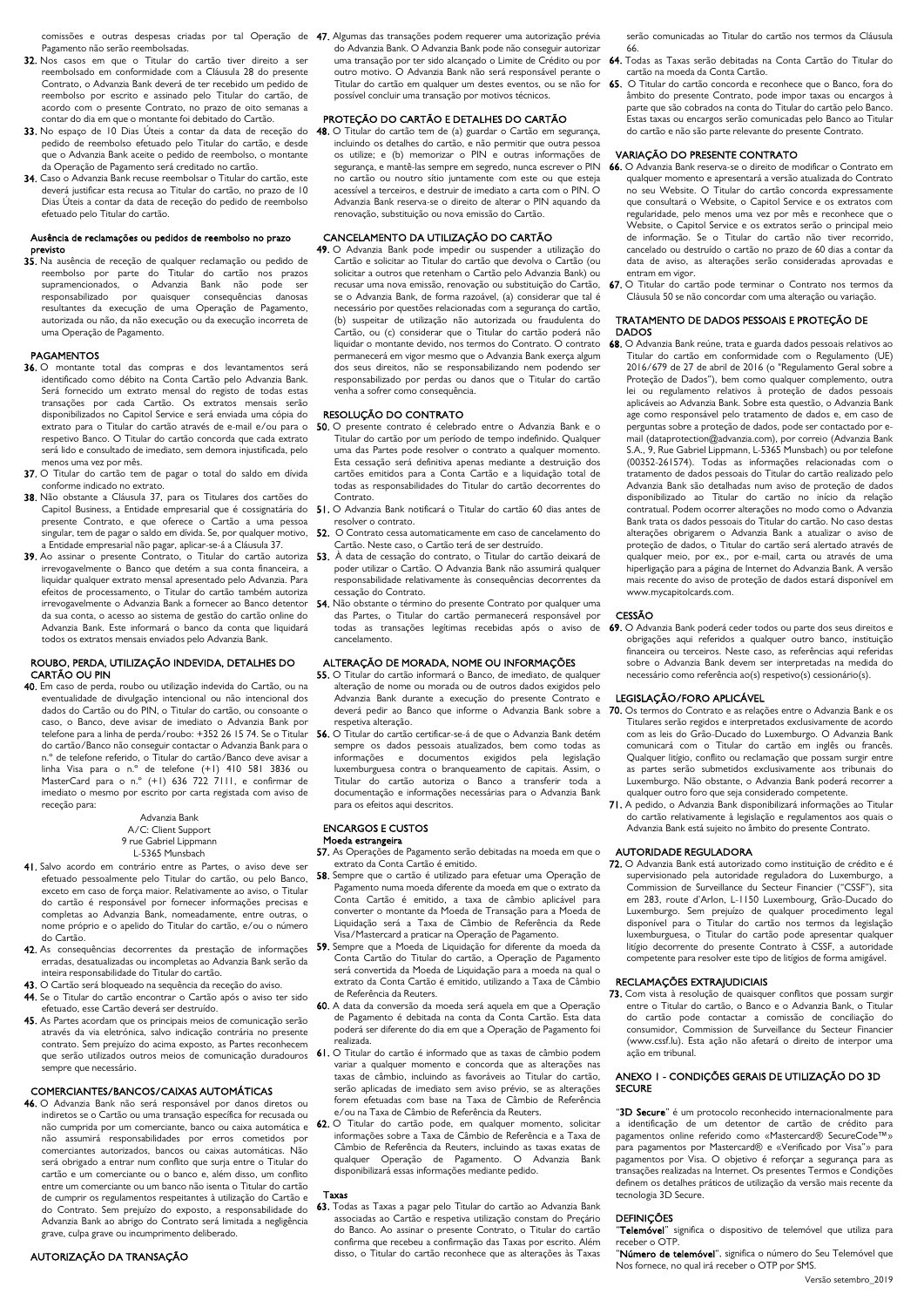"OTP" significa o código de seis dígitos enviado por Nós para o seu Telemóvel por SMS.

"SMS" significa a mensagem de texto enviada para o Seu Número de Telemóvel.

"Nós", "Nosso" significa o Advanzia Bank. "O Seu" significa o Titular do cartão.

"Código de Segurança Pessoal" ou "Código de Validação de Transação" significa um código que o Titular do cartão pode definir no Website como um fator de conhecimento para as transações 3D Secure.

## **INTERPRETAÇÃO**

As Condições Gerais de Utilização do 3D Secure ("Condições Gerais") são um anexo ao Contrato. Qualquer palavra escrita em maiúsculas que ainda não esteja definida nas Condições Gerais terá o significado que lhe é atribuído no Contrato. O Contrato mantém-se válido na sua totalidade. Nos casos de conflito entre as Condições Gerais e o Contrato, prevalecem as disposições do Contrato.

## ADESÃO AO 3D SECURE

- 1. O Seu Cartão é ativado automaticamente para ser utilizado com o Nosso serviço 3D Secure, que é gratuito. O Seu Número de Telemóvel deve ser registado junto de Nós antes de poder aderir e utilizar o Nosso serviço 3D Secure. Poderá ter de definir um Código de Segurança Pessoal no Website que será solicitado para as transações 3D Secure juntamente com um OTP por SMS. Poderá ter de autenticar as transações online através de uma aplicação móvel.
- 2. Deverá certificar-se de que o Seu Telemóvel pode receber SMS na altura em que efetuar uma compra 3D Secure.

3. Se não pretender continuar a disponibilizar-nos o Seu Número de Telemóvel atualizado, reconhece e concorda que as transações online efetuadas com o Seu Cartão podem não ser efetuadas com sucesso.

## DEVER DE DILIGÊNCIA

- 4. Deve assegurar a segurança e a confidencialidade do (acesso ao) Seu Telemóvel e OTP necessários para validar uma transação 3D Secure. Compromete-se a não divulgar qualquer palavra-passe, mensagem de segurança pessoal ou OTP a terceiros ou a disponibilizá-la a terceiros através de qualquer meio.
- 5. Deverá informar-Nos de imediato se suspeitar que um terceiro sabe o Seu código de segurança pessoal ou na eventualidade de perda ou roubo do Seu Cartão ou Telemóvel de acordo com o disposto no Contrato.

## RESPONSABILIDADE

- 6. Não garantimos a disponibilidade permanente do serviço 3D Secure, nem seremos considerados responsáveis por danos resultantes de perturbações ou interrupções (incluindo manutenção do sistema necessária).
- 7. Não seremos responsabilizados por qualquer falha do serviço 3D Secure ou por eventuais danos resultantes de uma avaria, anomalia ou interrupção das redes de comunicação eletrónicas e serviços públicos, conflitos sociais ou outros eventos que escapam ao Nosso controlo.
- 8. Concorda que trataremos uma instrução utilizando o Seu OTP, como sendo a Sua autorização para cumprirmos essa instrução. É responsável por todas as instruções enviadas ao utilizar o Seu OTP. É responsável por garantir que mantém o Seu OTP seguro,

tal como estipulado na Cláusula 4 supra. A Sua capacidade financeira para utilizar o Cartão está sujeita aos termos e condições do Contrato.

## TRATAMENTO DE DADOS PESSOAIS

9. Para além das disposições relacionadas com o tratamento de dados pessoais indicadas no Contrato, autoriza especificamente o Banco a transmitir os Seus dados pessoais a terceiros, cuja intervenção é necessária para o 3D Secure, sobretudo às empresas encarregues de administrar o Portal dedicado, bem como os códigos necessários para ativar o serviço 3D Secure e validar as transações 3D Secure.

# ALTERAÇÃO DAS CONDIÇÕES GERAIS DE UTILIZAÇÃO DO 3D SECURE

10. Reservamo-nos o direito de alterar estas Condições Gerais de acordo com as disposições correspondentes do Contrato.

## TÉRMINO

11. Reservamo-nos o direito de terminar o 3D Secure em qualquer momento, de acordo com as disposições correspondentes do Contrato.

### LEGISLAÇÃO/FORO APLICÁVEIS

12. A Legislação aplicável e a jurisdição competente serão determinadas de acordo com as disposições correspondentes do Contrato.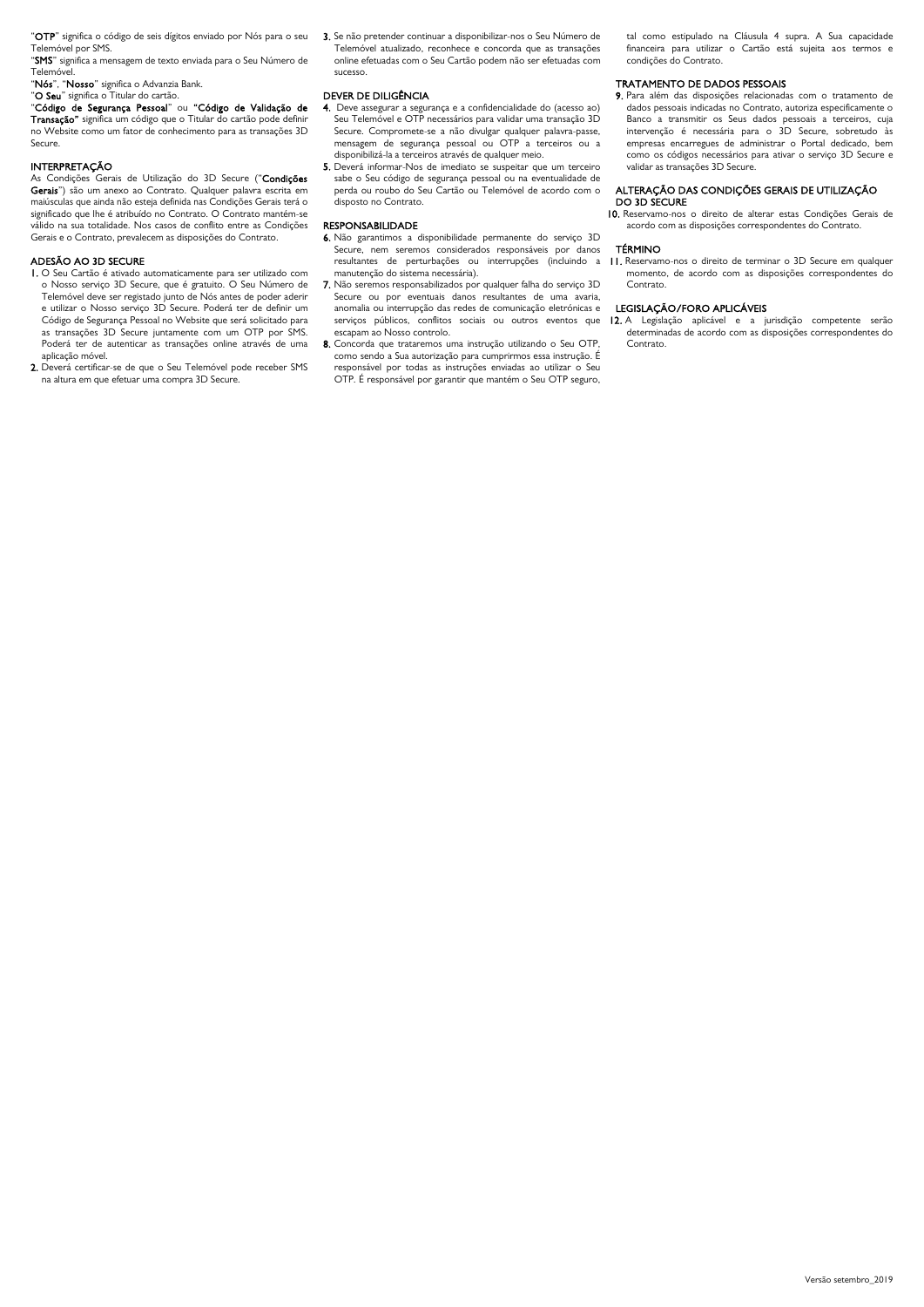## CONDICIONES GENERALES DE USO DE TARJETAS VISA O MASTERCARD EMITIDAS POR ADVANZIA BANK S.A.

## **DEFINICIONES**

«Formulario de solicitud»: documento firmado por el Titular de la tarjeta al comienzo de la relación entre este y Advanzia Bank en el que se recoge toda la información, declaraciones, compromisos y preferencias pertinentes del Titular de la tarjeta, incluidos los límites .<br>aplicables a la Tarieta.

«Acuerdo»: las presentes Condiciones generales de uso de tarjetas VISA o Mastercard emitidas por Advanzia Bank S.A., incluidos sus apéndices, en su versión modificada.

«Banco(s)»: cuando proceda, los bancos a petición de los cuales Advanzia Bank ha emitido Tarjetas a los Titulares de las tarjetas y/o los bancos que siguen administrando y actuando en nombre del Titular de la tarjeta y que pueden prestar ayuda a los Titulares de las tarjetas en relación con el uso de dichas Tarjetas según las condiciones definidas en mayor detalle por los propios bancos. Cuando proceda, el(los) «Banco(s)» podrá corresponderse con Advanzia Bank cuando exista una relación contractual directa y bilateral ininterrumpida entre el Titular de la tarjeta y Advanzia Bank.

«Advanzia Bank»: Advanzia Bank S.A., entidad emisora de la Tarjeta con domicilio social en 9 rue Gabriel Lippmann, L-5365 Munsbach, Luxemburgo (www.advanzia.lu), inscrita en el Registro Mercantil de Luxemburgo con el número B 109.476, regulada por la Commission de Surveillance du Secteur Financier («CSSF»).

«Tarjeta»: tarjeta Visa o Mastercard emitida por Advanzia Bank al Titular de la tarjeta.

«Cuenta(s) asociada(s) a la tarjeta»: cuenta abierta con Advanzia Bank en nombre del Titular de la tarjeta en una moneda disponible en la que se adeudan los pagos realizados mediante la Tarjeta y se abonan los pagos realizados en favor del Titular de la tarjeta.

«Titular de la tarjeta»: particular o empresa en cuyo nombre se emite la Tarjeta, incluidos, cuando proceda, los Titulares de la tarjeta adicionales. Mediante acuerdo de las Partes, las responsabilidades, obligaciones y facultades correspondientes al Titular de la tarjeta podrán ser absorbidas, ejecutadas o utilizadas por el Banco y, por consiguiente, el presente Acuerdo deberá interpretarse en consecuencia.

«Entidad/es empresarial/es»: personas jurídicas que ofrecen Tarjetas Capitol Business a particulares, incluidos sus empleados y contratistas, y asumen la obligación de liquidar todas las Operaciones de pago iniciadas por el Titular de la tarjeta a Advanzia Bank.

«Límite de crédito»: saldo deudor máximo que Advanzia Bank permite al Titular de la tarjeta en un momento dado.

«Comunicación electrónica» o «Medio electrónico»: medios duraderos de comunicación cuya naturaleza no es física, incluidas, a título ilustrativo, las comunicaciones por SMS, correo electrónico, a través del extracto del Titular de la tarjeta o del sistema de administración en línea de la Cuenta asociada a la tarjeta de Advanzia

#### Bank, «Capitol Service».

«Comisiones»: cargos adeudados en la Cuenta asociada de la tarjeta del Titular por Advanzia Bank que aparecen reflejados en el Índice de precios del Banco. Las Comisiones pueden incluir la comisión por retirada de efectivo en cajero, comisiones por la primera tarjeta, la comisión correspondiente a la anualidad, las comisiones correspondientes a las anualidades posteriores y la comisión por cambio de moneda.

Por «Parte» se entenderá el Titular de la tarieta o Advanzia Bank, mientras que por «Partes» se entenderá el Titular de la tarjeta y Advanzia Bank y, en su caso, el Banco, en conjunto.

«Operación de pago»: transferencia iniciada por el Titular de la tarjeta a través de un beneficiario mediante una Tarjeta de un importe en favor del beneficiario o la retirada de un importe mediante una Tarjeta en un cajero automático o en las oficinas de un banco afiliado.

«Número de identificación personal» o «PIN»: número otorgado por Advanzia Bank para que el Titular de la tarjeta lo utilice como firma electrónica en los puntos de venta y en los cajeros automáticos.

«Tipo de cambio de referencia»: tipos de cambio de moneda de Visa y Mastercard utilizados automáticamente por el Banco durante la conversión de Operaciones de pago realizadas en una moneda distinta de la de la Cuenta asociada a la tarjeta del Titular de la misma.

«Tipo de cambio medio de referencia de Reuters»: tipo de cambio de moneda de Reuters empleado en el sector y utilizado por Advanzia Bank, cuando corresponda, para convertir las Operaciones de pago de la Moneda de liquidación a la moneda de la Cuenta asociada a la Tarjeta del titular antes de su contabilización.

«Servicios»: cualquier producto, servicio y ventaja asociado a la Tarjeta y su utilización ulterior ofrecido al Titular de la tarjeta por Advanzia Bank y/o terceros seleccionados de Advanzia Bank.

«Moneda de liquidación»: moneda a la que VISA o Mastercard convierten la Operación de pago.

«Moneda de la operación»: moneda de la Operación de pago. «Sitio web»: sitio web en internet disponible en la dirección www.mycapitolcards.com o cualquier otra dirección notificada por Advanzia Bank periódicamente.

#### EMISIÓN Y UTILIZACIÓN DE LA TARJETA

- 1. La Tarjeta emitida por Advanzia Bank es un medio de pago alternativo al efectivo con comerciantes afiliados a la red Visa y/o Mastercard o un medio para retirar efectivo en bancos autorizados o cajeros automáticos. La Tarjeta (incluido el PIN) no es transferible y deberá ser utilizada exclusivamente por el Titular de la tarjeta personal y estrictamente de conformidad con el presente Acuerdo.
- 2. La Tarjeta y el PIN serán en todo momento propiedad de Advanzia Bank. La Tarjeta no se debe utilizar con posterioridad al periodo de validez grabado en la Tarjeta. La Tarjeta sigue siendo válida hasta el último día del mes y año grabados en la Tarjeta a menos que se retire con anterioridad de acuerdo con la cláusula

Acuerdo de acuerdo con las cláusulas 50 a 54 del mismo.

- 3. El Titular de la tarjeta es plenamente responsable ante Advanzia Bank de todas las operaciones realizadas a través de la Tarjeta después del fin del periodo de validez. La Tarjeta caducada deberá destruirse inmediatamente después de su vencimiento. En el momento del vencimiento de la Tarjeta, se emitirá una nueva Tarjeta en favor del Titular a menos que este notifique a Advanzia Bank y/o al Banco, según proceda, 60 días antes de la fecha de vencimiento de la Tarjeta en cuestión confirmando que no desea la renovación de dicha Tarieta.
- 4. Al recibir la Tarjeta, el Titular de la tarjeta debe firmarla inmediatamente en el lugar reservado para ello en el reverso de la **Tarieta**
- 5. La Tarjeta podrá utilizarse para realizar compras en vendedores autorizados y retirar efectivo en cajeros automáticos y obtener anticipos de efectivo en bancos autorizados. Advanzia Bank o el Banco que facilite los cajeros automáticos locales podrán restringir la capacidad de retirar efectivo. Previa petición, el Titular de la tarjeta deberá presentar un documento de identificación personal válido. Advanzia Bank recomienda no utilizar las tarjetas metálicas en los cajeros automáticos, ya que existe el riesgo de que algunos retengan la Tarjeta.
- 6. Los Servicios ofrecidos por Advanzia Bank son independientes del presente Acuerdo y el Titular de la tarjeta acepta que Advanzia Bank pueda cambiar o modificar los Servicios en cualquier momento.
- 7. El Titular de la tarjeta acepta que los Servicios relacionados con seguros ofrecidos por Advanzia Bank se ofrezcan al amparo de la cobertura de seguro global de Advanzia Bank y que el Titular de la
- 8. Para obtener más información sobre los Servicios, el Titular de la tarjeta puede ponerse en contacto con Advanzia Bank en cualquier momento de conformidad con el presente Acuerdo.

#### LÍMITE DE CRÉDITO

- 9. El Titular de la tarjeta podrá solicitar un aumento o reducción del Límite de crédito (sujetos a la aprobación de Advanzia Bank). En su caso, los Titulares de la tarjeta podrán presentar esta solicitud a través del Banco. El Titular de la tarjeta debe ponerse en contacto con Advanzia Bank para obtener más información al respecto.
- 10. No se permitirá la realización de gastos por encima del Límite de crédito con la tarjeta. No obstante, cuando con carácter excepcional Advanzia Bank acepte que el gasto con la tarjeta supere el Límite de crédito, ya sea a través de un incremento del límite de crédito de emergencia o por cualquier otro motivo, el Titular de la tarjeta deberá devolver a Advanzia Bank el importe íntegro del excedido de manera inmediata. En caso de gasto de la Tarjeta por encima del Límite de crédito, Advanzia Bank se reserva el derecho a suspender y/o bloquear inmediatamente la Tarjeta y Advanzia Bank no aceptará ninguna responsabilidad al respecto.
- 11. De igual manera, Advanzia Bank podrá decidir, por cualquier razón objetiva, reducir el Límite de crédito con efecto inmediato. Advanzia Bank procurará informar al Titular de la tarjeta de cualquier reducción del Límite de crédito de esta naturaleza. Se notificará al Titular de la tarjeta un nuevo Límite de crédito de conformidad con los medios de comunicación acordados. No la tarjeta reciba la notificación de Advanzia Bank.

#### CONSENTIMIENTO DE LA EIECUCIÓN DE UNA ORDEN DE PAGO

12. Al firmar el registro de la operación o utilizar su PIN en una compra o retirada de un anticipo en efectivo en un banco, o al utilizar su PIN en un cajero automático, el Titular de la tarjeta concede a Advanzia Bank la autoridad irrevocable de pagar al vendedor o al Banco. Los registros de los extractos enviados por el vendedor o el banco, según proceda, incluso en ausencia de una firma escrita, se consideran una prueba de la operación. El comprobante de la operación impreso por el terminal es exclusivamente para información personal del Titular de la tarjeta. Con arreglo al Derecho luxemburgués, los registros de las operaciones creados o recibidos por Advanzia Bank constituirán una prueba de la existencia, el importe y las condiciones de las operaciones.

## RETIRADA DEL CONSENTIMIENTO DE LA EJECUCIÓN DE UNA ORDEN DE PAGO

- 13. El Titular de la tarjeta no podrá revocar una Orden de pago una 28. El Titular de la tarjeta tiene derecho al reembolso de una vez haya sido recibida por Advanzia Bank.
- 14. Cuando una operación sea iniciada por un beneficiario o a través de él, el Titular de la tarjeta no podrá revocar la Orden de pago después de la transmisión de la Orden de pago o de dar su consentimiento para la ejecución de la operación al beneficiario.

#### NOTIFICACIÓN POR EL TITULAR DE LA TARJETA EN CASO DE OPERACIONES NO AUTORIZADAS O EJECUTADAS INCORRECTAMENTE

15. El Titular de la tarjeta presentará por escrito a Advanzia Bank cualquier reclamación respecto a la ejecución no autorizada o defectuosa de Operaciones de pago detalladas en un extracto o la no ejecución de una Operación de pago sin demoras indebidas y, en todo caso, en el plazo de 13 meses a partir de la fecha en que se haya realizado la anotación del adeudo resultante de la Operación con la tarjeta.

Operaciones de pago no autorizadas (en caso de que se presente una reclamación dentro del plazo establecido)

- 49 del presente Acuerdo o se resuelva con anterioridad el 16. Si Advanzia Bank no puede considerar que una Operación de pago haya sido autorizada por el Titular de la tarjeta, Advanzia Bank reembolsará al Titular de la tarjeta el importe de la Operación de pago en cuestión. El Titular de la tarjeta está obligado a facilitar a Advanzia Bank toda la información solicitada para respaldar la reclamación y determinar que la Operación de pago fue no autorizada.
	- 17. No obstante, el Titular de la tarjeta será responsable de cualquier pérdida derivada de una Operación de pago no autorizada en las siguientes circunstancias y según las siguientes condiciones.
	- 18. Hasta que se haya notificado a Advanzia Bank con arreglo al presente Acuerdo, el Titular de la tarjeta se hará responsable, hasta un máximo de 50 EUR, de las pérdidas derivadas de Operaciones de pago no autorizadas en caso de extravío o sustracción de la Tarjeta o uso indebido de la Tarjeta propiciado porque el Titular de la tarjeta no haya salvaguardado la confidencialidad de sus características de seguridad personalizadas (p. ej., el PIN) o los datos de la Tarjeta.
	- 19. No obstante lo dispuesto en el párrafo anterior, hasta que se haya realizado la mencionada notificación a Advanzia Bank, el Titular de la tarjeta se hará cargo de la totalidad de las pérdidas en que se haya incurrido si, por negligencia grave o dolo, este:
		- no ha cumplido su obligación de utilizar la Tarjeta con arreglo al presente Acuerdo; y/o
	- ha transmitido la notificación de dicho incidente con retraso. 20. En cualquier caso, el Titular de la tarjeta será enteramente
	- responsable de las pérdidas derivadas de Operaciones de pago no autorizadas en caso de que haya actuado fraudulentamente, independientemente de que se envíe la notificación de un incidente a Advanzia Bank.
- tarjeta disfrutará de dichas prestaciones en calidad de beneficiario 21. Si la Tarjeta se utiliza fuera de un Estado miembro o en una<br>anónimo de la póliza de Advanzia Bank. de la tarjeta soportará las pérdidas derivadas de operaciones de pago no autorizadas incluso por encima de un importe de 50 EUR si este, por negligencia grave, ha incumplido sus obligaciones recogidas en el presente Acuerdo.

#### No ejecución o ejecución defectuosa de Operaciones de pago autorizadas (en caso de que se presente una reclamación dentro del plazo establecido)

- 22. Si, en caso de no ejecución de una Operación de pago o ejecución defectuosa, el Titular de la tarjeta puede demostrar que el Proveedor de servicios de pago del beneficiario ha transmitido correctamente la Orden de pago dentro de los plazos aplicables, Advanzia Bank reembolsará al Titular de la tarjeta el importe total de la Operación de pago. Las disposiciones contempladas en el párrafo anterior no se aplicarán si la Tarjeta se utiliza fuera de un Estado miembro o en una moneda distinta de la moneda de un Estado miembro.
- En caso de ejecución defectuosa de una Orden de pago, Advanzia Bank también podrá, en la medida de lo posible y en lugar del posible reembolso con arreglo al párrafo anterior, tomar medidas para corregir la ejecución defectuosa, si la Orden de pago contiene todas las indicaciones que permitan a Advanzia Bank corregir dicha ejecución defectuosa, en particular cuando Advanzia Bank haya transferido un importe distinto del importe indicado en la Orden de pago. Cuando el Titular de la tarjeta lo solicite expresamente, Advanzia Bank intentará rastrear las Operaciones de pago y notificar el resultado al Titular de la tarieta.
- obstante, el cambio podría surtir efecto antes de que el Titular de 24. El Titular de la tarjeta no tendrá derecho a solicitar el reembolso del importe total de la Operación de pago con arreglo a los párrafos anteriores en caso de retraso en la ejecución de una .<br>Orden de pago, pero podrá tener derecho al reembolso de las Comisiones a las que ha estado sujeto el Titular de la tarjeta a causa de dicho retraso en la ejecución.

### Operaciones de pago respecto a las cuales la autorización inicial no especificaba un importe exacto

- 25. Las reglas contempladas en las presentes cláusulas 26 a 34 no se aplicarán si la Tarjeta se utiliza fuera de un Estado miembro o en una moneda distinta de la moneda de un Estado miembro.
- 26. Advanzia Bank solo reembolsará al Titular de la tarieta en la Cuenta asociada a su tarjeta las operaciones anuladas por el vendedor. Lo mismo es aplicable a las operaciones recurrentes, operaciones en las que el Titular de la tarjeta acepta que se realicen una serie de operaciones en la Cuenta asociada a su Tarieta.
- 27. Si el Titular de la tarjeta desea cancelar una operación recurrente, debe ponerse en contacto con el vendedor, puesto que Advanzia Bank no puede cancelar la operación por el Titular de la tarjeta.
- operación autorizada iniciada por un beneficiario o a través de él cuando se cumplan las siguientes condiciones: a) el Titular de la tarjeta no acordó un importe específico con el vendedor cuando el Titular de la tarjeta realizó la compra; b) el importe de la operación cargado por el vendedor en la Cuenta asociada a la tarjeta es superior a lo que el Titular de la tarjeta podría haber esperado razonablemente en las circunstancias de la compra; y c) el Titular de la tarjeta solicita a Advanzia Bank el reembolso dentro del plazo indicador en la cláusula 32.
- 29. Si el Titular de la tarjeta solicita a Advanzia Bank un reembolso al amparo de esta condición, este debe facilitar a Advanzia Bank elementos de prueba relacionados con esta condición.
- 30. El Titular de la tarjeta no puede utilizar una reclamación que pueda tener contra un tercero para presentar una reclamación contra Advanzia Bank ni negarse a pagar a Advanzia Bank, a menos que el Titular de la tarjeta tenga derecho legal a ello. El Titular de la tarjeta no puede transferir ningún derecho contra Advanzia Bank a terceros.
- 31. En cualquier caso, el Titular de la tarjeta solo tendrá derecho al reembolso del importe de la Operación de pago en cuestión.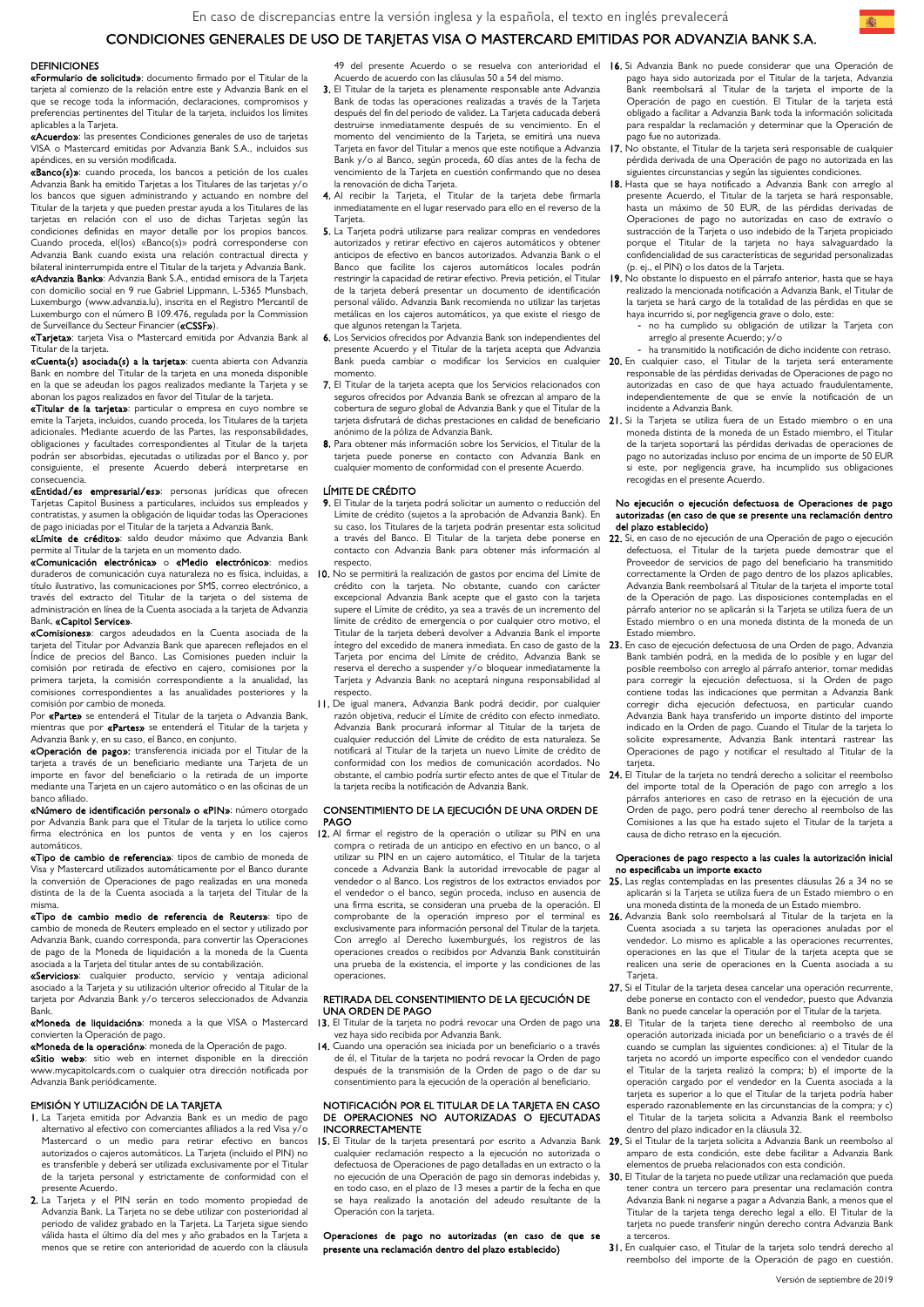Advanzia Bank y el Titular de la tarjeta acuerdan que las Comisiones, tasas y otros gastos creados por dicha Operación de pago no serán reembolsados.

- 32. Cuando el Titular de la tarjeta tenga derecho a recibir el reembolso con arreglo a la cláusula 28 del presente Acuerdo, Advanzia Bank deberá haber recibido una solicitud de reembolso por escrito firmada por el Titular de la tarjeta en el plazo de ocho semanas a partir del día en que se realizó el cargo del importe en la Tarieta.
- 33. En el plazo de 10 días hábiles a partir de la recepción de la solicitud de reembolso presentada por el Titular de la tarjeta, y siempre que Advanzia Bank acepte dicha solicitud de reembolso, el importe de la Operación de pago se abonará a la Tarjeta.
- 34. En caso de que Advanzia Bank deniegue el reembolso al Titular de la tarjeta, en el plazo de 10 días hábiles a partir de la recepción de la solicitud de reembolso presentada por el Titular de la tarjeta deberá informar a este de los motivos de su denegación.

#### Ausencia de reclamaciones o solicitudes de reembolso dentro del plazo establecido

35. En caso de que no se reciba ninguna reclamación o solicitud de reembolso por parte del Titular de la tarjeta dentro de los plazos antes mencionados, Advanzia Bank no se responsabilizará de cualquier consecuencia perjudicial derivada de la ejecución de una Operación de pago, sea autorizada o no, la no ejecución de una Operación de pago o la ejecución defectuosa de la misma.

### PAGOS

- 36. Advanzia Bank anotará el importe total de las compras y reintegros como un cargo en la Cuenta asociada a la tarjeta. Se facilitará un registro de estas operaciones por cada Tarjeta en un extracto mensual. Los extractos mensuales se pondrán a disposición en Capitol Service y una copia de su extracto se transmitirá al Titular de la tarjeta por correo electrónico y/o a su Banco correspondiente. El Titular de la tarjeta se compromete a leer y consultar cada extracto inmediatamente sin demora indebida, al menos mensualmente.
- 37. El Titular de la tarjeta debe pagar el saldo pendiente total indicado en el extracto.
- 38. Sin perjuicio de lo dispuesto en la cláusula 37, en el caso de los Titulares de una tarjeta Capitol Business, la Entidad empresarial que confirma el presente Acuerdo y ofrece la Tarjeta a un particular debe pagar el saldo total pendiente. En caso de que la Entidad empresarial no realice el pago, independientemente del motivo de que se trate, se aplicará la cláusula 37.
- 39. Al firmar el presente Acuerdo, el Titular de la tarjeta concede irrevocablemente su consentimiento al Banco que alberga su cuenta financiera para liquidar cualquier extracto mensual presentado por Advanzia. A efectos de procesamiento, el Titular de la tarjeta también concede su consentimiento irrevocable a Advanzia Bank para que facilite al Banco que alberga su cuenta acceso al sistema de administración en línea de tarjetas de Advanzia Bank. Deberá informar a su Banco de la cuenta que se utilizará para liquidar todos los extractos mensuales enviados por Advanzia Bank.

### SUSTRACCIÓN, EXTRAVÍO O UTILIZACIÓN INDEBIDA DE LA TARJETA, LOS DATOS DE LA TARJETA O EL PIN

40. En caso de extravío o sustracción de la Tarjeta, en caso de que el Titular de la tarjeta detecte un uso indebido de la Tarjeta o en caso de divulgación deliberada o involuntaria de los datos de la Tarjeta o el PIN, el Titular de la tarjeta o, en su caso, el Banco, deben notificarlo inmediatamente a Advanzia Bank por teléfono en la línea de Extravíos/sustracciones: +352 26 15 74. En caso de que el Titular de la tarjeta/Banco no pueda ponerse en contacto con Advanzia Bank en dicho número de teléfono, el Titular de la tarjeta/Banco deben notificarlo a Visa en el número de teléfono (+1) 410 581 3836 o a MasterCard en el número (+1) 636 722 7111, y confirmar inmediatamente lo mismo por escrito enviando una carta certificada con acuse de recibo a la siguiente dirección:

Advanzia Bank Attn: Client Support

## 9 rue Gabriel Lippmann L-5365 Munsbach

- 41. A menos que las Partes acuerden lo contrario, la notificación debe realizarla personalmente el Titular de la tarjeta, o el Banco, salvo en caso de fuerza mayor. Por lo que respecta a la notificación, el Titular de la tarjeta es responsable de facilitar información precisa y completa a Advanzia Bank, en particular sin restricciones el nombre y apellido del Titular de la tarjeta y/o el número de la tarjeta.
- 42. El Titular de la tarjeta será plenamente responsable de cualquier consecuencia derivada de facilitar a Advanzia Bank información incorrecta, obsoleta o incompleta.
- 43. La Tarjeta se bloqueará al recibir la notificación.
- 
- Tarjeta notificada debe ser destruida. 45. Las Partes acuerdan que el medio principal de comunicación será a través de medios electrónicos, a menos que se indique lo
- contrario en el presente Acuerdo. No obstante lo dispuesto anteriormente, las Partes aceptan que se utilicen otros medios duraderos de comunicación cuando sea necesario.

## VENDEDORES/BANCOS/CAJEROS AUTOMÁTICOS

46. Advanzia Bank no se responsabilizará de cualquier perjuicio directo o indirecto en caso de que la Tarjeta o una operación específica sea denegada o incumplida por un vendedor, banco o cajero automático, ni se responsabilizará de los errores cometidos por vendedores autorizados, bancos o cajeros automáticos. No estará obligada a intervenir en posibles litigios que surjan entre el Titular de la tarjeta y un vendedor o banco y, además, los litigios con un vendedor o banco no eximen al Titular de la tarjeta del cumplimiento de las disposiciones que rigen la utilización de la Tarjeta y el Acuerdo. Sin perjuicio de lo dispuesto anteriormente, la responsabilidad de Advanzia Bank en virtud del Acuerdo se

limitará a la negligencia grave, conducta indebida grave u omisión deliberada por su parte.

### AUTORIZACIÓN DE OPERACIONES

47. Ciertas operaciones podrían requerir la autorización previa por parte de Advanzia Bank. Advanzia Bank podría no poder autorizar una operación, bien porque se haya alcanzado el límite de crédito o por otro motivo. Advanzia Bank no será responsable ante el Titular de la tarjeta en ninguna de estas situaciones o si una operación no puede concluirse por razones técnicas.

## PROTECCIÓN DE LA TARJETA Y LOS DATOS DE LA TARJETA

48. El Titular de la tarjeta debe a) conservar la Tarjeta, incluidos todos los datos de la misma, en un lugar seguro e impedir que cualquier tercero los utilice; y b) memorizar su PIN y otra información de seguridad y mantenerlos en secreto en todo momento, no escribir nunca el PIN en la tarjeta ni en nada que habitualmente se guarde con ella o a lo que puedan acceder terceros, y destruir la carta con el PIN inmediatamente. Advanzia Bank se reserva el derecho a cambiar el PIN en el momento de la renovación, sustitución o reemisión de la Tarjeta.

## RETIRADA DE LA UTILIZACIÓN DE LA TARJETA

49. Advanzia Bank podrá detener o suspender la utilización de la Tarjeta y pedir al Titular de la misma que la devuelva (o pedir a otros que retengan la Tarjeta en nombre de Advanzia Bank) o denegar la reemisión, renovación o sustitución de una Tarjeta si Advanzia Bank razonablemente a) lo considera necesario por motivos relacionados con la seguridad de la Tarjeta, b) sospecha que la utilización de la Tarjeta es fraudulenta o no autorizada, o c) estima que el Titular de la tarjeta podría no devolver algún importe que este debe en virtud del Acuerdo. El Acuerdo seguirá vigente incluso aunque Advanzia Bank ejercite cualquiera de sus derechos y no será responsable ni incurrirá en responsabilidad por cualquier pérdida o perjuicio que el Titular de la tarjeta pueda sufrir como resultado.

## RESOLUCIÓN DEL ACUERDO

- 50. Advanzia Bank y el Titular de la tarjeta celebran el presente Acuerdo por un periodo de tiempo indefinido. Cualquiera de las Partes puede resolver el Acuerdo en cualquier momento. Dicha resolución solo se hará efectiva con la destrucción de las Tarjetas emitidas vinculadas a la cuenta a la que están asociadas y tras haber liquidado íntegramente todas las responsabilidades del Titular de la tarjeta derivadas del Acuerdo.
- 51. Advanzia Bank notificará al Titular de la tarjeta la resolución del Acuerdo con una antecedencia de 60 días.
- 52. El Acuerdo se rescindirá automáticamente en caso de cancelación de la Tarjeta. En tal caso, la Tarjeta deberá ser destruida.
- 53. Tras la resolución del Acuerdo, el Titular de la tarjeta dejará de estar autorizado para utilizar la Tarjeta. Advanzia Bank no asumirá ninguna responsabilidad en relación con las consecuencias derivadas de la resolución del Acuerdo.
- 54. Sin perjuicio de la resolución del presente Acuerdo por cualquier de las Partes, el Titular de la tarjeta seguirá siendo responsable de todas las operaciones legítimas recibidas después de la notificación de la resolución.

## MODIFICACIÓN DE LA DIRECCIÓN, EL NOMBRE O LA **INFORMACIÓN**

- 55. El Titular de la tarjeta deberá notificar inmediatamente al Banco solicitados por Advanzia Bank durante la ejecución del presente Acuerdo y solicitará al Banco que avise a Advanzia Bank del cambio.
- 56. El Titular de la tarjeta se asegurará de que Advanzia Bank esté en posesión de datos personales actualizados y toda la información, además de la documentación, obligatoria en virtud del Derecho luxemburgués en materia de lucha contra el blanqueo de capitales y conocimiento del cliente en todo momento. En consecuencia, el Titular de la tarjeta por el presente consiente y autoriza al Banco a transferir toda la documentación e información necesarias a Advanzia Bank a los efectos aquí descritos.

## COMISIONES Y COSTES

## Cambio de moneda

- 57. Las Operaciones de pago se cargarán en la moneda en que se emita el extracto de la Cuenta asociada a la tarjeta.
- 58. Cuando la Tarieta se utilice para realizar una Operación de pago 71. en una moneda distinta de la moneda en que se emite el extracto de la Cuenta asociada a la tarjeta, el tipo de cambio aplicable para convertir el importe de la moneda de la operación a la moneda de liquidación será el tipo de cambio de referencia de Visa o de Mastercard aplicable a la Operación de pago en cuestión.
- 44. Si después de la notificación el Titular de la tarjeta la encuentra, la  $\,$  59. Cuando la Moneda de liquidación no sea la misma que la moneda de la Cuenta asociada a la tarjeta del Titular, la Operación de pago se convertirá de la Moneda de liquidación a la moneda en que se emita el extracto de la Cuenta asociada a la tarjeta utilizando el Tipo de cambio medio de referencia de Reuters.
	- 60. La fecha a efectos de la conversión de la moneda será la fecha en que se adeude la Operación de pago en la Cuenta asociada a la tarjeta. Esta fecha podría no coincidir con el día en que se realizó la Operación de pago en cuestión.
	- 61. Se informa al Titular de la tarjeta de que los tipos de cambio podrían variar en cualquier momento y acepta que cualquier cambio en los tipos de cambio, incluidos los favorables al Titular de la tarjeta, se apliquen inmediatamente sin aviso previo, si los cambios se basan en el Tipo de cambio de referencia y/o el Tipo de cambio medio de referencia de Reuters.
	- 62. El Titular de la tarjeta puede solicitar, en cualquier momento, información sobre el Tipo de cambio de referencia y el Tipo de cambio medio de referencia de Reuters, incluidos los tipos exactos utilizados en una Operación de pago dada. Advanzia Bank facilitará dicha información previa petición.

## Comisiones

- 63. Todas las Comisiones que el Titular de la Tarjeta deba abonar a Advanzia Bank en relación con la Tarjeta y su utilización aparecen recogidas en el Índice de precios del Banco. Al firmar el presente Acuerdo, el Titular de la tarjeta confirma haber recibido una confirmación por escrito de las Comisiones. Asimismo, el Titular de la tarjeta acepta que las alteraciones y modificaciones de las Comisiones se le notifiquen de acuerdo con la cláusula 66.
- 64. Todas las Comisiones se cargarán a la Cuenta asociada a la tarjeta del Titular en la moneda de dicha Cuenta.
- 65. El Titular de la tarjeta acepta y reconoce que el Banco, fuera del ámbito de aplicación del presente Acuerdo, podrá imponer comisiones o cargos independientes que se adeuden en la cuenta del Titular de la tarjeta con el Banco. Tales comisiones o cargos serán comunicados efectivamente por el Banco al Titular de la tarjeta y no son una parte material del presente Acuerdo.

## MODIFICACIÓN DEL ACUERDO

- 66. Advanzia Bank se reserva el derecho a modificar el Acuerdo en cualquier momento y publicará la versión actualizada del Acuerdo en su sitio web. El Titular de la tarjeta se compromete expresamente a consultar periódicamente el sitio web, Capitol Service y sus extractos, al menos mensualmente, y acepta que el sitio web, Capitol Service y sus extractos sean el medio principal de notificación. Si el Titular de la tarjeta no se ha opuesto ni ha cancelado y destruido la tarjeta en un plazo de 60 días tras la notificación, se considerará que las modificaciones han sido aprobadas y entrarán en vigor.
- 67. El Titular de la tarjeta podrá resolver el presente Acuerdo conforme a la cláusula 50 en caso de que no esté satisfecho con una alteración o modificación.

## TRATAMIENTO DE DATOS PERSONALES Y PROTECCIÓN DE DATOS

68. Advanzia Bank recopila, trata y almacena datos personales relativos al Titular de la tarjeta de conformidad con el Reglamento (UE) 2016/679 de 27 de abril de 2016 (el «Reglamento general de protección de datos») así como con cualquier disposición legal o reglamentaria complementaria o de otra índole en relación con la protección de los datos personales aplicable a Advanzia Bank. En este sentido, Advanzia Bank ejerce de responsable del tratamiento de datos y puede ser contactado para atender consultas sobre protección de datos por correo electrónico (dataprotection@advanzia.com), por correo ordinario (Advanzia Bank S.A., 9, Rue Gabriel Lippmann, L-5365 Munsbach) o por teléfono (00352-261574). Toda la información relativa al tratamiento de los datos personales del Titular de la tarjeta llevado a cabo por Advanzia Bank se detalla en un aviso de protección de datos puesto a disposición del Titular de la tarjeta al inicio de la relación contractual. Pueden producirse cambios en la forma en que Advanzia Bank trata los datos personales sobre el Titular de la tarjeta. En caso de que estos cambios obliguen a Advanzia Bank a actualizar el aviso de protección de datos, pondrá esta situación en conocimiento del Titular de la tarjeta y .<br>podrá hacerlo por cualquier medio, como por ejemplo correo electrónico, carta o hipervínculo a la página web de Advanzia Bank. La última versión del aviso de protección de datos se pondrá a disposición en la www.mycapitolcards.com.

## **CESIÓN**

cualquier cambio en el nombre, dirección u otros datos 69. Advanzia Bank podrá ceder la totalidad o una parte de sus derechos y obligaciones recogidos en el presente a cualquier otro banco, entidad financiera o tercero. En esta situación, las referencias a Advanzia Bank en el presente Acuerdo se interpretarán en la medida necesaria como una referencia a su(s) cesionario(s).

#### JURISDICCIÓN Y LEGISLACIÓN APLICABLE

- 70. Las condiciones del Acuerdo y las relaciones entre Advanzia Bank y los Titulares de la tarjeta se regirán exclusivamente por la legislación del Gran Ducado de Luxemburgo y se interpretarán con arreglo a ella. Las comunicaciones entre Advanzia Bank y el Titular de la tarjeta se realizarán en inglés o en francés. Todo litigio, controversia o reclamación que surja entre las Partes se dirimirá exclusivamente en los órganos jurisdiccionales de Luxemburgo. No obstante, Advanzia Bank podrá recurrir a cualquier otra jurisdicción que se juzgue competente.
- Previa petición, Advanzia Bank facilitará al Titular de la tarjeta información sobre las disposiciones legales y reglamentarias a que está sujeto Advanzia Bank en el contexto del presente Acuerdo.

#### AUTORIDAD REGULADORA

72. Advanzia Bank está autorizada como entidad de crédito supervisada por la Autoridad reguladora de Luxemburgo, la Commission de Surveillance du Secteur Financier (la «CSSF»), sita

en 283, route d'Arlon, L-1150 Luxemburgo, Gran Ducado de Luxemburgo. Sin perjuicio de cualquier procedimiento judicial al que pueda recurrir el Titular de la tarjeta en virtud del Derecho luxemburgués, el Titular de la tarjeta podrá trasladar cualquier litigio derivado del presente Acuerdo a la CSSF, competente para resolver tales litigios de manera amistosa.

## RECLAMACIONES EXTRAJUDICIALES

73. Para resolver cualquier desacuerdo que pueda surgir entre el Titular de la tarjeta, el Banco y Advanzia Bank, el Titular de la tarjeta podrá ponerse en contacto con el comité de conciliación de consumo de la Commission de Surveillance du Secteur Financier (www.cssf.lu). Esto no afecta al derecho a interponer una demanda en los tribunales.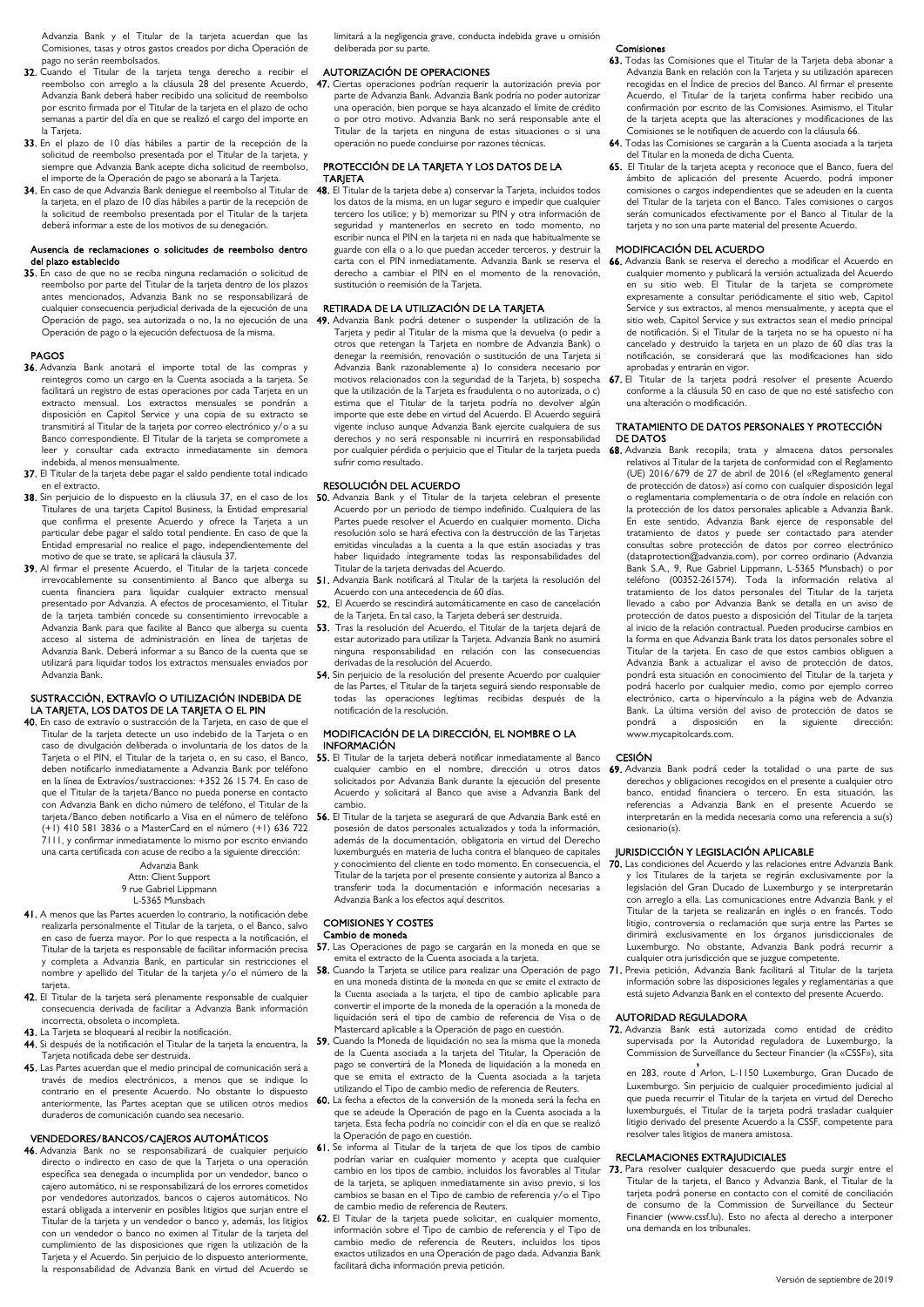## APÉNDICE 1 - CONDICIONES GENERALES DE USO DE 3D SECURE

«3D Secure» es un protocolo reconocido internacionalmente para la identificación del titular de una tarjeta de crédito para pagos en

línea conocido como «Mastercard® SecureCode™» para los pagos realizados con Mastercard® y «Verified by Visa» para los pagos con Visa. Su finalidad es reforzar la seguridad de las operaciones realizadas en internet. Los presentes términos y condiciones establecen los detalles prácticos para la utilización de la versión más reciente de la tecnología 3D Secure.

## DEFINICIONES

**«Teléfono móvil»**: dispositivo de telefonía móvil que Usted utiliza 3. En caso de que deje de facilitarnos Su Número de teléfono móvil para recibir el OTP.

«Número de teléfono móvil»: el número de Su Teléfono móvil que nos facilitó en el que recibirá la OTP por SMS.

«OTP»: contraseña de un solo uso de seis dígitos que Le enviamos a Su Teléfono móvil por SMS.

«SMS»: mensaje de texto enviado a Su Número de teléfono móvil. «Nosotros» y «Nuestro»: Advanzia Bank.

## «Usted», «Su» y «Le»: el Titular de la tarjeta.

«Código de seguridad personal» o «Código de validación de la operación»: código que el Titular de la tarjeta puede definir en el sitio web como factor de conocimiento para las operaciones realizadas mediante 3D Secure.

## INTERPRETACIÓN

Las Condiciones generales de uso de 3D Secure («Condiciones generales») se recogen en el apéndice del Acuerdo. Todas las palabras en mayúscula, aunque no se definan en las Condiciones generales, tendrán el significado que se les otorga en el Acuerdo. El Acuerdo sigue estando vigente en su totalidad. En caso de conflicto entre las Condiciones generales y el Acuerdo, prevalecerán las disposiciones del Acuerdo.

## INSCRIPCIÓN EN 3D SECURE

- 1. Su Tarjeta está automáticamente habilitada para utilizarla con Nuestro servicio gratuito 3D Secure. Antes de que pueda inscribirse en Nuestro servicio Secure 3D y utilizarlo, debemos tener el registro de Su Número de teléfono móvil. Es posible que tenga que definir un Código de seguridad personal en el sitio web, que, junto con la OTP recibida por SMS, será necesario para realizar operaciones a través de 3D Secure. Es posible que tenga que autenticar las operaciones en línea mediante aplicación móvil.
- 2. Debe asegurarse de que Su Teléfono móvil puede recibir SMS en el 9. Además de las disposiciones relativas al tratamiento de los datos momento de realizar una compra a través de 3D Secure.
- actualizado, reconoce y acepta que las operaciones en línea realizadas con Su Tarjeta podrían ser infructuosas.

### DEBER DE DILIGENCIA

- 4. Debe velar por la seguridad y la confidencialidad del (acceso a) Su Teléfono móvil y la OTP necesaria para validar una operación a través de 3D Secure. Se compromete a no divulgar ninguna contraseña, mensaje de seguridad personal u OTP a terceros y a no ponerlos a disposición de ningún tercero por cualquier vía.
- 5. Debe notificarnos inmediatamente si cree que algún tercero tiene conocimiento de Su Código de seguridad personal y en caso de extravío o sustracción de Su Tarjeta o Teléfono móvil de acuerdo con las disposiciones del Acuerdo.

## **RESPONSABILIDAD**

- 6. No garantizamos que el servicio 3D Secure esté disponible ininterrumpidamente y no nos haremos responsables de cualquier perjuicio derivado de alteraciones o interrupciones (incluidos el mantenimiento necesario del sistema).
- 7. No nos responsabilizaremos de los fallos en el servicio 3D Secure ni de los perjuicios derivados de la avería, mal funcionamiento o

interrupción de las redes de comunicaciones electrónicas y los servicios públicos, conflictos sociales u otros acontecimientos ajenos a Nuestro control.

8. Está de acuerdo en que tratemos una instrucción en la que se ha usado su OTP como si nos diese el consentimiento para cumplir dicha instrucción. Es responsable de todas las instrucciones enviadas utilizando Su OTP. Es Su responsabilidad velar por guardar Su OTP en un lugar seguro, tal como se prevé en la cláusula 4. Su responsabilidad financiera por cualquier uso de Su Tarjeta está sujeta a los términos y condiciones del Acuerdo.

## TRATAMIENTO DE DATOS PERSONALES

personales establecidas en el Acuerdo, Usted autoriza expresamente al Banco a transmitir Sus datos personales a terceros cuya intervención sea necesaria en el contexto de 3D Secure, en particular a las empresas responsables de la gestión del Portal dedicado y los códigos necesarios para activar el servicio 3D Secure y validar las operaciones 3D Secure.

### MODIFICACIÓN DE LAS CONDICIONES GENERALES DE USO DE 3D SECURE

10. Nos reservamos el derecho a modificar las presentes Condiciones generales de acuerdo con las disposiciones correspondientes del Acuerdo.

## RESOLUCIÓN

11. Nos reservamos el derecho a rescindir el servicio 3D Secure en cualquier momento de acuerdo con las disposiciones correspondientes del Acuerdo.

## JURISDICCIÓN Y LEGISLACIÓN APLICABLE

12. La legislación aplicable y la jurisdicción competente se determinarán con arreglo a las disposiciones correspondientes del Acuerdo.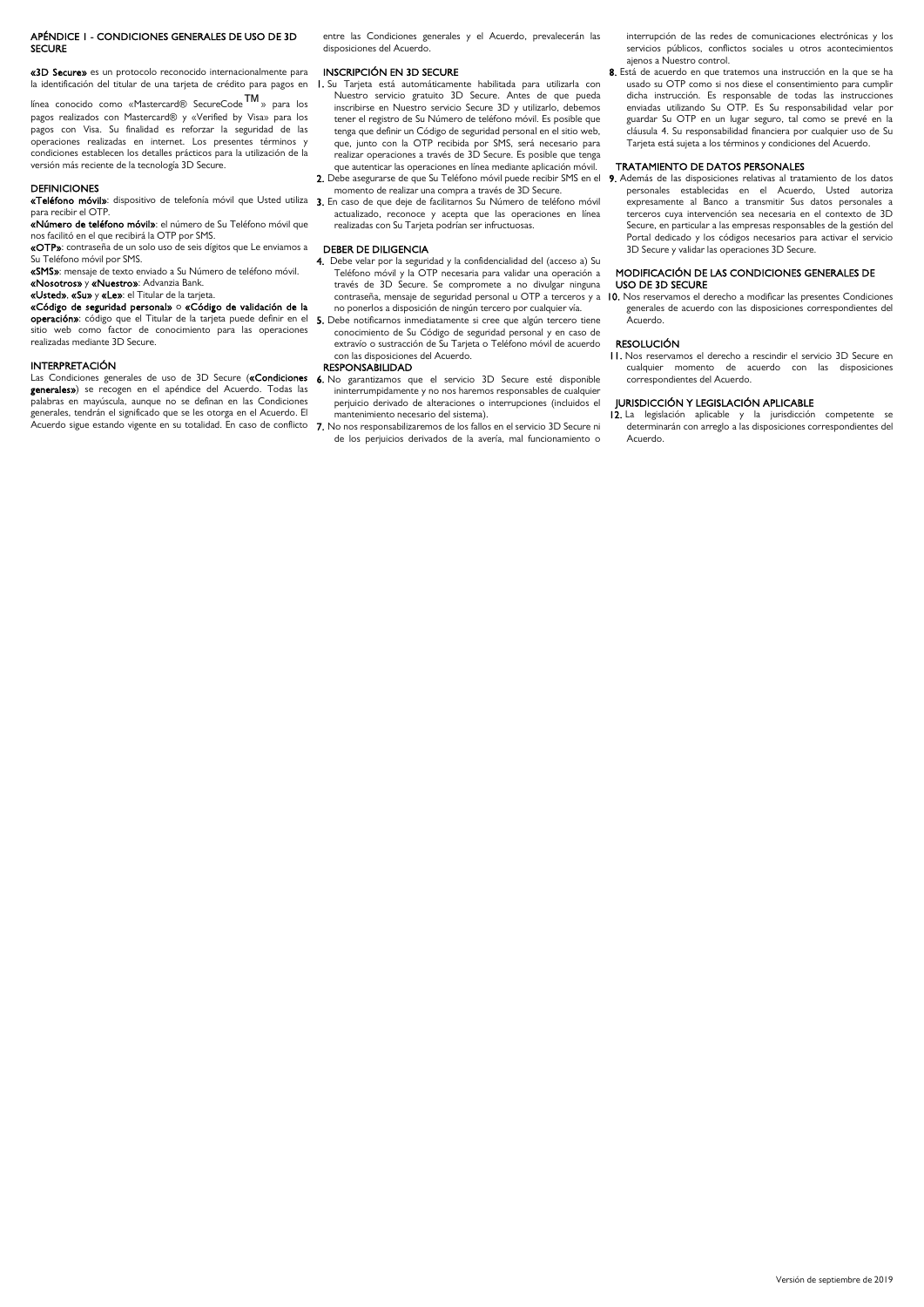## ALLMÄNNA VILLKOR FÖR ANVÄNDNING AV VISA-KORT ELLER MASTERCARD KORT UTFÄRDADE AV ADVANZIA BANK S.A.

## **DEFINITIONER**

"Ansökningsformulär" avser det dokument som undertecknades av Kortinnehavaren i början av förhållandet mellan Advanzia Bank och Kortinnehavaren som innehåller alla relevant information om Kortinnehavaren, deklarationer, åtaganden och preferenser inklusive begränsningar som gäller för Kortet.

"Avtalet" innebär att de nuvarande allmänna villkoren för användning av VISA- eller Master-kort utfärdas av Advanzia Bank SA inklusive alla bilagor med ändringar.

"Bank(er)" avser, i förekommande fall, de banker på vars begäran Advanzia Bank har utfärdat Kort till Kortinnehavare och/eller banker som fortsätter att hantera och agera på uppdrag av Kortinnehavaren och som kan ge stöd till Kortinnehavarna i samband med användningen av ett sådant Kort i enlighet med de villkor som bankerna själva bestämt. I förekommande fall kan "Bank(er)" motsvara Advanzia Bank där det finns ett direkt och två parts oavbrutet avtalsförhållande mellan Kortinnehavaren och Advanzia Bank.

"Advanzia Bank" avser Advanzia Bank SA, utfärdaren av Kortet med säte på 9 rue Gabriel Lippmann, L-5365 Munsbach, Luxemburg (www.advanzia.com), registrerad vid Luxemburg handels- och företagsregister under nummer B 109.476, reglerad av<br>kommissionen de Surveillance du Secteur Financier ("**CSSF**").

"Kort" innebär Visa- eller Mastercard-kort som utfärdats till

Kortinnehavaren av Advanzia Bank.<br>**"Kortkont(on)"** avser det kontot som öppnats hos Advanzia Bank i Kortinnehavarens namn i en tillgänglig valuta genom vilket betalningar görs med hjälp av Kortet, debiteras och betalningar görs till förmån för Kortinnehavaren krediteras.

"kortinnehavare" avser den enskilda individen eller företaget i vilket namn kortet utfärdas, inklusive eventuellt ytterligare kortinnehavare.Genom överenskommelse mellan Parterna kan ansvar, skyldigheter och befogenheter som tillkommer Kortinnehavaren tas upp, utföras eller användas av banken och som sådan bör detta Avtal läsas i enlighet därmed.

"Juridisk person/er" hänvisar till juridiska personer som erbjuder Capitol affärskort till individer inklusive deras anställda och entreprenörer och tar på sig skyldigheten att reglera alla Betalningstransaktioner som initierats av Kortinnehavaren till Advanzia Bank.

"Kreditgräns" den maximala debetbalansen som Kortinnehavaren vid varje given tidpunkt från Advanzia Bank.<br>**"Elektronisk kommunikation"** eller **"elektroniska medel"** avser

varaktiga medier för kommunikation av icke fysisk natur, inklusive men inte begränsat till kommunikation via SMS, e-post, via Kortinnehavarens uttalande eller Advanzia Bank Online Account Management system, "Capitol service".

"Avgifter" avser de avgifter som debiteras från Kortkontot av Kortinnehavaren genom Advanzia Bank som noteras på bankens prisindex.Avgifterna kan inkludera uttagsavgift, första kortavgifter, årlig abonnemangsavgift, efterföljande årliga abonnemangsavgifter och växlingsavgift för utländska valutor.

"Part" avser Kortinnehavaren eller Advanzia Bank, medan "Parter" avser både Kortinnehavaren och Advanzia Bank och i förekommande fall, banken.

"Betalningstransaktionen" avser den överföring som initieras av Kortinnehavaren via en betalningsmottagare med hjälp av ett Kort, av ett belopp till betalningsmottagaren eller uttag av ett belopp med hjälp av ett Kort på en bankomat eller vid en bank som är ansluten,

**"Personnummer"** eller **"PIN"** avser ett nummer som ges av<br>Advanzia Bank för att användas av Kortinnehavaren vid försäljningsställen och bankomater som Kortinnehavarens elektroniska signatur.<br>**"Referensväxelkurs"** avser Visa och Mastercard valutakurser som

automatiskt används av banken vid konvertering i samband med Betalningstransaktioner som görs i en annan valuta än valutan på Kortinnehavarens kortkonto.

"Reuters medelreferens växlingskurs" avser den industri som används i Reuters valutakurs som används av Advanzia Bank, i förekommande fall, för att konvertera Betalningstransaktioner från avvecklingsvalutan till valutan på Kortinnehavarens kortkonto innan det publiceras.

"Tjänster" avser varor, tjänster och tillägg till förmåner som är förknippade med Kortet och dess efterföljande användning som erbjuds av Advanzia Bank och/eller utvalda tredje parter av Advanzia Bank till Kortinnehavaren.

"Avräkningsvalutan" avser den valuta som Betalningstransaktionen omvandlas till av VISA, respektive, Mastercard.

omvandas amav visiv, respektive, i lästereard.<br>**"Transaktionsvaluta"** avser valuta för Betalningstransaktionen.

"Webbplats" avser webbplatsen på Internet tillgänglig på adressen www.mycapitolcards.com eller någon annan adress som meddelas av Advanzia Bank från tid till annan.

## UTFÄRDANDE OCH ANVÄNDNING AV KORTET

- 1. Kortet som utfärdas av Advanzia Bank är ett kontantlöst betalningsmedel med anslutna handlare till Visa och/eller Mastercard nätverk eller ett sätt att ta ut kontanter hos auktoriserade banker eller uttagsautomater. Kortet (inklusive PIN) kan inte överlåtas och skall endast användas av Kortinnehavaren personligen och strikt i enlighet med detta avtal.
- 2. Kortet och PIN är för alltid Advanzia Banks egendom.Kortet får inte användas efter giltighetstid präglad på kortet.Kortet är giltigt fram till den sista dagen i månaden och år som är präglade på kortet om inte tidigare tillbakadragande i enlighet med punkt 49 i det här avtalet eller tidigare uppsägning av avtalet i enlighet med punkterna 50 till 54 i detta avtal gäller.
- 3. Kortinnehavaren är fullt ansvarig gentemot Advanzia Bank för alla transaktioner som görs med kortet efter giltighetsperiodens utgång. Det utgångna Kortet ska förstöras omedelbart efter upphörande av giltighetstiden. När kortet går ut, kommer

meddelar till Advanzia Bank och/eller banken som kan vara fallet, 60 dagar före utgångsdatum för den relevanta Kortet att han/hon inte vill att det relevanta kortet förnyas med en bekräftelse.

- 4. Vid mottagandet av kortet ska Kortinnehavaren omedelbart signera kortet på anvisad plats på baksidan.
- 5. Kortet kan användas för att göra inköp hos auktoriserade från auktoriserade banker. Den högsta kontanta uttagsbelopp kan begränsas av Advanzia Bank eller av banken som tillhandahåller de lokala bankomater. Kortinnehavaren skall på begäran uppvisa giltig metallförsedda kort inte används i bankomater eftersom det finns en risk för att en del maskiner kommer att behålla kortet.
- 6. De tjänster som erbjuds av Advanzia Bank är skilda från detta avtal och Kortinnehavaren är medveten om att Tjänsterna kan ändras eller korrigeras av Advanzia Bank när som helst.
- 7. Kortinnehavaren är medveten om att försäkringsrelaterade tjänster som erbjuds av Advanzia Bank erbjuds under Advanzia Banks globala försäkringsskydd och att Kortinnehavaren kommer att få sådana förmåner som en icke namngiven mottagare av Advanzia Banks policy.
- 8. För mer information om Tjänsterna, kan Kortinnehavaren kontakta Advanzia Bank när som helst i enlighet med detta avtal.

## KREDITGRÄNS

- 9. Kortinnehavaren kan begära en minskning respektive en ökning av kreditgränsen (med förbehåll för godkännande av Advanzia Bank). Kortinnehavare kan lämna denna begäran via banken, i förekommande fall. Kortinnehavaren bör kontakta Advanzia Bank för att få mer information i detta avseende.
- 10. Kortutgifter över kreditgränsen är inte tillåtna. Om Advanzia Bank, vid undantag, accepterar Kortutgifter över Kreditgränsen, antingen genom en ökning av en kreditkreditgräns eller av någon annan anledning, ska Kortinnehavaren återbetala det överskjutande beloppet till Advanzia Bank omedelbart och i sin helhet. Om Kortutgifter överstiger kreditgränsen förbehåller sig Advanzia banken rätten att omedelbart avbryta och/eller spärra kortet och Advanzia Bank kommer inte att acceptera något ansvar i förhållande till detta.
- tillåts II. På liknande sätt kan Advanzia Bank, av objektiva skäl, besluta att minska kreditgränsen med omedelbar verkan. Advanzia Bank kommer att sträva efter att informera Kortinnehavaren om en sådan kreditminskning inträffar. En ny kreditgräns kommer att meddelas till Kortinnehavaren i enlighet med de överenskomna kommunikationsmedlen. Dock kan en förändring träda i kraft innan Kortinnehavaren tar emot anmälan från Advanzia Bank.

## GE SAMTYCKE TILL UTFÖRANDE AV EN BETALNINGSORDER

att använda sin PIN-kod för ett köp eller ett förskottsuttag i en bank, eller genom att använda sin PIN vid en bankomat, ger Kortinnehavaren Advanzia Bank oåterkallelig rätt att betala återförsäljaren eller banken. Registrerade uttalanden som skickas av återförsäljaren eller banken, som kan vara fallet, tas som ett bevis på en transaktion även i frånvaro av en skriftlig signatur. Transaktionskvittot som skrivs ut av terminalen är endast föravsedd för Kortinnehavarens personliga information. I enlighet med luxemburgsk rätt, utgör registrering av transaktioner, som skapats eller tas emot av Advanzia Bank, bevis för förekomsten mängden och villkoren för transaktioner.

## ÅTERKALLANDE AV SAMTYCKE TILL ATT UTFÖRA EN **BETALNINGSORDER**

- 13. Kortinnehavaren får inte återkalla en betalningsorder efter att den har tagits emot av Advanzia Bank.
- 14. När en transaktion initieras av eller genom betalningsmottagaren överfört betalningsordern eller gett sitt samtycke att utföra transaktionen till betalningsmottagaren.

## KORTINNEHAVARENS ANMÄLAN I HÄNDELSE AV OBEHÖRIGA ELLER FELAKTIGT GENOMFÖRDA TRANSAKTIONER

15. Alla klagomål med avseende på otillåten eller felaktigt utförande av Betalningstransaktioner som avses i ett uttalande eller inte utförs 31 av en Betalningstransaktion ska lämnas till Advanzia Bank skriftligen av en Kortinnehavare utan onödigt dröjsmål och i vilket fall som helstinom en period av 13 månader efter den dag då debitering till följd av Korttransaktionen har gjorts.

# inom den fastställda perioden)

- 16. Om Betalningstransaktionen inte kan behandlas av Advanzia Bank som godkänns av Kortinnehavaren, ska Advanzia Bank återbetala Kortinnehavaren det belopp som motsvarar den aktuella Betalningstransaktionen. Kortinnehavaren är skyldig att förse Advanzia Bank med all begärd information för att stödja klagomålet och fastställa att Betalningstransaktionen var obehörig.
- 17. Kortinnehavaren förblir dock ansvarig för eventuella förluster till följd av en obehörig Betalningstransaktion som omfattas av följande omständigheter och med förbehåll av följande villkor.
- 18. Fram till anmälan har gjorts till Advanzia Bank i enlighet med detta avtal, skall Kortinnehavaren vara ansvarig upp till 50 EUR, för förluster till följd av obehörig Betalningstransaktion(er) i händelse av förlust eller stöld av kortet eller missbruk av kortet som möjliggjordes på grund av att Kortinnehavaren inte har bevarat sekretessen för hans personliga säkerhetsfunktioner (t.ex. PIN) eller Kortdata.
- Kortinnehavaren att erhålla ett nytt kort om inte Kortinnehavaren 19. Trots ovanstående, tills den ovannämnda anmälan till Advanzia Bank har verkställts, skall Kortinnehavaren hela tiden bära ansvaret för förlust, grov vårdslöshet eller avsiktlig försummelse, om han:
	- har underlåtit att uppfylla sin skyldighet att använda kortet i enlighet med detta avtal, och/eller
	- har sänt anmälan om en sådan incident med fördröjning.
- återförsäljare och ta ut kontanter i bankomater samt få förskott 20. I varje fall skall Kortinnehavaren bära helhetsansvaret för de förluster till följd av otillåtna Betalningstransaktioner i händelse av att han har agerat bedrägligt, oavsett anmälan om en incident som skickas till Advanzia Bank.
- personlig identitetshandling. Advanzia Bank rekommenderar att 21. Om Kortet används utanför en medlemsstat eller i en annan valuta än en medlemsstatens valuta, är Kortinnehavaren ansvarig för förlust till följd av otillåtna Betalningstransaktioner också för ett belopp som är högre än 50 EUR, om Kortinnehavaren har grovt oaktsamt brutit mot sina skyldigheter från detta avtal.

#### Icke genomförande eller bristfälligt genomförde av auktoriserade Betalningstransaktioner (om ett klagomål lämnas in under den etablerade perioden)

- 22. Om, i händelse av en icke-genomförd eller bristfälligt genomförd<br>betalningstransaktion, Kortinnehavaren kan bevisa att Kortinnehavaren kan bevisa att betalningsmottagarens betaltjänstleverantören har korrekt genomförts Betalningsordern inom gällande tidsperioder, ska Advanzia Bank återbetala Kortinnehavaren det totala beloppet för Betalningstransaktionen.Bestämmelserna i föregående mening gäller inte om kortet används utanför en medlemsstat eller i en annan valuta än en medlemsstats valuta.
- 23. I händelse av en felaktig utförd Betalningsorder får Advanzia Banken också, i möjligaste mån och med uteslutning av återbetalning i enlighet med föregående stycke, vidta åtgärder för att korrigera den felaktigt utförda aktionen, om Betalningsordern innehåller alla indikationer som tillåter Advanzia bank att avhjälpa en sådan felaktigt utförande, i synnerhet i fall där Advanzia Bank har överfört ett annat belopp än det belopp som anges i Betalningsordern. På uttrycklig begäran från Kortinnehavaren kommer Advanzia Bank sträva efter att spåra betalningarna och meddela Kortinnehavaren om utgången.
- 24. Kortinnehavaren skall inte ha rätt att begära att få tillbaka det totala beloppet för Betalningstransaktionen enligt föregående punkter i fallet av ett försenat genomförande av en betalningsorder men kan ha rätt till återbetalning av de avgifter som Kortinnehavaren underligger på grund av sådant sent utförande.

## Betalningstransaktioner för vilka det ursprungliga godkännandet inte anger ett exakt belopp

- 25. De regler som anges i dessa klausuler 26–34 gäller inte om Kortet används utanför en medlemsstat eller i en annan valuta än en medlemsstats valuta.
- 12. Genom att underteckna protokollet med transaktion eller genom 26. Advanzia Bank kommer endast att göra en återbetalning till Kortinnehavarens Kortkonto för en återförd transaktion. Detta gäller även för återkommande transaktioner som är transaktioner där Kortinnehavaren samtycker till en rad transaktioner som skall göras till Kortinnehavarens Kortkonto.
	- 27. Om Kortinnehavaren vill avbryta en återkommande transaktion måste han/hon kontakta återförsäljaren eftersom Advanzia bank inte kan avbryta transaktionen för Kortinnehavarens del.
	- Kortinnehavaren har rätt till återbetalning av en auktoriserad transaktion initierad av eller via en betalningsmottagare om följande villkor är uppfyllda: (a) Kortinnehavaren har inte kommit överens om ett bestämt belopp med återförsäljaren när Kortinnehavaren gjorde inköp; (b) transaktionsbeloppet som debiteras Kortkontot av återförsäljaren är mer än<br>Kortinnehavaren rimligen kunde ha förväntat under Kortinnehavaren rimligen kunde ha förväntat under omständigheterna för köpet; och (c) Kortinnehavaren begär hos Advanzia banken en återbetalning inom den tidsram som anges i paragraf 32.
	- får Kortinnehavaren inte återkalla betalningsordern efter att ha 29. Om Kortinnehavaren ber Advanzia Bank om återbetalning enligt dessa villkor, måste Kortinnehavaren förse Advanzia Bank med faktiska omständigheter som hänför sig till detta tillstånd.
		- 30. Kortinnehavaren kan inte använda en fordran han kan ha mot någon annan för att göra en fordran mot Advanzia Bank eller vägra att betala Advanzia Bank, om inte Kortinnehavaren har laglig rätt att göra det. Kortinnehavaren kan inte överföra några rättigheter gentemot Advanzia Bank till någon annan.
		- 31. Kortinnehavaren kommer, i vilket fall som helst, att ha rätt till ersättning endast för det belopp för den aktuella Betalningstransaktionen. Advanzia Bank och Kortinnehavaren är överens om att de avgifter, provisioner och andra kostnader som skapas av en sådan Betalningstransaktionen kommer inte att återbetalas.
- Obehöriga Betalningstransaktioner (om ett klagomål lämnas in 32. När Kortinnehavaren har rätt att återbetalas i enlighet med punkt 28 i detta avtal, en begäran om återbetalning skriftlig undertecknad av Kortinnehavaren ska ha inkommit till Advanzia Bank i enlighet med detta avtal inom åtta veckor från den dag då beloppet dras från kortet.
	- 33. Inom 10 dagar efter mottagandet av den begäran om återbetalning gjord av Kortinnehavaren och förutsatt att Advanzia Bank accepterar begäran om återbetalning, kommer det belopp för Betalningstransaktionen krediteras kortet.
	- 34. Om Advanzia Bank vägrar att återbetala Kortinnehavaren, ska han/hon, inom 10 arbetsdagar efter mottagandet av den begäran om återbetalning genom Kortinnehavaren, ange skälen för sin vägran till Kortinnehavaren.

## Avsaknad av klagomål eller ansökningar om återbetalning inom den fastställda tidsperioden

35. I avsaknad av mottagandet av klagomål eller begäran om återbetalning från Kortinnehavaren inom de ovan nämnda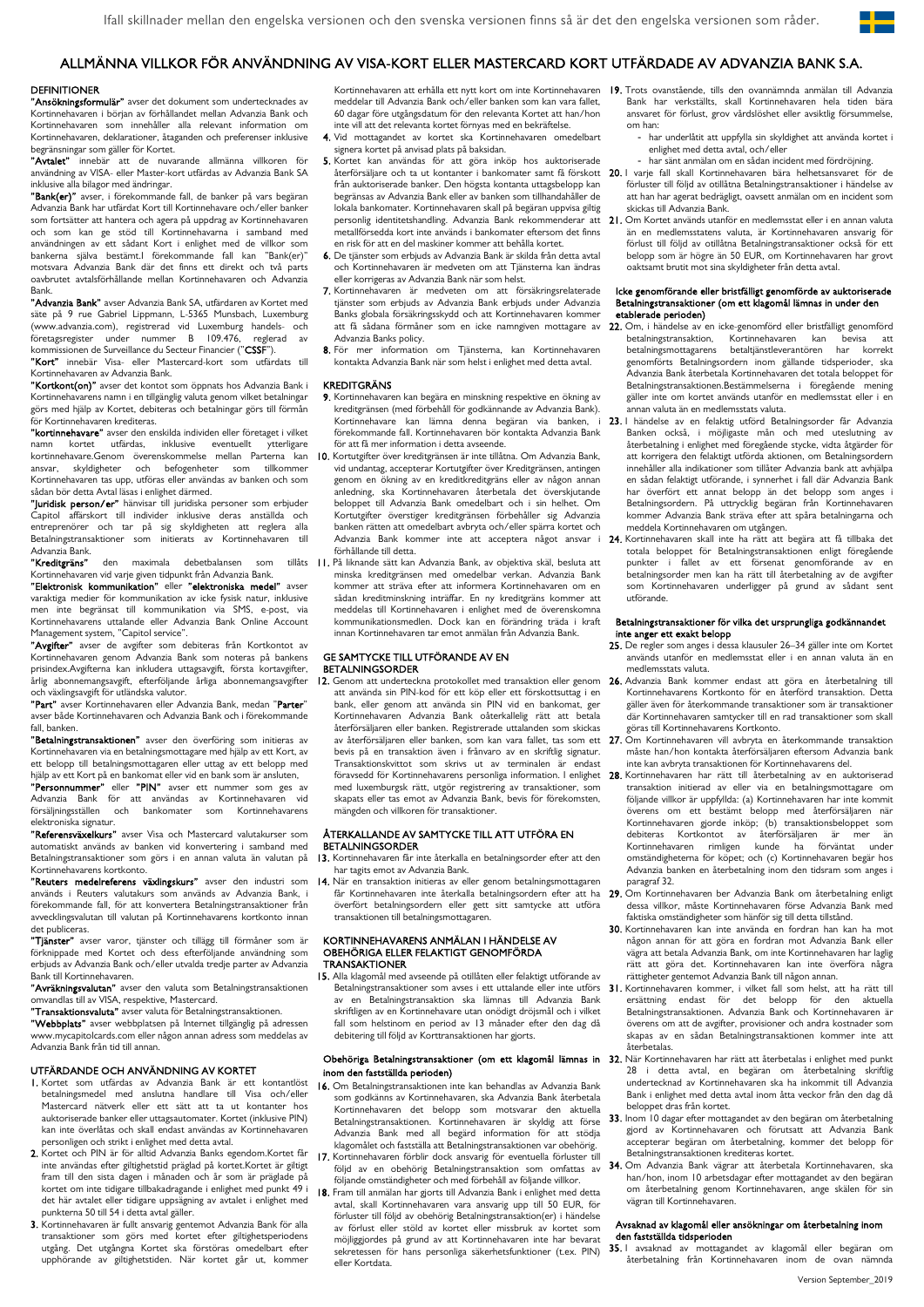tidsperioder, kan Advanzia bank inte hållas ansvariga för eventuella skadliga följder som härrör från genomförandet av en Betalningstransaktion, oavsett den är auktoriserad eller ej, inte genomförd eller bristfälligt genomförd Betalningstransaktion.

## BETALNINGAR

- 36. Det sammanlagda beloppet av inköp och uttag kommer att föras förteckning över dessa transaktioner för varje Kort kommer att tillhandahållas i en månadsrapport. Månatliga rapporter kommer att göras tillgängliga på Capitol Service och en kopia av ditt kontoutdrag kommer att överlämnas till Kortinnehavaren via epost och/eller till din Bank. Kortinnehavaren samtycker till att de kommer att läsa och samråda uttalandet omedelbart utan onödigt dröjsmål, åtminstone en gång i månaden.
- 37. Kortinnehavaren måste betala den totala utestående saldot som anges i rapporten.
- 38. Kortinnehavaren måste betala den totala utestående saldot som anges i rapporten. Trots klausul 37, för Capitol Business Kortinnehavare, Corporate Entity, som samundertecknar detta avtal och ger Kortet till en individ, måste betala hela utestående beloppet. Om Corporate Entity av någon anledning inte betalar, kommer paragraf 37 att gälla.
- 39. Kortinnehavaren, genom att underteckna detta avtal, ger oåterkalleligen sitt samtycke till Bankens värd sitt finansiella 55. Kortinnehavaren ska omedelbart meddela banken om eventuella balansen för att lösa eventuella månatliga redogörelse av Advanzia. För bearbetningsändamål, ger Kortinnehavaren också hans oåterkalleliga samtycke till Advanzia Bank för att ge kontotillgång till Advanzia Bank online-kort hanteringssystem. Han/hon måste underrätta sin bank om vilket konto ska användas för alla månatliga registreringar som skickas av Advanzia bank.

#### STÖLD, FÖRLUST ELLER MISSBRUK AV KORT, KORTUPPGIFTER ELLER PIN

40. Om kortet försvinner eller blir stulet, om otillbörlig användning av Kortet upptäcks av Kortinnehavaren eller i händelse av en avsiktlig eller oavsiktlig spridning av Kortuppgifterna eller PIN-koden, måste Kortinnehavaren eller, i förekommande fall, Banken, omedelbart meddela detta till Advanzia Bank per telefon på Försvunnet/stulet linjen:+352 26 15 74.Om Kortinnehavaren/Banken inte kan nå Advanzia Bank på detta telefonnummer, måste Kortinnehavaren/Banken meddela Visa per telefon (+1) 410 581 3836 eller Mastercard på (+1) 636 722 7111; och bekräfta omedelbart samma skriftligen genom ett rekommenderat brev med mottagningsbevis till:

Advanzia Bank Attn: Kundsupport 9 rue Gabriel Lippmann L-5365 Munsbach

- 41. Om inte annat överenskommits mellan Parterna, ska anmälan göras av Kortinnehavaren personligen, eller Banken, utom vid force majeure. När det gäller anmälan är Kortinnehavaren
- ansvarig för att tillhandahålla korrekt och fullständig information till Advanzia Bank, särskilt utan begränsningar Kortinnehavarens förnamn och efternamn; och/eller kortets nummer. 42. Kortinnehavaren skall vara fullt ansvarig för eventuella
- konsekvenser som uppstår på grund av felaktiga, föråldrade eller ofullständiga uppgifter som tillhandahållits till Advanzia Bank.
- 43. Kortet kommer att spärras vid mottagandet av anmälan. 44. Om Kortinnehavaren hittar sitt kort efter anmälan, skall det 62. Kortinnehavaren kan när som helst begära uppgifter om
- rapporterade kortet förstöras. 45. Parterna är överens om att den primära kommunikationen skall ske på elektronisk väg om inte annat anges i detta avtal. Trots ovanstående har parterna godkänt att andra varaktiga medier för kommunikation kommer att användas där det behövs.

## ÅTERFÖRSÄLJARE/BANKER/BANKOMATER

46. Advanzia Bank skall inte vara ansvarig för eventuella direkta eller indirekta skador om Kortet eller en specifik transaktion avslås eller inte accepteras av en återförsäljare eller en bank eller en bankautomat och inte heller bär något ansvar för fel som begåtts av auktoriserade återförsäljare eller banker eller bankomater. Den kommer inte vara skyldig att ingå eventuella tvister som uppstår mellan Kortinnehavaren och dessutom en tvist med en återförsäljare eller en bank frikänner inte Kortinnehavaren från att följa reglerna för användning av kortet och avtalet. Utan att det påverkar tillämpningen av ovanstående skall Advanzia Banks ansvar enligt avtalet begränsas till grov oaktsamhet eller allvarlig försummelse eller uppsåt.

## TRANSAKTIONSGODKÄNNANDE

47. Vissa transaktioner kan kräva förhandstillstånd från Advanzia Bank. Advanzia bank kanske inte kan auktorisera en transaktion, antingen på grund av att Kreditgränsen har uppnåtts eller av någon annan anledning. Advanzia Bank kommer inte att vara ansvarig mot Kortinnehavaren i någon av dessa händelser eller om en transaktion inte kan genomföras av tekniska skäl.

## SKYDDA KORTET OCH KORTUPPGIFTERNA

48. Kortinnehavaren måste (a) hålla Kortet inklusive alla Kortdetaljer säkert och inte låta någon annan att använda dem; och (b) memorera sin PIN-kod och annan säkerhetsinformation och hålla dem hemliga hela tiden, aldrig skriva PIN-koden på kortet eller på något som vanligtvis hålls med det eller är tillgängligt för tredje part samt förstöra brevet med PIN-koden direkt. Advanzia bank förbehåller sig rätten att ändra PIN-koden vid tidpunkten för Kortets förnyelse, utbyte eller återutfärdande.

## ÅTERKALLANDE AV ANVÄNDNING AV KORTET

49. Advanzia Bank kan stoppa eller förbjuda användningen av kortet och be Kortinnehavaren att returnera kortet (eller be andra att behålla kortet för Advanzia Bank) eller vägra att förnya eller utge Kortet på nytt eller ersätta kortet, om Advanzia Bank rimligen (a) anser det är nödvändigt av skäl som rör kortets säkerhet, (b) misstänker att kortet används obehörigt eller bedrägligt eller (c) anser att Kortinnehavaren inte kan återbetala något belopp Kortinnehavaren är skyldig enligt Avtalet. Avtalet kommer att fortsätta även om Advanzia Bank utövar några av sina rättigheter och kan inte hållas ansvariga eller hållas ansvarig för någon förlust eller skada som kan uppstå för Kortinnehavaren.

## AVTALETS UPPHÖRANDE

- av Advanzia Bank som en debitering på Kortkontot. En 50. Detta avtal har ingåtts av Advanzia-Bank och Kortinnehavaren på obestämd tid. Vardera parten kan säga upp avtalet när som helst. En sådan uppsägning gäller endast vid förstörelse av Kort som utfärdats på kortkontot och efter fullständig avveckling av alla skulder Kortinnehavaren har till följd av avtalet.
	- 51. Advanzia Bank kommer att ge Kortinnehavaren 60 dagars varsel innan avtalet sägs upp.
	- 52. Avtalet upphör automatiskt vid uppsägning av kortet. I sådana fall måste kortet förstöras.
	- 53. Vid uppsägning av avtalet har Kortinnehavaren inte längre rätt att använda kortet. Advanzia Banken tar inget ansvar i förhållande till konsekvenserna av uppsägningen av Avtalet.
	- 54. Trots uppsägning av detta Avtal av endera parten kommer Kortinnehavaren att förbli ansvarig för alla legitima transaktioner som mottagits efter uppsägningen.

## ADRESSÄNDRING, NAMN ELLER INFORMATION

- ändringar av namn eller adress eller andra uppgifter som krävs av Advanzia Bank i utförandet av detta avtal och ska kräva att banken informerar Advanzia Bank om ändringen.
- 56. Kortinnehavaren ska se till att Advanzia Bank innehar aktuella personuppgifter och all information plus dokumentation som krävs av Luxemburg AML/KYC-lag hela tiden. Som sådan gör Kortinnehavaren följande medgivanden och bemyndigar banken att överföra all nödvändig dokumentation och information till Advanzia Bank för de syften som beskrivs i detta.

## AVGIFTER OCH KOSTNADER

## Utländsk valuta

- 57. Betalningstransaktioner debiteras i den valuta som gäller för Kortets kontoutdrag. 58. När Kortet används för att genomföra en betalning i en valuta som
- inte är den valuta som gäller för Kortets kontoutdrag, ska referensväxelkursen för Visa, respektive Mastercard gälla för den aktuella Betalningstransaktionen för att konvertera beloppet från transaktionsvalutan till avräkningsvalutan.
- 59. När avräkningsvalutan inte är densamma som valutan för Kortinnehavaren Kortkonto kommer Betalningstransaktionen konverteras från avräkningsvalutan till den valuta som gäller för Kortets kontoutdrag med hjälp av Reuters medelreferens växelkurs.
- 60. Datum för valutakonvertering ska vara den dag då Betalningstransaktionen debiteras på kontot för Kortet. Detta datum kan vara annorlunda än den dag då den aktuella Betalningstransaktionen ägde rum.
- 61. Kortinnehavaren upplyses om att växelkurser kan variera när som helst och samtycker att eventuella förändringar i valutakurser, inklusive de som är gynnsamma för Kortinnehavaren, kommer att tillämpas omedelbart utan förvarning, om förändringarna är baserade på referensväxelkursen och/eller Reuters medelreferens växelkurs.
- referensväxelkurser och Reuters medelreferens referensväxelkurs,<br>inklusive de exakta avgifter som används för alla de exakta avgifter Betalningstransaktioner. Advanzia Bank kommer att lämna ut sådan information på begäran.

## Avgifter

- 63. Alla avgifter som betalas av Kortinnehavaren till Advanzia Bank i samband med kortet och dess användning visas på prisindexet för banken. Genom att underteckna detta Avtal bekräftar Kortinnehavaren att han har fått en skriftlig bekräftelse på avgifterna. Dessutom bekräftar Kortinnehavaren att ändringar och modifieringar av avgifterna kommer att meddelas Kortinnehavaren i enlighet med paragraf 66.
- 64. Alla avgifter kommer att dras från Kortinnehavaren konto i den valuta som gäller för kontot.
- 65. Kortinnehavaren samtycker och bekräftar att banken, utanför ramen för detta Avtal får införa separata avgifter som tas ut mot Kortinnehavaren konto i banken. Sådana avgifter kommer att på ett effektivt sätt meddelas av Banken till Kortinnehavaren och är inte en väsentlig del av detta Avtal.

## ÄNDRINGAR AV DETTA AVTAL

- 66. Advanzia Bank förbehåller sig rätten att ändra avtalet när som helst och kommer att visa den uppdaterade versionen av avtalet på sin webbplats. Kortinnehavaren håller uttryckligen med om att de regelbundet besöker webbplatsen, Capitol Service och deras uttalanden, åtminstone på månadsbasis och är medveten om att webbplatsen, Capitol Service och deras uttalanden kommer att vara den primära källan för avisering. Om Kortinnehavaren inte har överklagat och inte sagt upp och förstört kortet inom 60 dagar efter aviseringen, kommer ändringarna anses vara godkända och träda i kraft.
- 67. Kortinnehavaren kan säga upp Avtalet i enlighet med punkt 50 om de inte håller med om en ändring eller variation.

## BEHANDLING AV PERSONUPPGIFTER OCH DATASKYDD

68. Advanzia Bank samlar in, bearbetar och lagrar personuppgifter som avser Kortinnehavaren i enlighet med förordning (EU) 2016/679 från den 27 april 2016 ("Allmänna dataskyddsförordningen") liksom varje kompletterande eller annan lag eller reglering i samband med skydd av personuppgifter som gäller för Advanzia Bank. I detta avseende, verkar Advanzia Bank som personuppgiftsansvarig och kan kontaktas för eventuella dataskyddsförfrågningar per e-post

(dataprotection@advanzia.com), per post (Advanzia Bank SA, 9, Rue Gabriel Lippmann, L-5365 Munsbach) eller per telefon (00352-261574). All information som avser behandling av Kortinnehavaren personuppgifter och som utförs av Advanzia Bank är detaljerat beskrivet i ett meddelande om dataskydd vilket görs tillgängliga för Kortinnehavaren i början av avtalsförhållandet. Förändringar kan ske på vilket sätt Advanzia Bank behandlar personuppgifter om Kortinnehavaren. Vid dessa förändringar åligger det Advanzia Bank att uppdatera meddelande om dataskydd vilket kommer att meddelas Kortinnehavaren vilket kan göras via e-post, brev eller hyperlänk till Advanzia Banks webbplats. Den senaste versionen av meddelandet om dataskydd kommer att finnas tillgänglig från www.mycapitolcards.com.

## ÖVERLÅTELSE

69. Advanzia Bank kan överlåta hela eller en del av sina rättigheter och skyldigheter enligt detta avtal till någon annan bank(er), finansinstitut eller annan tredje part. I ett sådant fall ska hänvisningar om detta till Advanzia Bank tolkas i nödvändig utsträckning som en hänvisning till dess övertagande part.

## GÄLLANDE LAG/JURISDIKTION

- 70. Villkoren i Avtalet och relationerna mellan Advanzia Bank och kortinnehavare skall uteslutande regleras av och tolkas i enlighet med lagarna i Storhertigdömet Luxemburg. Advanzia Bank kommer att kommunicera med Kortinnehavaren på engelska eller franska. Någon tvist eller anspråk som uppstår mellan parterna ska uteslutande läggas fram inför de luxemburgska domstolarna. Trots detta kan Advanzia Bank föra ärendet till någon annan jurisdiktion som skulle bedömas kompetent.
- 71. På begäran kommer Advanzia Bank tillhandahålla information till Kortinnehavaren om de lagar och regler som Advanzia Bank är föremål för inom ramen för detta avtal.

## TILLSYNSMYNDIGHET

**72.** Advanzia Bank är godkänt som ett kreditinstitut som övervakas av den luxemburgska tillsvnsmyndigheten. Commission de den luxemburgska tillsynsmyndigheten, Commission de Surveillance du Secteur Financier ("CSSF"), belägen på 283, route d'Arlon, L-1150 Luxemburg, Luxemburg. Utan att det påverkar tillämpningen av något rättsligt förfarande som är tillgängligt för Kortinnehavaren enligt luxemburgsk rätt, kan Kortinnehavaren lämna in en eventuell tvist som uppstår genom detta avtal till CSSF som är behörig att avgöra en sådan tvist i godo.

## UTOMRÄTTSLIGA KLAGOMÅL

73. För att lösa eventuella meningsskiljaktigheter som kan uppstå von utenstor en en en megenomen och Advanzia Bank, kan<br>mellan Kortinnehavaren, banken och Advanzia Bank, kan<br>Kortinnehavaren kontakta konsumentförlikningskommittén. konsumentförlikningskommittén. Commission de Surveillance du Secteur Financier (www.cssf.lu). Detta påverkar inte rätten att väcka talan inför domstol.

## BILAGA 1 - ALLMÄNNA VILLKOR FÖR ANVÄNDNING AV 3D SECURE

"3D Secure" är en internationellt erkänd standard för identifiering av en kreditkortsinnehavare för online-betalningar kallas "Mastercard® SecureCode™" för betalningar med Mastercard® och "Verified by Visa" för betalningar med Visa.Dess syfte är att stärka säkerheten för transaktioner på Internet. Dessa regler och villkor anger de praktiska detaljerna för användningen av den senaste versionen av 3D Securetekniken.

#### **DEFINITIONER**

"Mobiltelefon" är den mobila telefon du använder för att ta emot ett OTP.

"Mobiltelefonnummer", är telefonnumret till din mobiltelefon som du lämnat till oss som för att ta emot ett OTP via SMS.

"OTP" ("One Time Password") är den sexsiffriga engångskod som vi skickar till din mobiltelefon via SMS.

"SMS" är det textmeddelande skickas till ditt mobiltelefonnummer.

"**Vi**", "**oss**" och "**vår**" betyder Advanzia Bank.<br>"**Du**", "**din**" och "**dina**" betyder Kortinnehavaren.

"Personlig säkerhetskod" eller "Valideringskod" betyder den kod Kortinnehavaren kan definiera på webbplatsen som en kunskapsfaktor för 3D Secure-transaktioner.

#### TOLKNING

De allmänna villkoren för användning av 3D Secure ("Allmänna villkor") är en bilaga till avtalet.Alla kapitaliserade termer som ännu inte definierats i de Allmänna villkoren har samma betydelse som anges i Avtalet. Avtalet gäller fortfarande i sin helhet. I fall av konflikt mellan de Allmänna villkoren och Avtalet skall bestämmelserna i Avtalet vara gällande.

## 3D SECURE INREGISTRERING

- 1. Ditt Card aktiveras automatiskt för användning med vår 3D Secure-tjänst som är gratis. Ditt mobiltelefonnummer måste registreras hos oss innan du kan bli inskriven och använda vår 3D Secure-tjänst. Du kan bli tvungen att definiera en personlig säkerhetskod på den webbplats som kommer att krävas för 3D Secure-transaktioner tillsammans med ett OTP via SMS. Du kan bli tvungen att autentisera transaktioner online via mobilappen.
- 2. Du måste se till att din mobiltelefon kan ta emot SMS vid tidpunkten för varje 3D Secure-köp.
- 3. Om du inte fortsätter att förse oss med ditt uppdaterade mobiltelefonnummer, bekräftar du att online transaktioner som utförs med ditt kort eventuellt inte kommer att lyckas.

## AKTSAMHETSPLIKT

4. Du måste säkerställa säkerheten och den sekretess som krävs för (tillgång till) din mobiltelefon och OTP för att validera en 3D Secure-transaktion. Du förbinder dig att inte avslöja något lösenord, personligt säkerhetsmeddelande eller OTP till en tredje part eller göra den tillgänglig för en tredje part på något sätt.